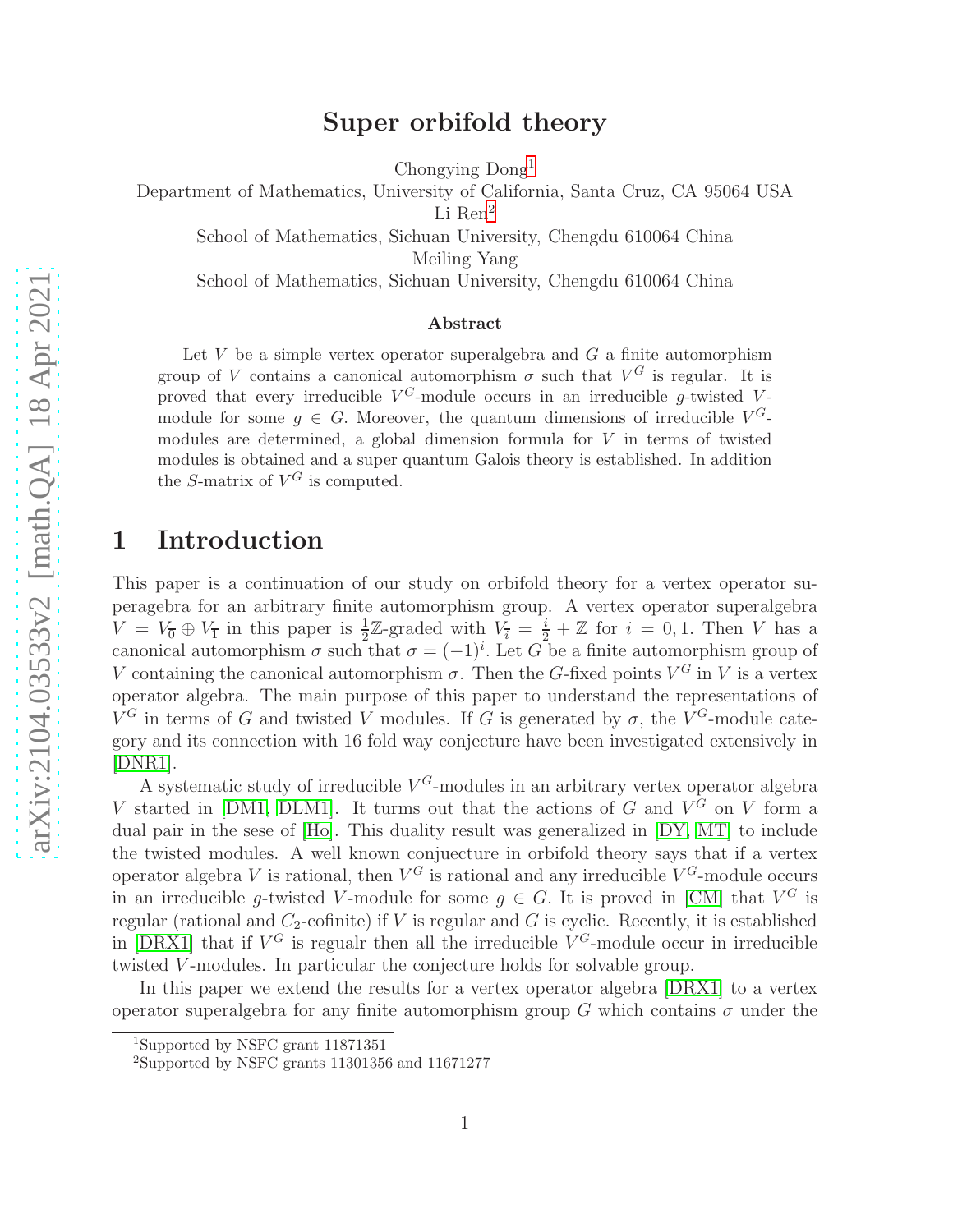assumption that  $V^G$  is regular and the weight of any irreducible g-twisted V module except V itself is positive. In particular, we classify the irreducible  $V^G$ -modues, determin the quantum dimensions of irreducible  $V^G$ -modules, obtain a global dimension formula for V in terms of twisted modules and establish a super quantum Galois theory. We also compute the S-matrix of  $V^G$ . The modulaity of trace functions in super orbifold theory in [\[DZ1\]](#page-31-3) plays an essential role in proving the main results.

Classification of irreducible  $V^G$ -modules consists of two parts: 1) Every irreducible  $V^G$ -module appers in an irreducible g-twisted V-module for some  $g \in G$ , 2) Determine when the two irreducible  $V^G$ -modules appearing in twisted V-modules are isomorphic. 1) is proved by using the modular invariance of trace functions in orbifold theory [\[DZ1\]](#page-31-3) (also see [\[Z,](#page-32-1) [DLM6\]](#page-30-3)) and nonvanishing property of the entries  $S_{V^G,W}$  for any irreducible  $V^G$ -module W [\[Hu\]](#page-31-4). One can write the trace function  $\tau^{-wt[v]}Z_{V^G}(v, \frac{-1}{\tau})$  as a linearly combination of linearly indepedent trace functions  $Z_W(v, \tau)$  on  $V^{\tilde{G}} \times \mathbb{H}$  where W are the irreducible  $V^G$ -modules occuring in twisted V-modules and  $\mathbb H$  is the upper half plane, and conclude that these are all the irreducible  $V^G$ -modules. Identifing irreducible  $V^G$ modules is more involved. Let  $S = \bigcup_{g \in G} S(g)$  where  $S(g)$  is the set of inequivalent of irreducible g-twisted V-modules. Then G acts on S such that  $M \circ k = M$  as a vector space and  $Y_{M\circ k}(v, z) = Y_M(kv, z)$  where  $(M, Y_M)$  is an irreducible g-twisted V-module,  $k \in G$ . Then  $M \circ k$  is an irrducible  $k^{-1}gk$ -twisted V-module and the stablizer  $G_M = \{k \in G\}$  $G|M \circ k \cong M$  acts on M projectively. So one can decompose M into  $\bigoplus_{\lambda \in \Lambda_M} W_{\lambda} \otimes M_{\lambda}$ where  $W_{\lambda}$  are irreducible projective  $G_M$ -modules and  $M_{\lambda}$  are irreducibe  $V^{G_M}$ -modules. Let  $\mathcal{S} = \bigcup_{j \in J} M^j \circ G$  is a union of disjoint orbits. Then  $\{M^j_\lambda | j \in J, \lambda \in \Lambda_{M^j}\}\)$  classifies the irreducible  $V^G$ -modules. This result is similar to the classification of irreducible modules in orbifold theory for vertex operator algebras [\[DRX1\]](#page-31-2), but the proof is more complex and subtle. While classification of irreducible  $V^G$ -modules uses irreducible twisted V-modules, the modular invariance result in [\[DZ1\]](#page-31-3) deals with only irreducible twisted super modules. Let  $\overline{G}$  be the restriction of G to vertex operator algebra  $V_{\overline{0}}$ . Then  $V^G = V_{\overline{0}}^G$  and  $\overline{G}$  acts on the set S of inequivalent irreducible G-twisted  $V_{\overline{0}}$ -modules for  $g \in G$  in the same way. Another effort is to find relations between the projective respresentations of a stablizer  $G_M$  for  $M \in \mathcal{S}$  and the projective representations of the stablizers  $\overline{G}_{\bar{M}}$  of relavant objects  $\overline{M}$  in  $\overline{S}$ .

The quantum dimensions  $\dim_V M$  of an irreducible q-twisted V-module V is defined to be the limit of  $\frac{ch_q M}{ch_q V}$  as q goes to 1 as in [\[DJX\]](#page-30-4) where the quantum dimension of a module for vertex operator algebras was first defined and studied. Roughly speaking, the quantum dimension  $qdim_V M$  is equal to  $\frac{dimM}{dimV}$  of type  $\frac{\infty}{\infty}$ . Using the S-matrix from [\[DZ1\]](#page-31-3) we give an explict formula for the  $\dim_V M$ . In particular,  $\dim_V M$  exists. The relation between the quantum dimension of an irreducible  $g$ -twisted  $V$ -module  $M$  and the quantum dimension of an irreducible  $V^G$ -submodule  $M_\lambda$  of M is given by

$$
\operatorname{qdim}_{V^G} M_{\lambda} = [G:G_M]\operatorname{dim} W_{\lambda} \operatorname{qdim}_V M.
$$

In particular  $\operatorname{qdim}_{V} G V_{\lambda} = \operatorname{dim} W_{\lambda}$  for any irredicible character  $\lambda$  of G. This leads to a super quantum Galois correspondence in the sense that  $H \mapsto V^G$  yields a bijection between subgroups H of G and vertex operator super subalgebras of V contaning  $V^G$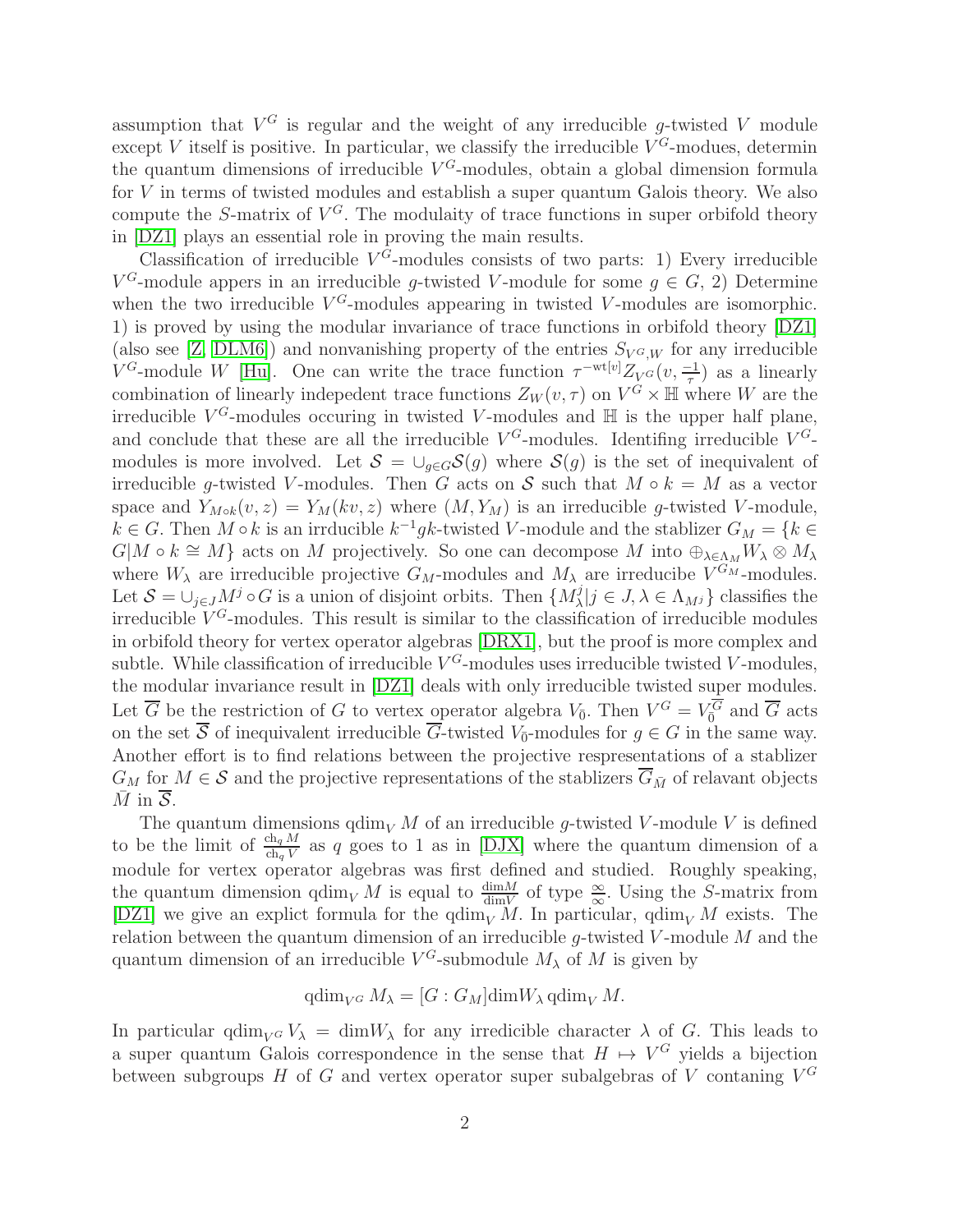satisfying  $[V: V^H] = o(H)$  and  $[V^H: V^G] = [G: H]$  where  $[V: U] = \text{qdim}_U V$  if U is a conformal subalgebra of V. Moreover, the Galois group  $Gal(V/V^G) = G$ . The interesting part is to show that  $H \mapsto V^H$  is onto. If U is a vertex operator subalgebra of  $V_0$  it is easy to show that there exists  $H < G$  such that  $U = V^H$  by applying the Galois correpondence in [\[DM1,](#page-30-1) [HMT,](#page-31-5) [DJX\]](#page-30-4) to vertex operator algebra  $V_{\bar{0}}$ . If U is not a subagebra of  $V_{\bar{0}}$  the proof is nontrivial.

Analogous to the dimension of a finite dimensional semisimple associaitve algebra, the global dimension  $\text{glob}(V)$  of a vertex operator superalgebra V is defined to be the sum of  $(\text{qdim}_V M)^2$  over inequivalent irreducilbe V-modules M [\[DJX\]](#page-30-4). As in [\[DRX1\]](#page-31-2) we show that  $\text{glob}(V)$  is also the sum of  $(\text{qdim}_V M)^2$  over inequivalent irreducilbe g-twisted V-modules M for any automorphism g of finite order, and that  $\text{glob}(V^G) = o(G)^2 \text{glob}(V)$ for any finite automorphism group G. It is known that the  $V^G$ -module category  $\mathcal{C}_{V^G}$  is a modular tesnor category [\[Hu\]](#page-31-4) and V is a commutative algebra in the  $V^G$ -module category [\[HKL,](#page-31-6) [CKM\]](#page-29-1). There is a fusion category  $(\mathcal{C}_{V^G})_V$  of left V-modules in category  $\mathcal{C}_{V^G}$  [\[KO\]](#page-32-2). If V is a vertex operator algebra, the simple objects in  $(\mathcal{C}_{V}G)_V$  are exactly the irreducible g-twisted V-modules for  $g \in G$  [\[DLXY\]](#page-30-5). In this case the quantum dimensions are, in fact, the Frobenius-Perron dimensions in the fusion category  $(\mathcal{C}_{V^G})_V$ . We expect that this is also true if  $V$  is a vertex operator superalgebra.

It is worthy to discuss more on super twisted modules. A  $g$ -twisted V-module is called a super twisted V-module if  $M \circ \sigma \cong M$ . An irreducible super twisted module is either an irreducibe twisted module or a direct sum of two inequivalent irreducible twisted modules. We now explian even when  $V$  is holomorphic in the sense that  $V$  is the only irreducible module for itself up to isomorphism, the orbifold theories for vertex operator algebra and vertex operator superalgebra are very different. It is known from  $[DLM6]$  that if V is a holomorphic vertex operator algebra then for any finite order automorphism  $g$  there is a unique irreducible q-twisted V-module  $V(q)$  which has quantum dimension 1 and is a simple current. Moreover, the  $V^G$ -module category  $\mathcal{C}_{V^G}$  is braided equivalent to the module category of twisted Drinfeld double  $D^{\alpha}[G]$  for some  $\alpha \in H^3(G, S^1)$  [\[DPR,](#page-30-6) [K,](#page-32-3) [DNR2\]](#page-30-7). Although a holomorphic vertex operator superalgebra V has a unique irreducible super g-twisted module  $[DZ1]$ , it can have two inequivalent irreducible g-twisted modules which have quantum dimensions  $\frac{1}{\sqrt{2}}$  $\frac{1}{2}$  as the global dimension of V is 1. The  $V^G$ -module category in this case has not been understood except for  $G = \mathbb{Z}_2$  [\[Ki,](#page-32-4) [DNR1\]](#page-30-0).

The paper is organized as follows. In Section 2, we review various notions of twisted modules, g-rationality following [\[DLM3,](#page-30-8) [DZ2\]](#page-31-7). We recall the twisted associative algebra  $A_{g,n}(V)$  in Section 3 for  $0 \leq n \in \frac{1}{T'}\mathbb{Z}$  and relevant results from [\[P\]](#page-32-5) for the purpose of classification of irreducible  $V^G$ -modues later. Section 4 is a review of the modular invariance of trace functions from [\[DZ1\]](#page-31-3). The transformation of these functions by the  $S =$  $\begin{pmatrix} 0 & -1 \\ 1 & 0 \end{pmatrix}$  plays an essential role in the computation of the quantum dimensions and the global dimensions. In Section 5, we first classify the irreducible  $V^G$ -modules appearing in twisted V-modules and then prove that these are all the irreducible  $V^G$ -modules. Section 6 is devoted to the study of quantum dimensions. The quantum dimension of any irreducible  $q$ -twisted module M is computed by using the S-matrix. The quantum dimension of any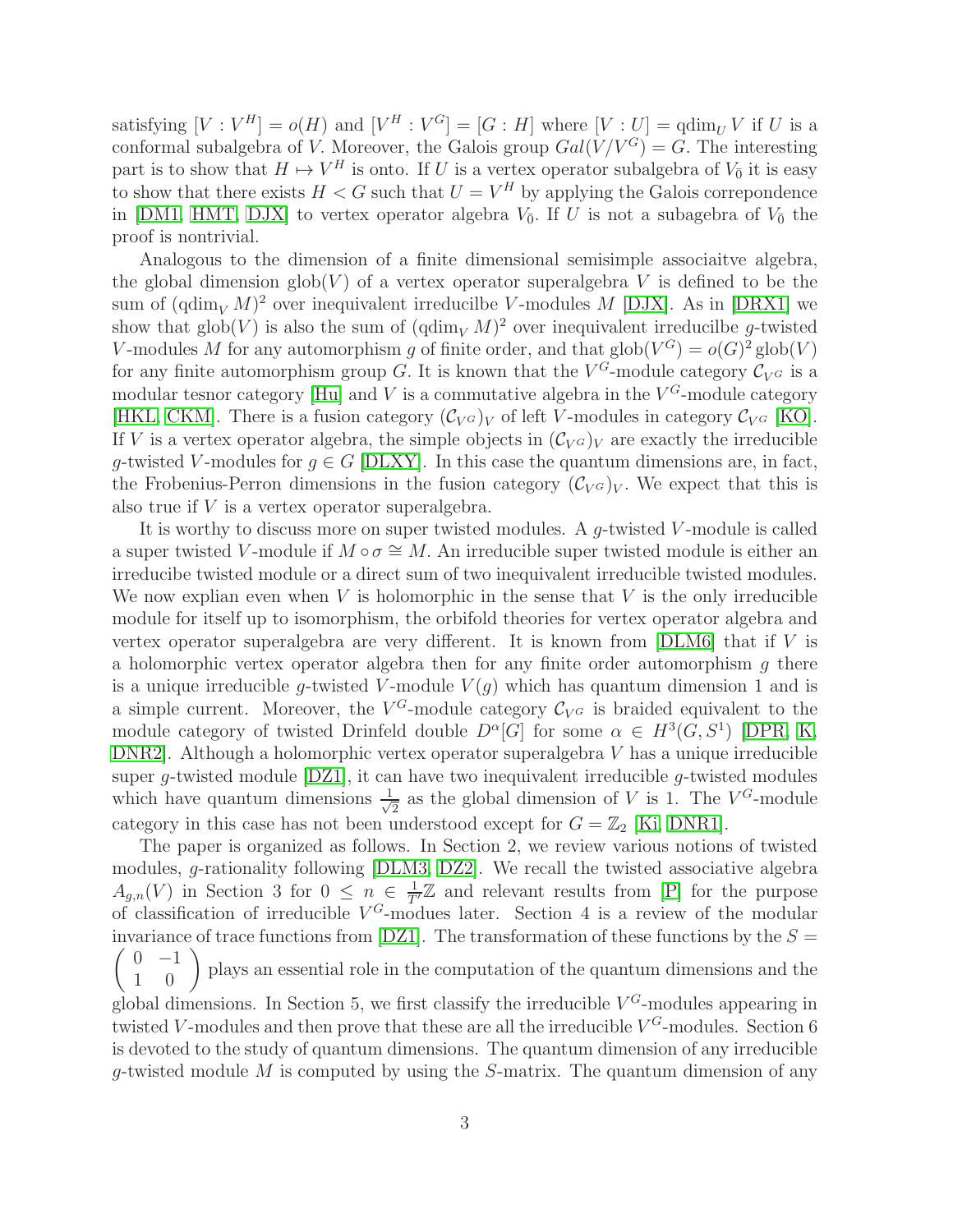irreducible  $V^G$ -submodule of M is obtained then by using the quantum dimension of M. Section 7 is about the global dimension. The global dimensions of  $V$  and  $V^G$  are given explicitly in terms of the S-matrix from [\[DZ1\]](#page-31-3). In Section 8, we compute the S-matrix of  $V^G$  following [\[DRX2\]](#page-31-8).

### 2 Basics

We review various notions of twisted modules for a vertex operator superalgebra following [\[DZ1,](#page-31-3) [DZ2\]](#page-31-7) in this section. We also discuss important concepts such as rationality, regularity, and  $C_2$ -cofiniteness from [\[Z,](#page-32-1) [DLM2\]](#page-30-9).

A super vector space is a  $\mathbb{Z}_2$ -graded vector space  $V = V_0 \oplus V_1$ . The vectors in  $V_0$  (resp.  $V_{\bar{1}}$ ) are called even (resp. odd). Let  $\tilde{v}$  be 0 if  $v \in V_{\bar{0}}$ , and 1 if  $v \in V_{\bar{1}}$ .

**Definition 2.1.** A vertex operator superalgebra is a  $\frac{1}{2}\mathbb{Z}$ -graded super vector space

$$
V = \bigoplus_{n \in \frac{1}{2}\mathbb{Z}} V_n = V_{\bar{0}} \oplus V_{\bar{1}}
$$

with  $V_{\bar{0}} = \bigoplus_{n \in \mathbb{Z}} V_n$  and  $V_{\bar{1}} = \bigoplus_{n \in \frac{1}{2} + \mathbb{Z}} V_n$  satisfying  $\dim V_n < \infty$  for all n and  $V_n = 0$  if n is sufficiently small. The space  $\overline{V}$  is equipped with a linear map

$$
V \to (End V)[[z, z^{-1}]],
$$
  

$$
v \mapsto Y(v, z) = \sum_{n \in \mathbb{Z}} v_n z^{-n-1} \qquad (v_n \in End V)
$$

and with two distinguished vectors  $1 \in V_0$ ,  $\omega \in V_2$  satisfying the following conditions for  $u, v \in V$ , and  $m, n \in \mathbb{Z}$ :

$$
u_n v = 0 \quad \text{for } n \text{ sufficiently large};
$$
  
\n
$$
Y(1, z) = Id_V;
$$
  
\n
$$
Y(v, z) \mathbf{1} \in V[[z]] \quad \text{and} \quad \lim_{z \to 0} Y(v, z) \mathbf{1} = v;
$$
  
\n
$$
[L(m), L(n)] = (m - n)L(m + n) + \frac{1}{12}(m^3 - m)\delta_{m+n,0}c;
$$
  
\n
$$
\frac{d}{dz}Y(v, z) = Y(L(-1)v, z);
$$
  
\n
$$
L(0)|_{V_n} = n
$$

where  $L(m) = \omega_{m+1}$ , that is,

$$
Y(\omega, z) = \sum_{n \in \mathbb{Z}} L(n) z^{-n-2};
$$

and Jacobi identity holds:

$$
z_0^{-1}\delta\left(\frac{z_1 - z_2}{z_0}\right)Y(u, z_1)Y(v, z_2) - (-1)^{\tilde{u}\tilde{v}}z_0^{-1}\delta\left(\frac{z_2 - z_1}{z_0}\right)Y(v, z_2)Y(u, z_1)
$$
  
=  $z_2^{-1}\delta\left(\frac{z_1 - z_0}{z_2}\right)Y(Y(u, z_0)v, z_2)$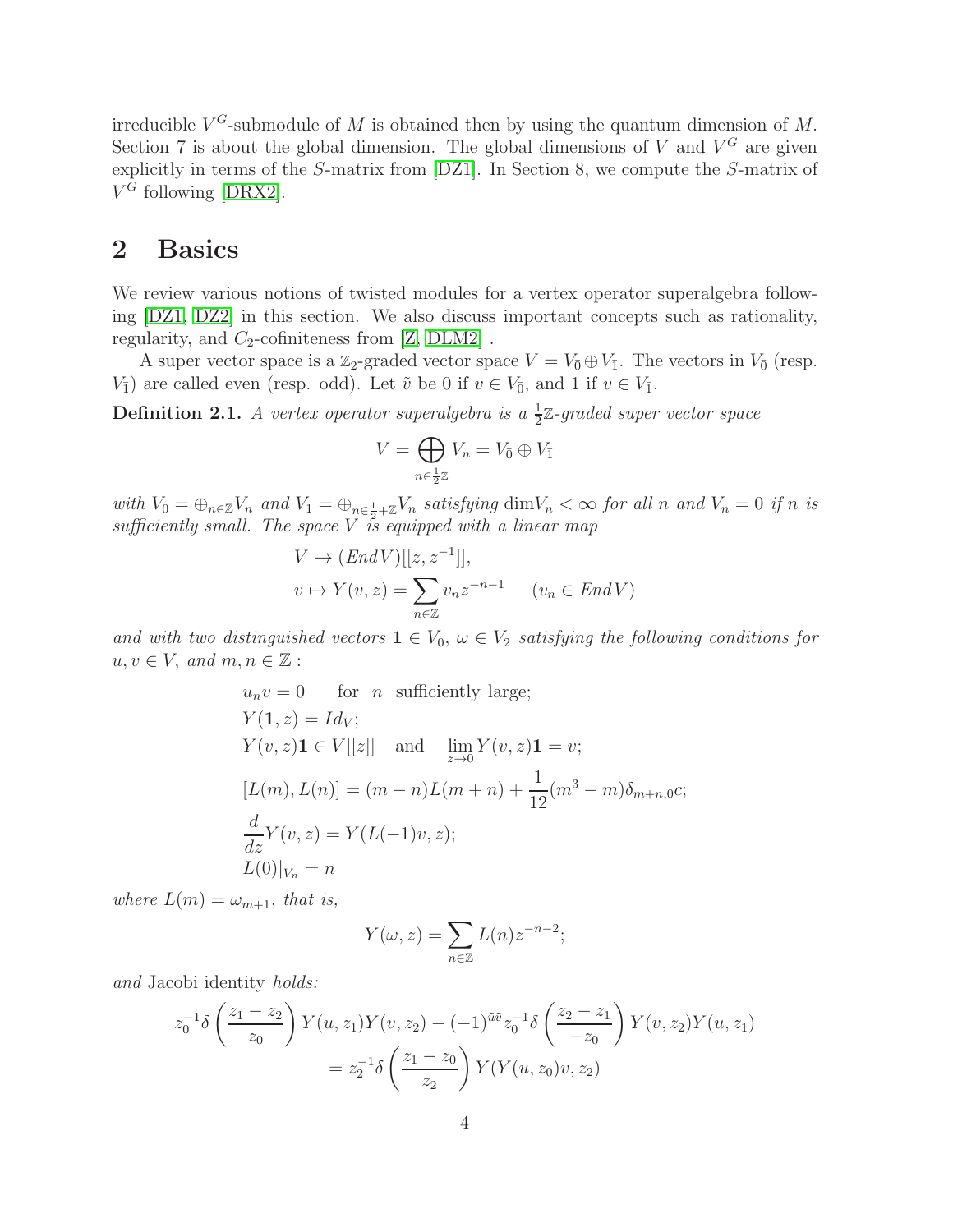where  $\delta(z) = \sum_{n \in \mathbb{Z}} z^n$  and all binomial expressions (here and below) are to be expanded in nonnegative integral powers of the second variable.

Such a vertex operator superalgebra may be denoted by  $V = (V, Y, \mathbf{1}, \omega)$ . If  $V_{\bar{1}} = 0, V$ is a vertex operator algebra V [\[B,](#page-29-2) [FLM\]](#page-31-9).

A invertible linear transformation g of vertex operator superalgebra V is called an automorphism if  $g\mathbf{1} = \mathbf{1}$ ,  $g\omega = \omega$  and  $gY(u, z)g^{-1} = Y(gu, z)$  for all  $u \in V$ . It is obvious that g preseres both  $V_{\bar{0}}$  and  $V_{\bar{1}}$ . There is a canonical automorphism  $\sigma$  of V satisfying  $\sigma|_{V_{\tilde{i}}} = (-1)^i$  for  $i = 0, 1$ . Clearly,  $\sigma$  is a central element of  $\text{Aut}(V)$ .

Now fix an automorphism g of V of order  $T < \infty$ . Let  $o(\sigma g) = T'$ . Then V decomposes into eigenspaces for q and  $\sigma$ :

$$
V = \bigoplus_{r \in \mathbb{Z}/T\mathbb{Z}} V^r, \ V = \bigoplus_{r \in \mathbb{Z}/T'\mathbb{Z}} V^{r*}
$$

where  $V^r = \{v \in V | gv = e^{-2\pi ir/T}v\}$ , and  $V^{r*} = \{v \in V | \sigma gv = e^{-2\pi ir/T'}v\}$ . We use r to denote both an integer between 0 and  $T-1$  (resp.  $T'-1$ ) and its residue class modulo  $T$  (resp.  $T'$ ) in this situation.

**Definition 2.2.** A weak q-twisted V-module M is a vector space equipped with a linear map

$$
Y_M : V \to (\text{End } M)[[z^{1/T}, z^{-1/T}]]
$$
  

$$
v \mapsto Y_M(v, z) = \sum_{n \in \frac{1}{T}\mathbb{Z}} v_n z^{-n-1} \quad (v_n \in \text{End } M),
$$

which satisfies the following: for all  $0 \le r \le T - 1$ ,  $u \in V^r$ ,  $v \in V$ ,  $w \in M$ ,

$$
Y_M(u, z) = \sum_{n \in \frac{r}{T} + \mathbb{Z}} u_n z^{-n-1},
$$
  
\n
$$
u_l w = 0 \quad \text{for} \quad l \gg 0,
$$
  
\n
$$
Y_M(\mathbf{1}, z) = I d_M,
$$
  
\n
$$
z_0^{-1} \delta \left(\frac{z_1 - z_2}{z_0}\right) Y_M(u, z_1) Y_M(v, z_2) - (-1)^{\tilde{u}\tilde{v}} z_0^{-1} \delta \left(\frac{z_2 - z_1}{-z_0}\right) Y_M(v, z_2) Y_M(u, z_1)
$$
  
\n
$$
= z_2^{-1} \left(\frac{z_1 - z_0}{z_2}\right)^{-r/T} \delta \left(\frac{z_1 - z_0}{z_2}\right) Y_M(Y(u, z_0)v, z_2),
$$

**Definition 2.3.** A g-twisted V-module is a  $\mathbb{C}$ -graded weak g-twisted V-module

$$
M=\bigoplus_{\lambda\in\mathbb{C}}M_\lambda
$$

where  $M_{\lambda} = \{w \in M | L(0)w = \lambda w\}$  and  $L(0)$  is the component operator of  $Y(\omega, z) =$  $\sum_{n\in\mathbb{Z}}L(n)z^{-n-2}$ . We also require that  $\dim M_{\lambda}$  is finite and for fixed  $\lambda$ ,  $M_{\frac{n}{T}}+\lambda=0$  for all small enough integers n. If  $w \in M_\lambda$  we refer to  $\lambda$  as the weight of w and write  $\lambda = w \tau w$ .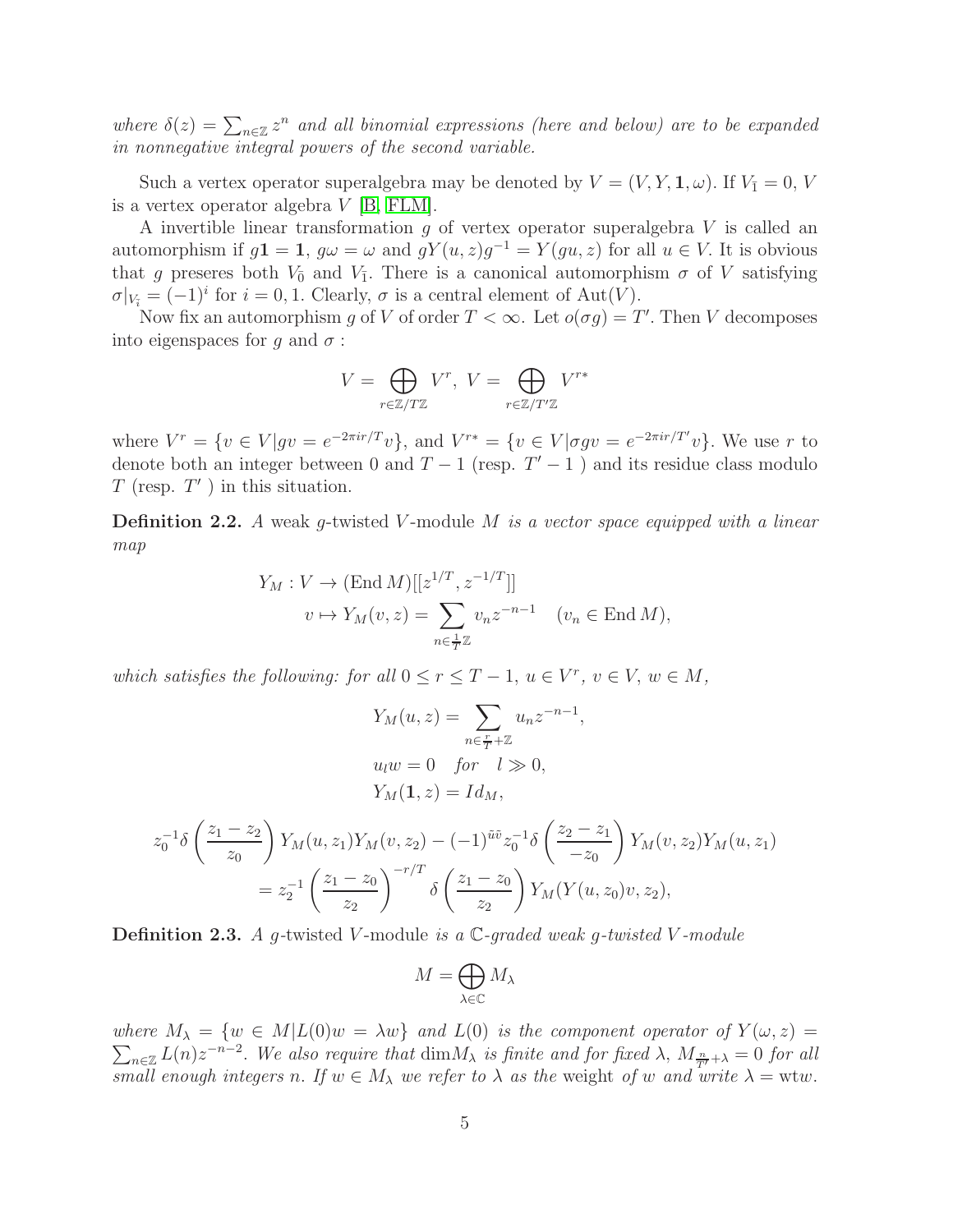We use  $\mathbb{Z}_+$  to denote the set of nonnegative integers.

**Definition 2.4.** An admissible g-twisted V-module is a  $\frac{1}{T}Z_+$ -graded weak g-twisted Vmodule

$$
M = \bigoplus_{n \in \frac{1}{T'}\mathbb{Z}_+} M(n)
$$

such that  $v_m M(n) \subseteq M(n + wtv - m - 1)$  for homogeneous  $v \in V$ ,  $m \in \frac{1}{T}$  $\frac{1}{T}\mathbb{Z}, n \in \frac{1}{T'}\mathbb{Z}.$ 

In the case that  $g = Id_V$  we have the notions of weak, ordinary and admissible Vmodules, respectively.

Let  $M = \bigoplus_{n \in \frac{1}{T'}\mathbb{Z}_+} M(n)$  be an admissible g-twisted V-module. Then

$$
M' = \bigoplus_{n \in \frac{1}{T'}\mathbb{Z}_+} M(n)^*
$$

is an admissible  $g^{-1}$ -twisted V-module where  $M(n)^* = \text{Hom}_{\mathbb{C}}(M(n), \mathbb{C})$  and the vertex operator  $Y_{M'}(a, z)$  is defined for  $a \in V$  via

$$
\langle Y_{M'}(a,z)f,u\rangle = \langle f, Y_M(e^{zL(1)}(e^{\pi i}z^{-2})^{L(0)}a,z^{-1})u\rangle
$$

where  $\langle f, u \rangle = f(u)$  is the natural paring  $M' \times M \to \mathbb{C}$  [\[FHL,](#page-31-10) [X\]](#page-32-6). Similarly, we can define the contragredient module M' for a g-twisted V-module M. In this case, M' is a  $g^{-1}$ -twisted V-module. Moreover, M is irreducible if and only if M' is irreducible. V is called selfdual if  $V'$  and  $V$  are isomorphic  $V$ -modules.

**Definition 2.5.** (1) A vertex operator superalgebra V is called g-rational, if the admissible q-twisted module category is semisimple. V is called rational if  $V$  is 1-rational.

(2) A vertex operator superalgebra V is  $C_2$ -cofinite if  $V/C_2(V)$  is finite dimensional, where  $C_2(V) = \langle v_{-2}u|v, u \in V \rangle$ .

<span id="page-5-0"></span>**Theorem 2.6.**  $[DZ1, DZ2]$  $[DZ1, DZ2]$  Asuume that V is q-rational. Then

(1) Every irreducible admissible g-twisted V-module M is a g-twisted V-module. Moreover, there exists a number  $\lambda \in \mathbb{C}$  such that  $M = \bigoplus_{n \in \frac{1}{T'}\mathbb{Z}_+} M_{\lambda+n}$  where  $M_{\lambda} \neq 0$ . The  $\lambda$  is called the conformal weight of M;

(2) There are only finitely many irreducible g-twisted V -modules up to isomorphism.

(3) If V is also  $C_2$ -cofinite and  $g^i$ -rational for all  $i \geq 0$  then the central charge c and the conformal weight  $\lambda$  of any irreducible g-twisted V-module M are rational numbers.

**Definition 2.7.** A vertex operator superalgebra V is called regular if every weak V-module is a direct sum of irreducible V -modules.

A vertex operator superalgebra  $V = \bigoplus_{n \in \mathbb{Z}} V_n$  is said to be of CFT type if  $V_n = 0$  for negative n and  $V_0 = \mathbb{C}1$ . If V is a vertex operator algebra of CFT type, then regularity is equivalent to rationality and  $C_2$ -cofiniteness [\[DLM2,](#page-30-9) [L,](#page-32-7) [ABD,](#page-29-3) [DYu,](#page-31-11) [HA\]](#page-31-12).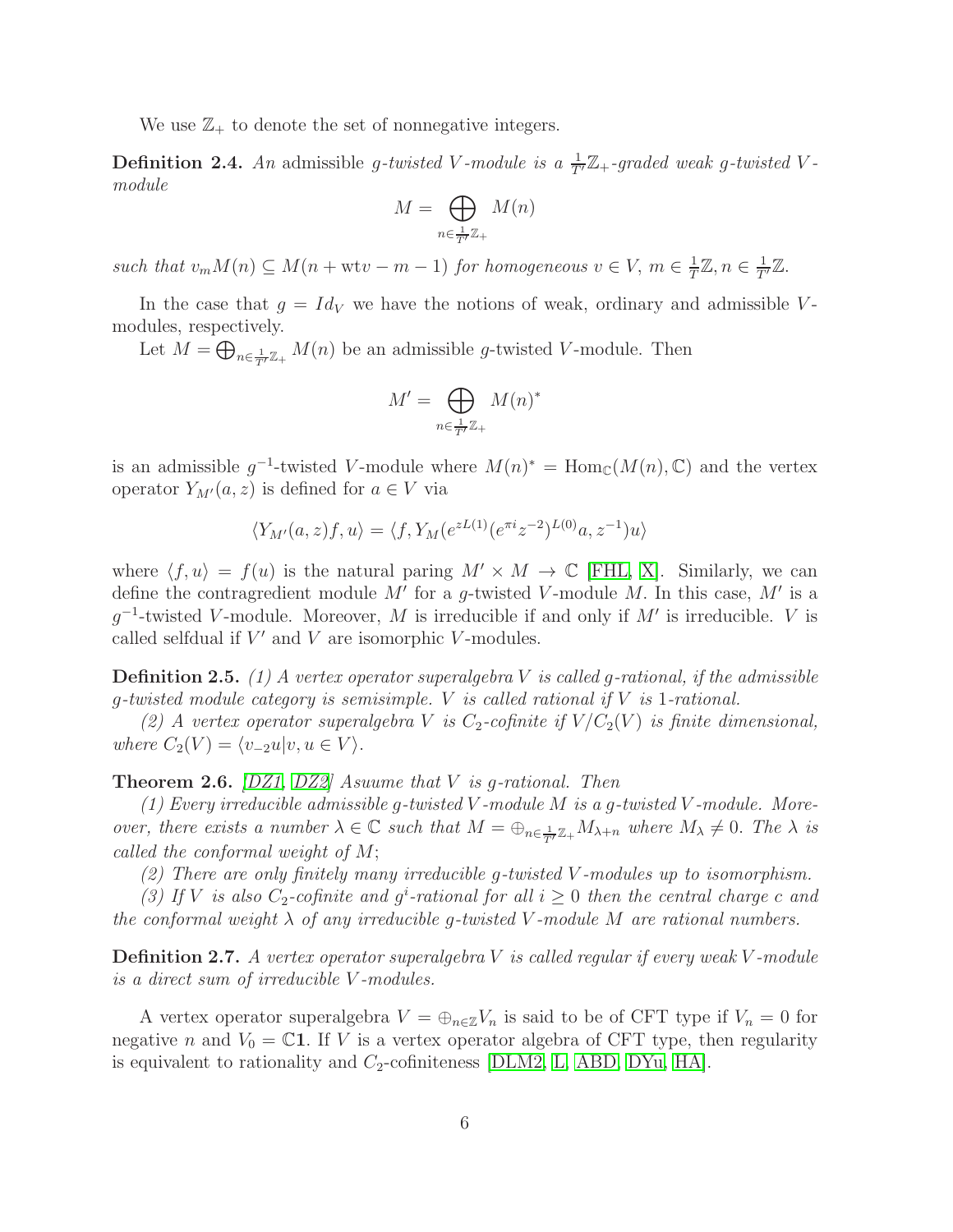## 3 Associative algebras  $A_{q,n}(V)$  and related results

We review associative algebras  $A_{g,n}(V)$  for  $n \in \frac{1}{T'}\mathbb{Z}_+$  studied in [\[P\]](#page-32-5) (also see [\[DLM5,](#page-30-10) [DZ2\]](#page-31-7)) where  $T'$  is the order of  $g\sigma$  as before. We also present some basic results related to  $A_{a,n}(V)$ . If  $n = 0$  we obtain the associative algebra  $A_a(V)$  constructed in [\[DZ2\]](#page-31-7). With  $g = 1$  we recover associative algebra  $A_n(V)$  [\[JJJ\]](#page-31-13). Furthermore, we establish that if a vertex operator superalgebra is selfdual, regular and of CFT type, then  $V$  is  $g$  is rational for any automorphism  $g$  of  $V$  of finite order.

Fix  $n \in \frac{1}{T'}\mathbb{Z}_+$  and write  $n = \ell + \frac{i}{T'}$  for unique nonnegative integers  $\ell$  and i with  $0 \leq i \leq T' - 1$ . For integers  $0 \leq r \leq T' - 1$  define

$$
\delta_i(r) = \begin{cases} 1 & \text{if } r \leq i, \\ 0 & \text{if } i < r \leq T' - 1. \end{cases}
$$

Also set  $\delta_i(T') = 0$ . For  $v \in V$  and homogeneous  $u \in V^{r*}$  define

$$
u \circ_{g,n} v = \text{Res}_{z} Y(u, z) v \frac{(1+z)^{\text{wt}u - 1 + \delta_i(r) + \ell + \frac{r}{T'}}}{z^{2\ell + \delta_i(r) + \delta_i(T'-r) + 1}}
$$

and

$$
u *_{g,n} v = \begin{cases} \sum_{m=0}^{\ell} (-1)^m {m+\ell \choose \ell} \text{Res}_{z} Y(u,z) v \frac{(1+z)^{\text{wt}u+\ell}}{z^{\ell+m+1}} & \text{if } r = 0, \\ 0 & \text{if } r > 0. \end{cases}
$$

Extend both  $\circ_{g,n}$  and  $*_{g,n}$  linearly to obtain bilinear products on all of V. Let  $O_{g,n}(V)$  be the linear span of elements of the form  $u \circ_{q,n} v$  and  $L(-1)u + L(0)u$  for  $u, v \in V$ . Then  $V^{r*}$  is a subspace of  $O_{g,n}(V)$  if  $r \neq 0$ . Define the linear space  $A_{g,n}(V)$  to be the quotient

$$
A_{g,n}(V) = V/O_{g,n}(V).
$$

Then  $A_{g,n}(V)$  is a quotient of  $V^{0*}$ .

<span id="page-6-0"></span>**Theorem 3.1.**  $[P]$  Let V and g be as before, and M be an admissible g-twisted V-module. (1) The product  $*_{g,n}$  induces the structure of an associative algebra on  $A_{g,n}(V)$  with

identity element  $1 + O_{q,n}(V)$  and central element  $\omega + O_{q,n}(V)$ . (2) The identity map on V induces an onto algebra homomorphism from  $A_{q,n}(V)$  to  $A_{g,n-\frac{1}{T'}}(V)$ .

(3) The map  $u + O_{q,n}(V) \mapsto o(u)$  gives a representation of the associative algebra  $A_{g,n}(V)$  on  $M(m)$  for  $0 \leq m \leq n$  where  $o(u) = u_{wtu-1}$  if u is homogeeous.

(4) M is irreducible if and only if  $M(n)$  is an irreducible  $A_{q,n}(V)$ -module for all  $n \geq 0$ .

(5) Two admissible g-twisted V-modules are isomorphic if and only if  $M(n)$  and  $N(n)$ are isomorphic  $A_{q,n}(V)$ -modules for all  $n \geq 0$ .

(6) V is g-rational if and only if  $A_{g,n}(V)$  is a finite dimensional semisimple associative algebra for all  $n \geq 0$ .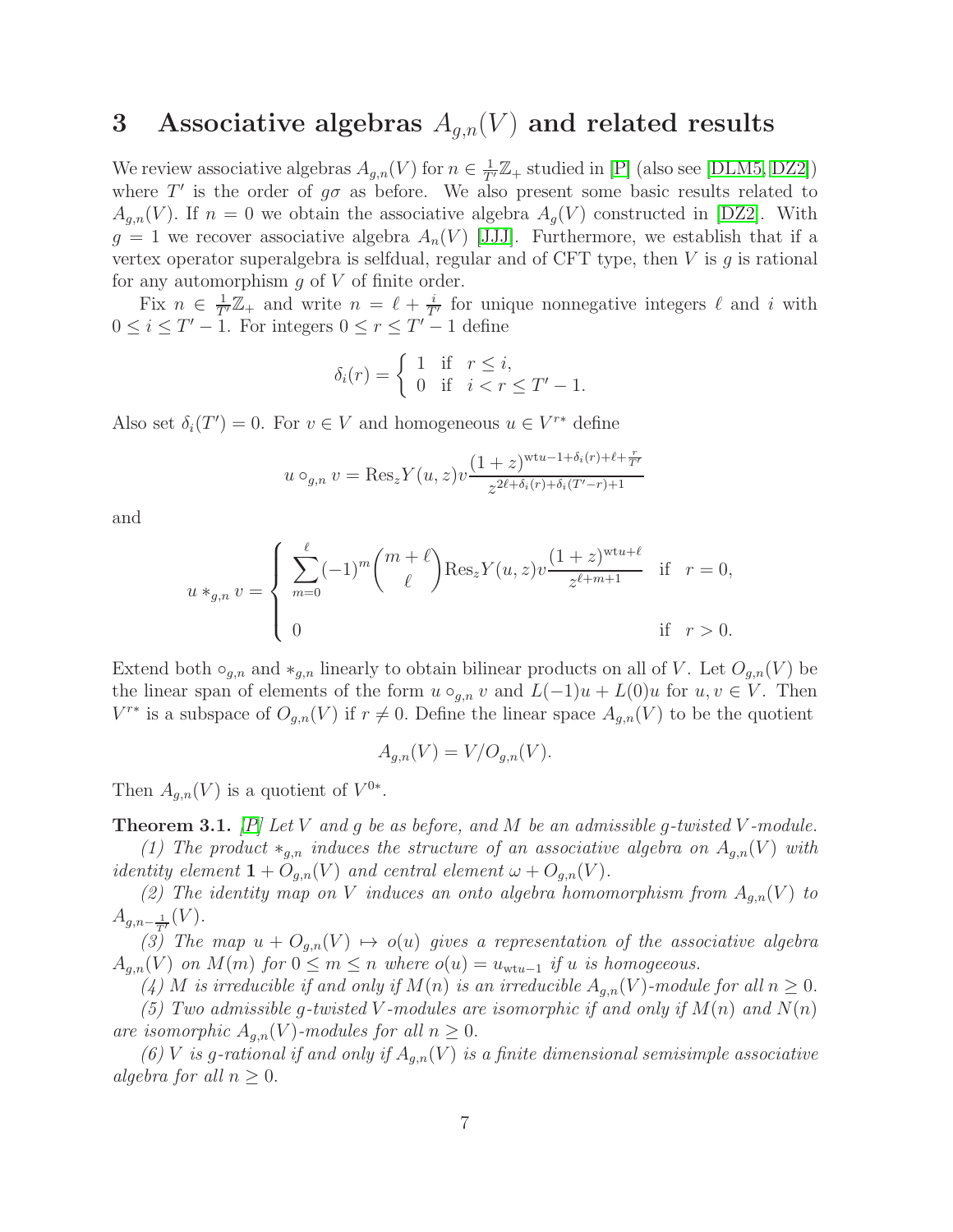Recall from [\[DLM5\]](#page-30-10) that if V is a vertex operator algebra with an automorphism  $g$  of order T. Then for any  $n = l + \frac{r}{T}$  with  $0 \leq r < T$ ,  $A_{g,n}(V)$  is a quotient algebra of  $A_l(V)$ where  $A_l(V)$  is the associative algebra studied in [\[DLM4\]](#page-30-11). Here is an analogue result for vertex operator superalgebra V.

<span id="page-7-0"></span>**Lemma 3.2.** For any integer  $n = l + \frac{r}{T'}$ ,  $A_{g,n}(V)$  is quotient algebra of  $A_{\sigma,[n]}(V^{\langle \sigma g \rangle})$  where  $\langle \sigma q \rangle$  is the cyclic group generated by  $\sigma q$ .

**Proof:** From the definition we know that  $O_{\sigma,l}(V^{\langle \sigma g \rangle})$  consists of vectors

$$
u \circ_{\sigma,l} v = \text{Res}_{z} Y(u, z) v \frac{(1+z)^{\text{wt}u+\ell}}{z^{2\ell+2}}, \ (L(0) + L(-1))u
$$

for  $u, v \in V^{\langle \sigma g \rangle}$ . From the defintion of  $A_{g,n}(V)$  we see that  $u \circ_{g,n} v = u \circ_{\sigma,l} v$  for the same u, v. Since  $V^{0*} = V^{\langle \sigma g \rangle}$  and  $*_{{g,n}} = *_{{\sigma},l}$ , the result follows.  $\Box$ 

Let G be a finite automorphism group of V such that  $\sigma \in G$ . Set  $\overline{G} = G / \langle \sigma \rangle$ and  $\bar{g} = g + \langle \sigma \rangle \in \overline{G}$  for  $g \in G$ . Then  $\overline{G}$  is an automorphism group of vertex operator algebra  $V_{\bar{0}}$  isomorphic go  $G|_{V_{\bar{0}}}$  by identifying  $\overline{G}$  with  $g|_{V_{\bar{0}}}$ . Observe that  $V^G = V_{\bar{0}}^G$ . For any subgroup H of G we denote by  $Hu$  the image of H in G. The following lemma is clear from the definition.

**Lemma 3.3.** If M is an admissible g or  $\sigma g$ -twisted V-module, then M is a  $\bar{g}$ -twisted  $V_{\bar{0}}$ -module.

The next result seems new and is necessary for applying modular invariance results for vertex operator superalgebra from [\[DZ1\]](#page-31-3).

<span id="page-7-1"></span>Proposition 3.4. If a vertex operator superalgebra is self-dual, regular and of CFT type, then  $V$  is q is rational for any automorphism q of  $V$  of finite order.

Proof: This result was obtained previously in [\[ADJR\]](#page-29-4) when V is a vertex operator algebra. The proof here is essentialy the same as that given in [\[ADJR\]](#page-29-4) with the help from |P| on the  $A_{q,n}(V)$  theory.

Let G be the subgroup of Aut(V) generated by q and  $\sigma$ . Then G is an finite abelian group. As pointed out in [\[DNR1\]](#page-30-0) that V is regular if and only if  $V_{\bar{0}}$  is regular by using the arguments from [\[M\]](#page-32-8) and [\[CM\]](#page-29-0). Since  $\overline{G}$  is a finite abelian group,  $V^G = V_0^G$  is also simple, regular and of CFT type. Note that  $V_{\overline{0}}^{\langle g \rangle} = V_{\overline{0}}^{\langle \sigma g \rangle} = V^G$ . As a result,  $V^{\langle \sigma g \rangle} = V_{\overline{0}}^{\langle \sigma g \rangle} \oplus V_{\overline{1}}^{\langle \sigma g \rangle}$ is a simple, regular and of CFT type. Moreover,  $V^{\langle \sigma g \rangle}$  is  $\sigma$ -rational.

From Theorem [3.1,](#page-6-0) V is g-rational if and only if  $A_{q,n}(V)$  is finite dimensional semisim-ple associative algebras for all n. By Lemma [3.2,](#page-7-0)  $A_{q,n}(V)$  is a quotient of semisimple associative algebra  $A_{l,\sigma}(V^{\langle \sigma g \rangle})$  where  $n = l + \frac{r}{T'}$ , and is semisimple for all n. Thus V is q-rational.  $\square$ 

To proceed further, we need the action of  $Aut(V)$  on twisted modules [\[DLM6,](#page-30-3) [DZ1\]](#page-31-3). Let g, h be two automorphisms of V with g of finite order. If  $(M, Y_M)$  is a weak  $\sigma$ g-twisted V-module, there is a weak  $h^{-1}\sigma gh$ -twisted V-module  $(M \circ h, Y_{M \circ h})$  where  $M \circ h = M$  as vector spaces and

$$
Y_{M \circ h}(v, z) = Y_M(hv, z)
$$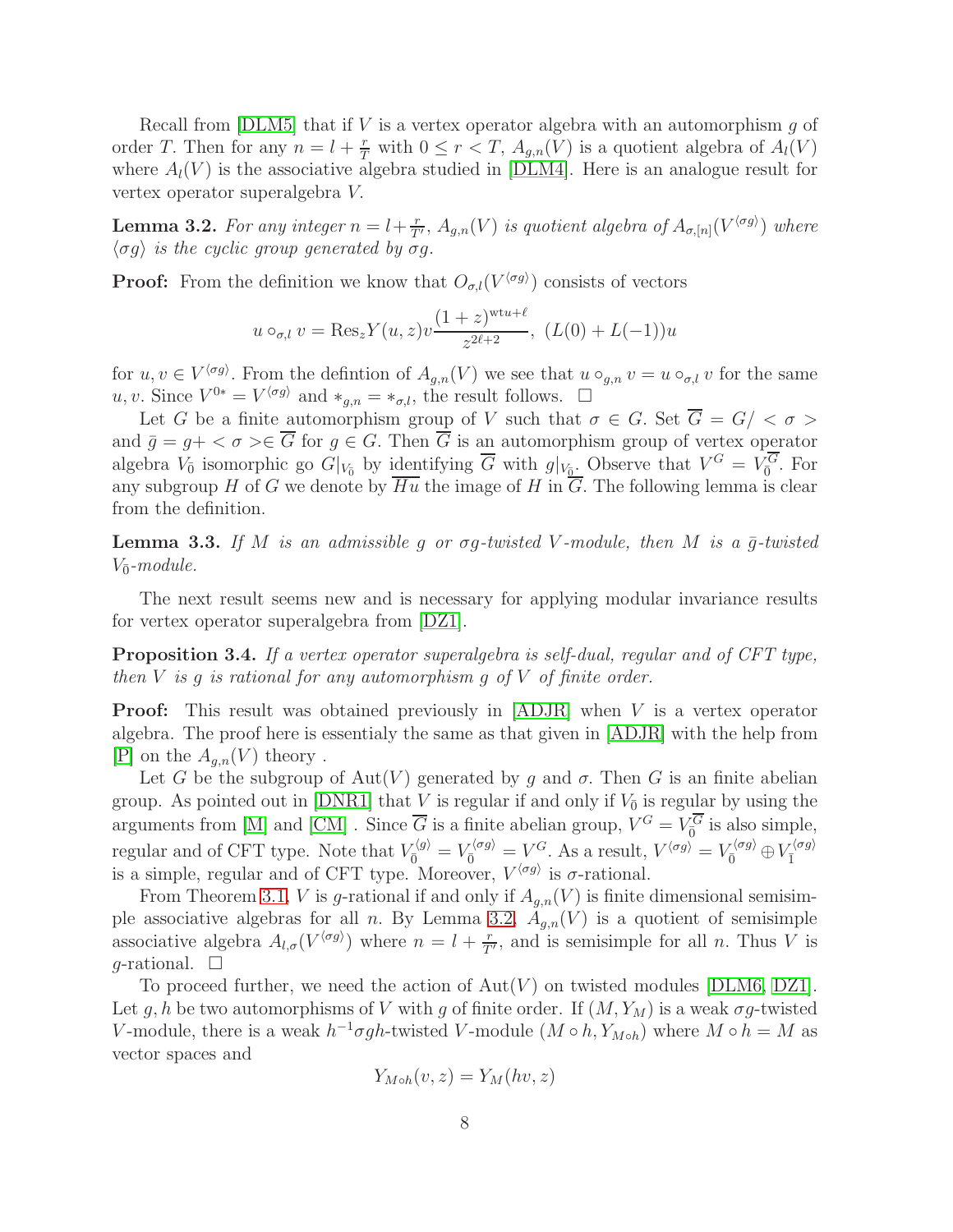for  $v \in V$ . This defines a right action of  $Aut(V)$  on weak twisted V-modules and on isomorphism classes of weak twisted V-modules. Symbolically, we write

$$
(M, Y_M) \circ h = (M \circ h, Y_{M \circ h}) = M \circ h,
$$

where we sometimes abuse notation slightly by identifying  $(M, Y_M)$  with the isomorphism class that it defines. Note that if M is an admissible (ordinary, resp.), then  $M \circ h$  is admissible (ordinary, resp.). M is called h-stable if  $M \circ h$  and M are isomorphic.

We now define admissible, ordinary twisted *super* V-modules. An admissible twisted V-module M is called an admissible twisted super V-module if M and  $M \circ \sigma$  are isomorphic. In particular, any irreducible V -module is a super module.

<span id="page-8-0"></span>**Lemma 3.5.** If M is an irreducible admissible q-twisted V-module, then M is an irreducible  $\bar{g}$ -twisted  $V_{\bar{0}}$ -module if M is not  $\sigma$ -stable, and M is a direct sum of two inequivalent irreducible  $\bar{g}$ -twisted  $V_{\bar{0}}$ -modules if M is  $\sigma$ -stable.

**Proof:** From [\[DZ1,](#page-31-3) Lemma 6.1], M is  $\sigma q$ -stable V-module. If  $M \circ \sigma$  and M are not isomorphic, then M is not g-stable. It follows from the proof of  $[DM1, Theorem 6.1]$  that  $M \circ \sigma$  and  $M$  are isomorphic irreducible  $\overline{g}$ -twisted  $V_{\overline{0}}$ -modules.

If M is  $\sigma$ -stable, then there is a linear map  $\sigma : M \to M$  such that  $\sigma Y_M(v, z) \sigma^{-1} =$  $Y_M(\sigma v, z)$  for v in V. We can choose  $\sigma$  such that  $\sigma^2 = 1$ . Denote the eigenspace with eigenvalue  $(-1)^i$  by  $M_{\bar{i}}$ . Then  $M_{\bar{i}}$  is irreducible  $\bar{g}$ -twisted  $V_{\bar{0}}$ -module. Note that the action of  $\sigma$  is not canonical. Replacing  $\sigma$  by  $-\sigma$ , the new  $M_{\overline{i}}$  will be the old  $M_{\overline{i+1}}$  for  $i = 0, 1$ .  $\Box$ 

**Remark 3.6.** Let M be a nonzero admissible V-module. Then  $M = M_{\bar{0}} \oplus M_{\bar{1}}$  is  $\sigma$ stable where  $M_{\bar{i}} = \bigoplus_{m \in \frac{i}{2}\mathbb{Z}_+} M(m) \neq 0$ ,  $i = 0, 1$  and  $\sigma | =_{M_{\bar{i}}} = (-1)^i$ . Moreover, if M is irreducible, then  $M_{\bar{0}}$  and  $M_{\bar{1}}$  are inequivalent irreducible  $V_{\bar{0}}$ -modules [\[DNR1\]](#page-30-0).

**Lemma 3.7.** If M be an admissible g-twisted V-module, then  $M \oplus M \circ \sigma$  is g-stable super V-module. Moreover, M is g-stable if and only if M is  $\sigma$ -stable. That is, any admissible super g-twisted V -module is g-stable.

**Proof:** From the proof of [\[DNR1,](#page-30-0) Lemma 2.4], it is clearly that  $M \oplus M \circ \sigma$  is an admissible g-twisted super module. From the proof of  $[DZ1, Lemma 6.1], M$  is  $\sigma$ g-stable. Thus  $M \oplus M \circ \sigma$  is g-stable. It is evident now that M is g-stable if and only if M is  $\sigma$ -stable.  $\square$ 

### 4 Modular Invariance

We present the modular invariance property of the trace functions in orbifold theory for vertex operator superalgebra from [\[H,](#page-31-14) [DZ1\]](#page-31-3). Also see [\[DLM6,](#page-30-3) [Z\]](#page-32-1). We assume in this section that  $V$  is a simple, regular vertex operator superalgebra of CFT type and  $G$  is any finite automorphism group of V.

If  $g, h \in G$  commute, h clearly acts on the g-twisted modules. Denote by  $\mathcal{M}(g)$  the equivalence classes of irreducible  $\sigma g$ -twisted super V-modules and set

$$
\mathscr{M}(g,h) = \{ M \in \mathscr{M}(g) \mid M \circ \sigma h \cong M \}.
$$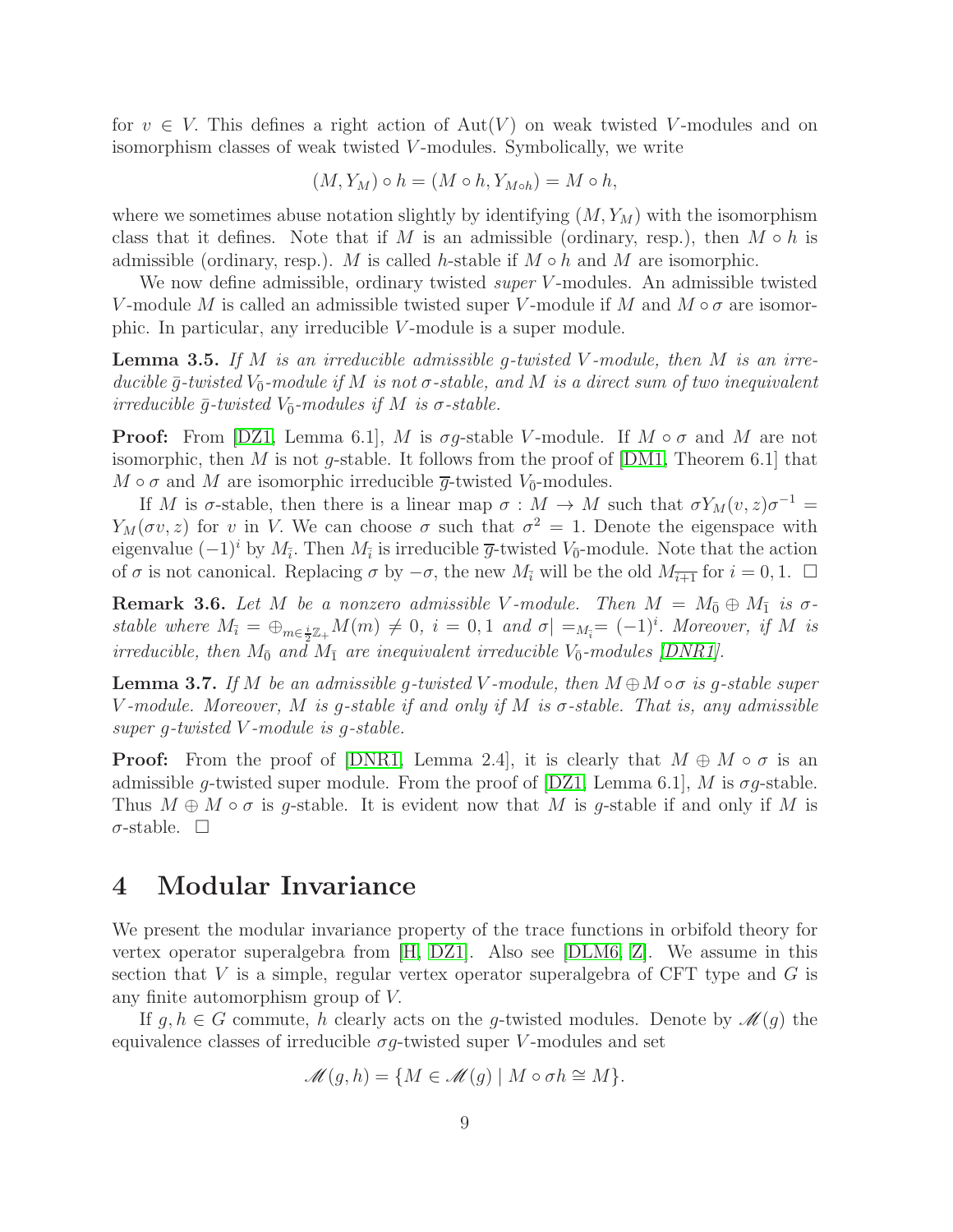Note from Proposition [3.4](#page-7-1) that V is  $\sigma g$ -rational, both  $\mathcal{M}(g)$  and  $\mathcal{M}(g, h)$  are finite sets. For any  $M \in \mathcal{M}(g,h)$ , there is a  $\sigma g$ -twisted V-module isomorphism

$$
\phi(\sigma h): M \to M \circ \sigma h
$$

such that  $\phi(\sigma h)Y_M(v, z)\phi(\sigma h)^{-1} = Y_M(\sigma hv, z)$  for all  $v \in V$ . The linear map  $\phi(\sigma h)$  is unique up to a nonzero scalar. If  $h = \sigma$  we simply take  $\phi(1) = 1$ . Let  $o(g) = T$ . Then a σg-twisted V-module M can decomposes into  $M = \bigoplus_{n \in \frac{1}{T}} \mathbb{Z}_+ M_{\lambda+n}$  (see Theorem [2.6\)](#page-5-0). For homogeneous  $v \in V$  we set

$$
Z_M(v,(g,h),q) = \operatorname{tr}_M o(v)\phi(\sigma h)q^{L(0)-c/24} = q^{\lambda - c/24} \sum_{n \in \frac{1}{T}\mathbb{Z}_+} \operatorname{tr}_{M_{\lambda+n}} o(v)\phi(\sigma h)q^n.
$$

This is a formal power series in variable q. It is proved in [\[DZ1,](#page-31-3) [Z,](#page-32-1) [DLM6\]](#page-30-3) that  $Z_M(v,(g,h), q)$ converges to a holomorphic function on the domain  $|q| < 1$ . We also use  $Z_M(v,(g,h),\tau)$ to denote the corresponding holomorphic function. Here and below  $\tau$  is in the complex upper half-plane  $\mathbb H$  and  $q = e^{2\pi i \tau}$ . Note that  $Z_M(v,(g,h),\tau)$  is defined up to a nonzero scalar. Set

$$
Z_M(v,q) = Z_M(v,(g,\sigma),q) = q^{\lambda - c/24} \sum_{n \in \frac{1}{T}\mathbb{Z}_+} \text{tr}_{M_{\lambda+n}} o(v) q^n.
$$

If  $v = 1$  is the vacuum then  $ch_M(q) = Z_M(1, q)$  is called the formal character or the q character of M. We aslo denote  $Z_M(1, \tau)$  by  $\chi_M(\tau)$ .

We recall the vertex operator superalgebra  $(V, Y[ \cdot], 1, \tilde{\omega})$  defined in [\[Z,](#page-32-1) [DZ1\]](#page-31-3). Here  $\tilde{\omega} = \omega - c/24$  and

$$
Y[v, z] = Y(v, e^{z} - 1)e^{z \cdot wt v} = \sum_{n \in \mathbb{Z}} v[n]z^{-n-1}
$$

for homogeneous  $v$ . Write

$$
Y[\tilde{\omega}, z] = \sum_{n \in \mathbb{Z}} L[n] z^{-n-2}.
$$

If  $v \in V$  is homogeneous with respect to  $L[0]$ , we denote its weight by wt $|v|$ .

Let  $P(G)$  denote the ordered commuting pairs in G. For  $(g, h) \in P(G)$  and  $M \in$  $\mathscr{M}(g,h)$ , let W be the vector space spanned by  $Z_M(v,(g,h),\tau)$ , where each  $Z_M$  is garded as a function on  $V \times \mathbb{H}$ . Define an action of the modular group  $\Gamma = SL(2, \mathbb{Z})$  on W such that

$$
Z_M|_{\gamma}(v,(g,h),\tau) = (c\tau + d)^{-\text{wt}[v]} Z_M(v,(g,h), \frac{a\tau + b}{c\tau + d}),
$$

where  $\gamma =$  $\begin{pmatrix} a & b \\ c & d \end{pmatrix}$   $\in$   $\Gamma$ . Also,  $\Gamma$  acts on the right of  $P(G)$  such that  $(g,h)\gamma =$  $(g^a h^c, g^b h^d)$ .

The following result in [\[DZ1\]](#page-31-3) requires assumption that V is g-rational for all  $g \in G$ . This assmption holds by Proposition [3.4.](#page-7-1)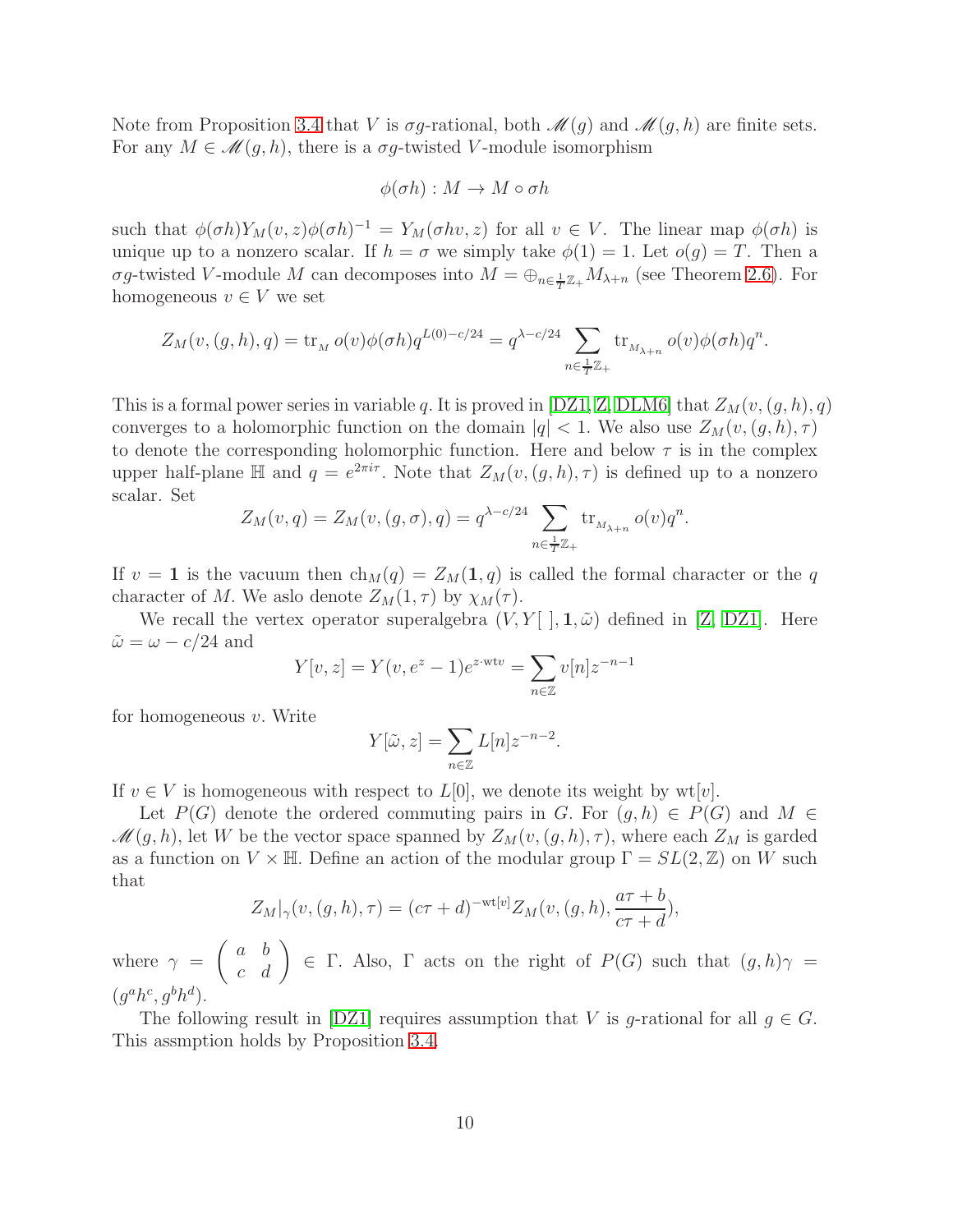<span id="page-10-0"></span>**Theorem 4.1.** Let V be a simple, regular, self-dual vertex operator superalgebra of  $CFT$ type and G a finite automorphism group of V. Then

(1) There is a representation  $\rho : \Gamma \to GL(W)$  such that for  $(g,h) \in P(G)$ ,  $\gamma =$  $\begin{pmatrix} a & b \\ c & d \end{pmatrix} \in \Gamma$ , and  $M \in \mathscr{M}(g,h)$ ,

$$
Z_M|_{\gamma}(v,(g,h),\tau) = \sum_{N \in \mathcal{M}(g^{a}h^c,g^{b}h^d)} \gamma_{M,N}^{(g,h)} Z_N(v,(g^a h^c,g^b h^d),\ \tau)
$$

where  $\rho(\gamma) = (\gamma_{M,N}^{(g,h)})$ . That is,

$$
Z_M(v,(g,h),\gamma\tau)=(c\tau+d)^{\mathrm{wt}[v]}\sum_{N\in\mathscr{M}(g^{a}h^c,g^bh^d)}\gamma_{M,N}^{(g,h)}Z_N(v,(g^ah^c,g^bh^d),\tau).
$$

(2) We have  $|\mathcal{M}(g,h)| = |\mathcal{M}(g^a h^c, g^b h^d)|$  for any  $(g,h) \in P(G)$  and  $\gamma \in \Gamma$ .

(3) The number of inequivalent irreducible g-twisted super V -modules is exactly the number of irreducible g-stable V-modules.

The vector space  $\mathcal{C}(g, h)$  spanned by  $Z_M(v,(g, h), \tau)$  for  $M \in \mathcal{M}(g, h)$  is called  $(g, h)$ confmormal block which has a basis  $Z_M(v,(g,h),\tau)$  for  $M \in \mathcal{M}(g,h)$  [\[DZ1\]](#page-31-3). The  $\gamma$ gives a linear isomorphsim from  $C(g, h)$  to  $C(g^a h^c, g^b h^d)$  and (2) follows. Now consider commuting pair  $(g\sigma, \sigma)$  and matrix  $s =$  $\begin{pmatrix} 0 & 1 \\ -1 & 0 \end{pmatrix} \in \Gamma$ . Then  $|\mathcal{M}(g\sigma,\sigma)| = |\mathcal{M}(\sigma,g\sigma)|$ . Note that  $|\mathcal{M}(g\sigma,\sigma)|$  is exactly the number of inequivalent irreducible g-twisted super V-modules and  $|\mathcal{M}(\sigma, g\sigma)|$  is exactly the number of irreducible g-stable V-modules.

The modular group  $\Gamma$  is generated by  $S =$  $\left(\begin{array}{cc} 0 & -1 \\ 1 & 0 \end{array}\right)$  and  $T =$  $\left(\begin{array}{cc} 1 & 1 \\ 0 & 1 \end{array}\right)$  and the representation  $\rho$  is uniquely determined by  $\rho(S)$  and  $\rho(T)$ . The matrix  $\rho(S)$  is called the S-matrix of the orbifold theory.

In the rest of this paper, we assume that  $V = \bigoplus_{n\geq 0} V_n$  is a simple, selfdual vertex operator superalgebra of CFT type such that

- (V1) G is a finite automorphism group of V with  $\sigma \in G$  and  $V^G$  is a regular vertex operator algebra,
- (V2) The conformal weight of any irreducible g twisted V-module for  $g \in G$  except V itself is positive.

Clearly,  $V_{\bar{0}}$  is an extension of  $V^G$ . The following result is immediate from [\[HKL\]](#page-31-6) and [\[ABD\]](#page-29-3).

**Theorem 4.2.** The  $V_{\bar{0}}$  is regular, selfdual vertex operator algebra of CFT type.

We point out that if G is solvable, V is regular if and only if  $V^G$  is regular from [\[ABD,](#page-29-3) [CM,](#page-29-0) [HKL,](#page-31-6) [M\]](#page-32-8).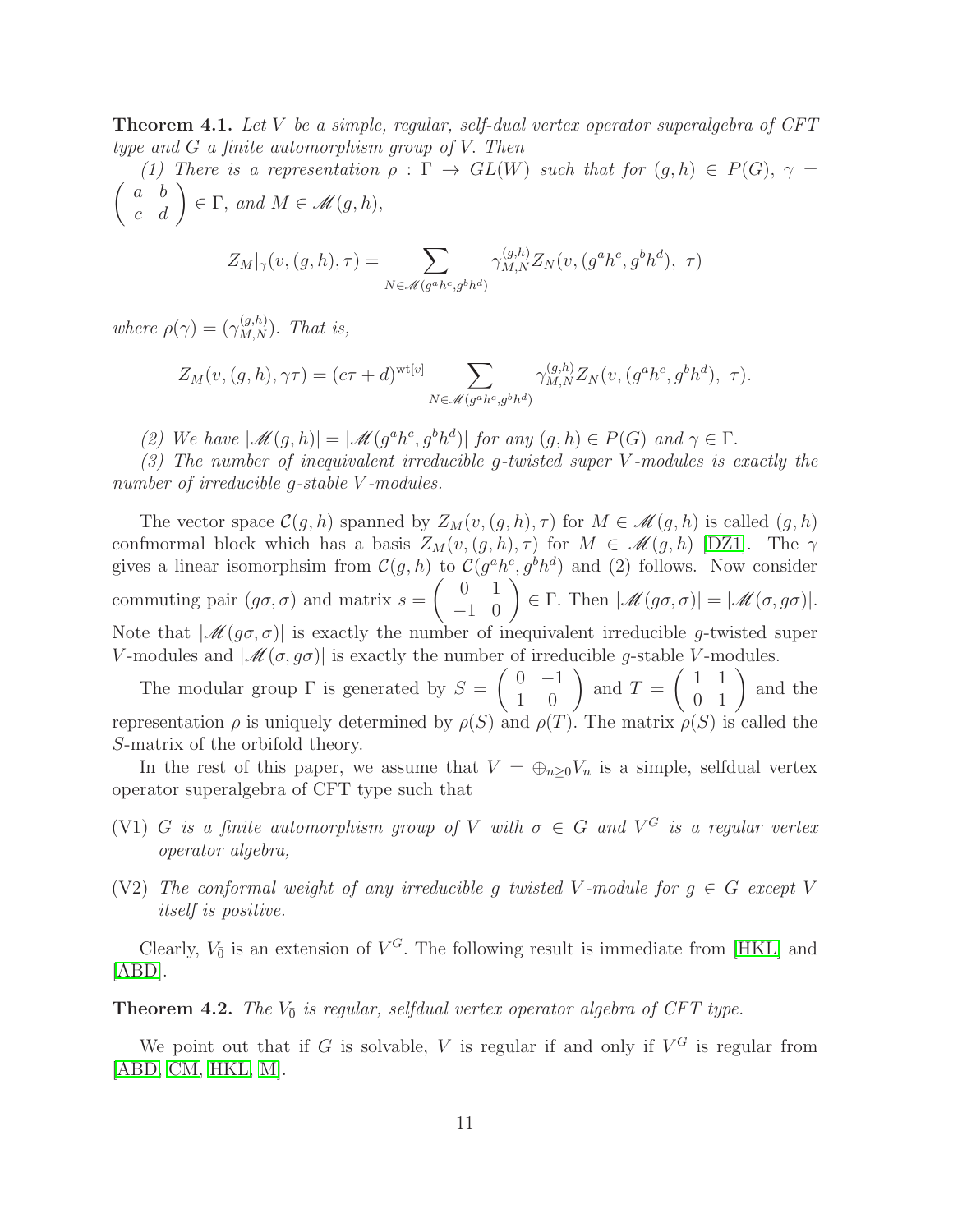# 5 Classification of irreducible modules for  $V^G$

In this section we classify the irreducible  $V^G$  modules and show that any irreducible  $V^G$  module occurs in an irreducible g-twisted V-module for some  $g \in G$ . In the case V is a vertex operator algebra, this result was obtained previously in [\[DRX1\]](#page-31-2). We also establish that the orbifold trace functions are modular forms on a congruence subgroup. generalizing a similar result when  $V$  is a vertex operator algebra  $[DR]$ .

Let  $M = (M, Y_M)$  be an irreducible g-twisted V-module. We define a subgroup  $G_M$  of G consisting of  $h \in G$  such that M is h-stable. Note that  $G_M$  is a subgroup of  $C_G(g)$ . We claim that  $\sigma g$  lies in  $G_M$ . From Theorem [2.6,](#page-5-0) M has a decomposition  $M = \bigoplus_{n \in \frac{1}{T'}\mathbb{Z}_+} M(n)$ and  $M(0) \neq 0$ , where  $o(\sigma g) = T'$ . We define  $\phi(\sigma g)$  acting on  $M_{\lambda+\frac{n}{T'}}$  as  $e^{2\pi i n/T'}$  for all n. It is easy to check that

$$
\phi(\sigma g)Y_M(v,z)\phi(\sigma g)^{-1} = Y_M(\sigma gv,z)
$$

for  $v \in V$ . This implies  $\sigma g \in G_M$ .

The M is a projective  $G_M$ -modue such that  $h \in G_M$  acts on M as  $\phi(h)$  satisifying

$$
\phi(h)Y_M(v,z)\phi(h)^{-1} = Y_M(hv,z)
$$

for  $v \in V$ . Let  $\alpha_M$  be the corresponding 2-cocycle in  $C^2(G_M, \mathbb{C}^\times)$ . Then  $\phi(h)\phi(k)$  =  $\alpha_M(h, k) \phi(hk)$  for all  $h, k \in G_M$ . We may assume that  $\alpha_M$  is unitary in the sense that there is a fixed positive integer n such that  $\alpha_M(h, k)^n = 1$  for all  $h, k \in G_M$  [\[C\]](#page-29-5). Let  $\mathbb{C}^{\alpha_M}[G_M] = \bigoplus_{h \in G_M} \mathbb{C}^{\hat{h}}$  be the twisted group algebra with product  $\hat{h}\hat{k} = \alpha_M(h,k)\hat{h}\hat{k}$ . Then  $\mathbb{C}^{\alpha_M}[G_M]$  is a semisimple associative algebra and M is a  $\mathbb{C}^{\alpha_M}[G_M]$ -module such that  $\hat{h}$  acts as  $\phi(h)$ . We will denote the irreducible characters of  $\mathbb{C}^{\alpha_M}[\hat{G}_M]$  by  $\Lambda_M$ . In the case  $\sigma \in G_M$ ,  $\Lambda_M = \Lambda_M^0 \cup \Lambda_M^1$  where  $\Lambda_M^i$  consists of the irreducible characters  $\lambda$  such that  $\sigma = (-1)^i$  on the corresponding irreducible  $\mathbb{C}^{\alpha_M}[G_M]$ -module as  $\sigma = \hat{\sigma}$  is a central element of order 2. For  $\lambda \in \Lambda_M$  we denote the corresponding irreducible  $\mathbb{C}^{\alpha_M}[G_M]$ -module by  $W_{\lambda}$ .

Since the actions of  $\mathbb{C}^{\alpha_M}[G_M]$  and  $V^G$  commute on M, we now study a Schur-Weyl duality type decomposition of M. Note that M is a semisimple  $\mathbb{C}^{\alpha_M}[G_M]$ -module as  $\mathbb{C}^{\alpha_M}[G_M]$ is a finite dimensional semisimple associative algebra. For  $\lambda \in \Lambda_M$ , let  $M^{\lambda}$  be the sum of simple  $\mathbb{C}^{\alpha_M}[G_M]$ -submodules of M isomorphic to  $W_\lambda$ . Then

$$
M = \bigoplus_{\lambda \in \Lambda_M} M^{\lambda} = \bigoplus_{\lambda \in \Lambda_M} W_{\lambda} \otimes M_{\lambda}
$$

where  $M_{\lambda} = \text{Hom}_{\mathbb{C}^{\alpha}M[G_M]}(W_{\lambda},M)$  is the multiplicity of  $W_{\lambda}$  in M. Then  $M_{\lambda}$  is a  $V^{G_M}$ . module such that for  $u \in V^{G_M}$ ,  $m \in \mathbb{Z}$  and  $f \in M_\lambda$ ,  $(v_m f)(w) = v_m f(w)$ . As in [\[DLM1,](#page-30-2) [DY,](#page-31-1) DRX1, we can, in fact, realize  $M_{\lambda}$  as a subspace of M in the following way: Let  $w \in W_{\lambda}$  be a fixed nonzero vector. Then we can identify  $\text{Hom}_{\mathbb{C}^{\alpha}M[G_M]}(W_{\lambda},M)$  with the subspace

$$
\{f(w)|f \in \text{Hom}_{\mathbb{C}^{\alpha}M[G_M]}(W_{\lambda},M)\}
$$

of  $M^{\lambda}$ . It is easy to prove directly that this subspace is a  $V^{G_M}$ -module.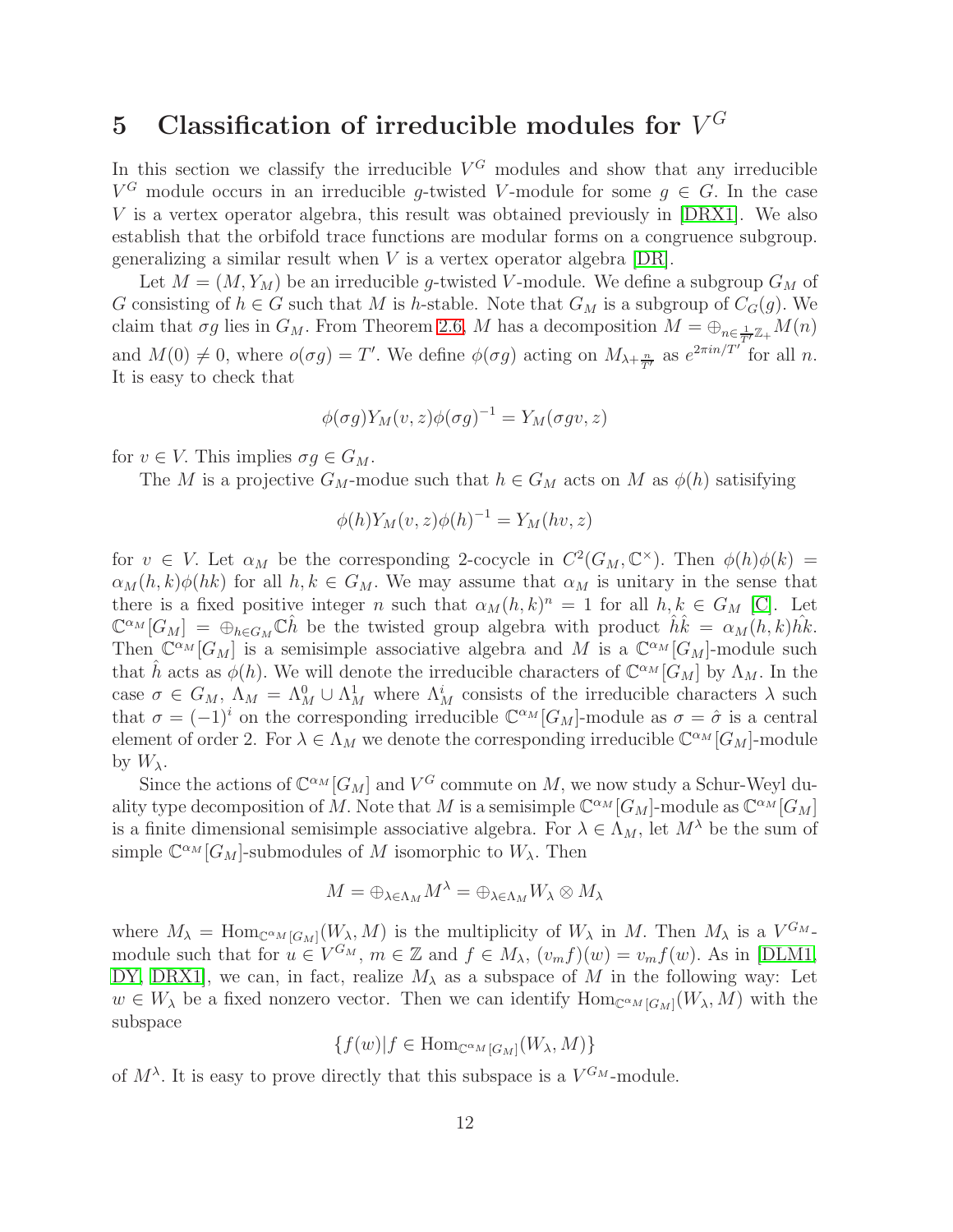Now we consider vertex operator algebra  $V_{\bar{0}}$  and the group  $\overline{G}$ . By Lemma [3.5,](#page-8-0) M is an irreducible  $\overline{g}$ -twisted  $V_{\overline{0}}$  module if M is not  $\sigma$ -stable and  $M = M_{\overline{0}} \oplus M_{\overline{1}}$  is a direct sum of two inequivalent irreducible  $\overline{g}$ -twisted  $V_{\overline{0}}$  modules. For any  $\overline{g}$ -twisted  $V_{\overline{0}}$  module W we let  $\overline{G}_W$  be the subgroup of  $\overline{G}$  consisting of  $\overline{k} \in \overline{G}$  such that  $W \circ \overline{k} \cong W$ .

<span id="page-12-0"></span>**Lemma 5.1.** Let  $M$  be an irreducible g-twisted  $V$  module and  $N$  irreducible h-twisted  $V$ . Then

(1) If M, N are not  $\sigma$ -stable, then M, N are isomorphic  $\overline{g}$ -twisted  $V_{\overline{0}}$  if and only if  $g = h$  and either  $M \cong N$  or  $M \circ \sigma \cong N$  as g-twisted V-modules.

(2) If M is  $\sigma$ -stabe and N is not  $\sigma$ -stable then  $M_{\tilde{i}}$  and N are not isomorphic  $\overline{q}$ -twisted V -modules.

(3) If M, N are  $\sigma$ -stable, then  $M_{\tilde{i}}$  and  $N_{\tilde{j}}$  are isomorphic  $\overline{g}$ -twisted  $V_{\overline{0}}$ -modues for some i, j if and ony if  $M \cong N$ .

(4) If M is not  $\sigma$ -stable then  $\overline{G}_M = \overline{G_M}$  is isomorphic to  $G_M$ .

 $(5)$  If M is  $\sigma$ -stable, then  $G_{M_{\bar{0}}} = G_{M_{\bar{1}}}$  is a subgroup of  $G_M$ . Moreover, the index  $[G_M: G_{M_{\bar{0}}}]$  is 1 or 2, and the index equals to 1 if and only if  $\phi(k)\sigma = \sigma\phi(k)$  for any  $k \in G_M$ .

Proof: Some category theory is necessay to prove the result. Recall some basics on category theory from [\[KO,](#page-32-2) [EGNO\]](#page-31-15). An object  $A$  in a braided fusion category  $C$  is called regular commutative algebra if there are morphisms  $\mu : A \boxtimes A \rightarrow A$  and  $\eta : 1_{\mathcal{C}} \rightarrow A$ such that  $\mu \circ (\mu \boxtimes id_A) \circ \alpha_{A,A,A} = \mu \circ (id_A \boxtimes \mu), \mu \circ (\eta \boxtimes id_A) = id_A = \mu \circ (id_A \boxtimes \eta),$  $\mu = \mu \circ c_{A,A},$  and dimHom $(\mathbf{1}_{\mathcal{C}}, A) = 1$  where  $\alpha_{A,A,A} : A \boxtimes (A \boxtimes A) \rightarrow (A \boxtimes A) \boxtimes A$  is the associative isomorphism, and  $c_{A,A}: A \boxtimes A \rightarrow A \boxtimes A$  is the braiding isomorphism. A left A-module N is an object in C with a morphism  $\mu_N$ :  $A \boxtimes N \rightarrow N$  such that  $\mu_N \circ (\mu \boxtimes id_N) \circ \alpha_{A,A,N} = \mu_N \circ (id_A \boxtimes \mu_N)$ . We denote the left A-module category by  $\mathcal{C}_A$ . Then  $\mathcal{C}_A$  is a fusion category with tensor product  $N_1 \boxtimes_A N_2$ . An A-module N is called local if  $\mu_N \circ c_{N,A} \circ c_{A,N} = \mu_N$ . The local A-module category  $\mathcal{C}_A^0$  is a braided fusion category. Moreover, if C is modular tensor category, so is  $C_A^0$  [\[KO\]](#page-32-2). For any  $N \in C_A$  and  $X \in C$ ,  $N \boxtimes X \in \mathcal{C}_A$ . From [\[Hu\]](#page-31-4), the  $V^G$ -module category  $\mathcal{C}_{V^G}$  is a modular tensor category with tensor product  $\boxtimes$  as  $V^G$  is regular. Moreover,  $V_{\bar{0}}$  is a regular commutative algebra in  $\mathcal{C}_{V^G}$ [\[HKL\]](#page-31-6). From the discussion above,  $(C_V \circ)_{V_{\bar{0}}}$  is a fusion category and  $(C_V \circ)_{V_{\bar{0}}}^0$  is exactly  $\mathcal{C}_{V_{\overline{0}}}$ . We also know from [\[DLXY\]](#page-30-5) that every simple object in  $(\mathcal{C}_{V^G})_{V_{\overline{0}}}$  is isomorphic to an irreducible  $\bar{h}$ -twisted  $V_{\bar{0}}$ -module, and the tensor products of an twisted  $V_{\bar{0}}$ -module and a twisted  $V_{\bar{0}}$ -module in the vertex operator algebra setting [\[X\]](#page-32-6) and the categorical setting [\[KO\]](#page-32-2) are the same.

It is well known that  $V_{\bar{1}}$  is a simple current in  $C_{V_{\bar{0}}} = (C_{V^G})_{V_{\bar{0}}}^0$  (cf. [\[DNR1\]](#page-30-0)). Then  $V_{\bar{1}}$  is also a simple current in category  $(\mathcal{C}_{V^G})_{V_{\overline{0}}}$  by using the associativity of the fusion product  $\boxtimes_{V_0}$ . So for any irreducilbe  $\overline{g}$ -twisted  $\check{V}_0$ -module W,  $V_1 \boxtimes_{V_0} W$  is again an irreducible  $\overline{g}$ -twisted  $V_{\overline{0}}$ -module for any  $g \in G$ . We will use this fact in the following proof.

(1) It is good enough to prove the "if" part. Since  $V_{\bar{1}}$  is a simple current,  $V_{\bar{1}} \boxtimes_{V_{\bar{0}}} M \cong M$ is isomorhic  $V_1 \boxtimes_{V_0} N \cong N$  as  $\overline{g}$ -twisted  $V_0$ -modules. Without loss we can assume that  $M = N$  as  $\overline{g}$ -twisted  $V_{\overline{0}}$ -modules. Let  $M = (M, Y_1)$  and  $N = (M, Y_2)$  with  $Y_1(v, z) =$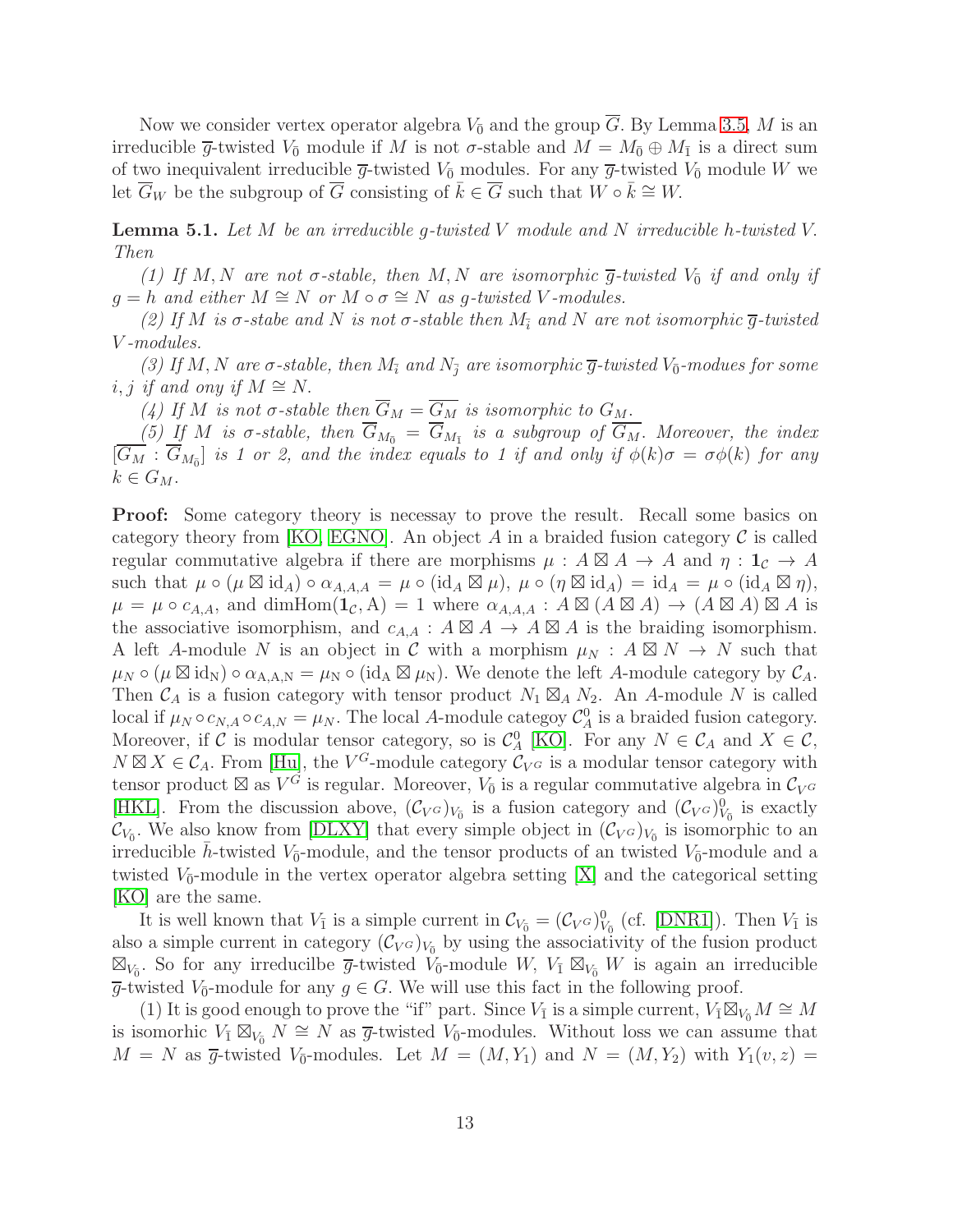$Y_2(v, z)$  for  $v \in V_{\overline{0}}$ . Note that the space of intertwining operators of type  $\begin{pmatrix} M \\ V_{\overline{1}} \end{pmatrix}$  $V_{\bar{1}}$  M  $\setminus$ is

one dimensional and spanned by  $Y_1$ , and  $Y_2$  is also intertwining operator of the same type. Thus there exist a nonzero constant  $\lambda$  such that  $Y_2(v, z) = \lambda Y_1(v, z)$  for all  $v \in V_{\bar{1}}$ . Let  $u \in V_1^r$  and  $v \in V_1$ . Using the associativity for vertex operator  $Y_2(u, z_1)$  and  $Y_2(v, z_2)$  for  $u, v \in V_{\bar{1}}$  we see that  $\lambda = \pm 1$ . If  $\lambda = 1$  then  $N = M$ , and if  $\lambda = -1$  then  $N = M \circ \sigma$  as g-twisted V-module. In particular,  $h = g$ .

(2) If  $M_{\bar{0}}$  and N are isomorphic  $\bar{g}$ -twisted  $V_{\bar{0}}$ -modules, then  $V_{\bar{1}} \boxtimes_{V_{\bar{0}}} M_{\bar{0}} \cong M_{\bar{1}}$  and  $V_{\bar{1}}\boxtimes_{V_{\bar{0}}}N\cong N$  are isomorphic  $\overline{g}$ -twisted  $V_{\bar{0}}$ -modules. As a result,  $M_{\bar{0}}$  and  $\tilde{M}_{\bar{1}}$  are isomorphic  $\overline{g}$ -twisted  $V_{\overline{0}}$ -modules. This contradicts to Lemma [3.5.](#page-8-0)

(3) Again we only need to prove the "if" part. Without loss we can assume that  $M_{\bar{0}}$  and  $N_{\bar{0}}$  are  $\bar{g}$ -twisted  $V_{\bar{0}}$ -modules as the actions of  $\sigma$  on  $M, N$  can be replaced by  $-\sigma$  if necessay. In this case,  $V_{\bar{1}} \boxtimes_{V_{\bar{0}}} M_{\bar{0}} \cong M_{\bar{1}}$  and  $V_{\bar{1}} \boxtimes_{V_{\bar{0}}} N_{\bar{0}} \cong N_{\bar{1}}$ . This impies that M, N are isomorphic  $\overline{g}$ -twisted  $V_{\overline{0}}$ -modules. As in (1) we can assume that  $M = N$  as  $V_{\overline{0}}$ -modules with module maps  $Y_1, Y_2$  such that (i)  $Y_1(v, z) = Y_2(v, z)$  for  $v \in V_{\overline{0}}$ , (ii) There exists nonzero constant  $\lambda$  such that  $Y_2(u, z)w = \lambda Y_1(u, z)w$  for  $u \in V_1$  and  $w \in M_{\bar{0}}$ , (iii)  $Y_2(u, z)w = \lambda^{-1}Y_1(u, z)w$  for  $u \in V_{\bar{1}}$  and  $w \in M_{\bar{1}}$ . Define  $\phi : M \to M$  such that  $\phi(w^0 + w^1) = w^0 + \lambda w^1$  for  $w^i \in M_{\bar{i}}$ . We claim that  $\phi Y_1(u, z)w = Y_2(u, z)\phi(w)$  for  $u \in V$ and  $w \in M$ . This is cleay if  $u \in V_0$ . Now let  $u \in V_1$  and  $w = w^0 + w^1$  wth  $w^i \in M_{\bar{i}}$ . Then

$$
\phi Y_1(u, z)w = \lambda Y_1(u, z)w^0 + Y_1(u, z)w^1 = Y_2(u, z)\phi(w^0) + Y_2(u, z)\phi(w^1) = Y_2(u, z)\phi(w).
$$

That is,  $\phi$  gives an isomorphism between g-twisted V-modules  $(M, Y_1)$  and  $(M, Y_2)$ .

(4) Clearly,  $\overline{G_M}$  is a subgroup of  $\overline{G_M}$ . Let  $k \in G$  such that  $\overline{k} \in \overline{G_M}$ . Then  $M \circ \overline{k}$ and M are isomorphic  $\overline{g}$ -twisted  $V_{\overline{0}}$ -modules. Equivalently,  $M \circ k$  and M are isomorphic  $\overline{g}$ -twisted  $V_{\overline{0}}$ -modules. It follows from (1) that  $M \circ k$  is a  $g$ -twisted V-module isomorphic to either M or M ∘  $\sigma$ . If M ∘  $k \cong M$  then  $k \in G_M$  and  $k \in G_M$ . If  $M \circ k \cong M \circ \sigma$  then  $\sigma k \in G_M$  and  $k = \sigma k \in G_M$ . Thus  $G_M = G_M$ . Since  $\sigma$  is not an element of  $G_M$ , the map  $h \mapsto h$  gives a group isomorphism from  $G_M$  to  $G_M$ .

(5) We first prove that that  $G_{M_{\tilde{i}}}$  is contained in  $G_M$ . Without loss we can take  $i = 0$ . Let  $k \in G$  such that  $M_0 \circ \bar{k} \cong M_0$ . From the proof of  $(3)$  we see that  $M \circ k$  and  $M$  are isomorphic g-twisted V-modues. Thus  $k \in G_M$  and  $\overline{k} \in \overline{G_M}$ . It is clear that  $M_{\overline{0}} \circ \overline{k} \cong M_{\overline{0}}$ if and only if  $M_{\bar{1}} \circ \bar{k} \cong M_{\bar{1}}$ . This implies that  $\overline{G}_{M_{\bar{0}}} = \overline{G}_{\underline{M}_{\bar{1}}}$ .

If  $G_{M_{\bar{0}}}$  is a proper subgroup of  $G_M$  we claim that  $[G_M:G_{\underline{M_{\bar{0}}}}]=2$ . Let  $G_{M_{\bar{i}}}=\{k\in$  $G_M|M_{\bar{i}} \circ \bar{k} \cong M_{\bar{i}}$ . Then  $G_{M_{\bar{i}}}$  is a proper subgroup of  $G_M$  and  $\overline{G}_{M_{\bar{0}}} = \overline{G}_{M_{\bar{0}}}$ . So it is good enough to show that  $[G_M : G_{M_{\bar{0}}}] = 2$ , or  $G_M \setminus G_{M_{\bar{0}}} = G_{M_{\bar{0}}} k$  for any fixed  $k \in G_M \setminus G_{M_{\bar{0}}}$ . Clearly  $G_{M_{\bar{0}}}k$  is a subset of  $G_M \setminus G_{M_{\bar{0}}}$ . Now let  $h \in G_M \setminus G_{M_{\bar{0}}}$ . Then  $M_{\bar{i}} \circ \bar{h} \cong M_{\overline{i+1}}$  for  $i = 0.1$ . This forces  $hk^{-1} \in G_{M_{\bar{0}}}$  and  $h \in G_{M_{\bar{0}}}k$ .

Finally,  $G_{M_{\bar{0}}} = G_M$  if and only if  $\phi(k)M_{\bar{i}} = M_{\bar{i}}$  for all  $k \in G_M$ . This is equivalent that  $\sigma\phi(k) = \phi(k)\sigma$  for all  $k \in G_M$ .  $\Box$ 

**Remark 5.2.** It happens that  $G_{\bar{M}_{0}}$  is a proper subgroup of  $G_M$  when M is  $\sigma$ -stable. Here is an example. Let  $V = V_{\mathbb{Z}_{\alpha}}$  the holomorphic lattice vertex operator superalgebra associated to unimodular lattice  $\mathbb{Z}\alpha$  with  $(\alpha, \alpha) = 1$  [\[B,](#page-29-2) [FLM\]](#page-31-9). Then  $V_{\overline{0}} = V_{2\mathbb{Z}\alpha}$  and  $V_{\overline{1}} = V_{2\mathbb{Z}\alpha + \alpha}$ .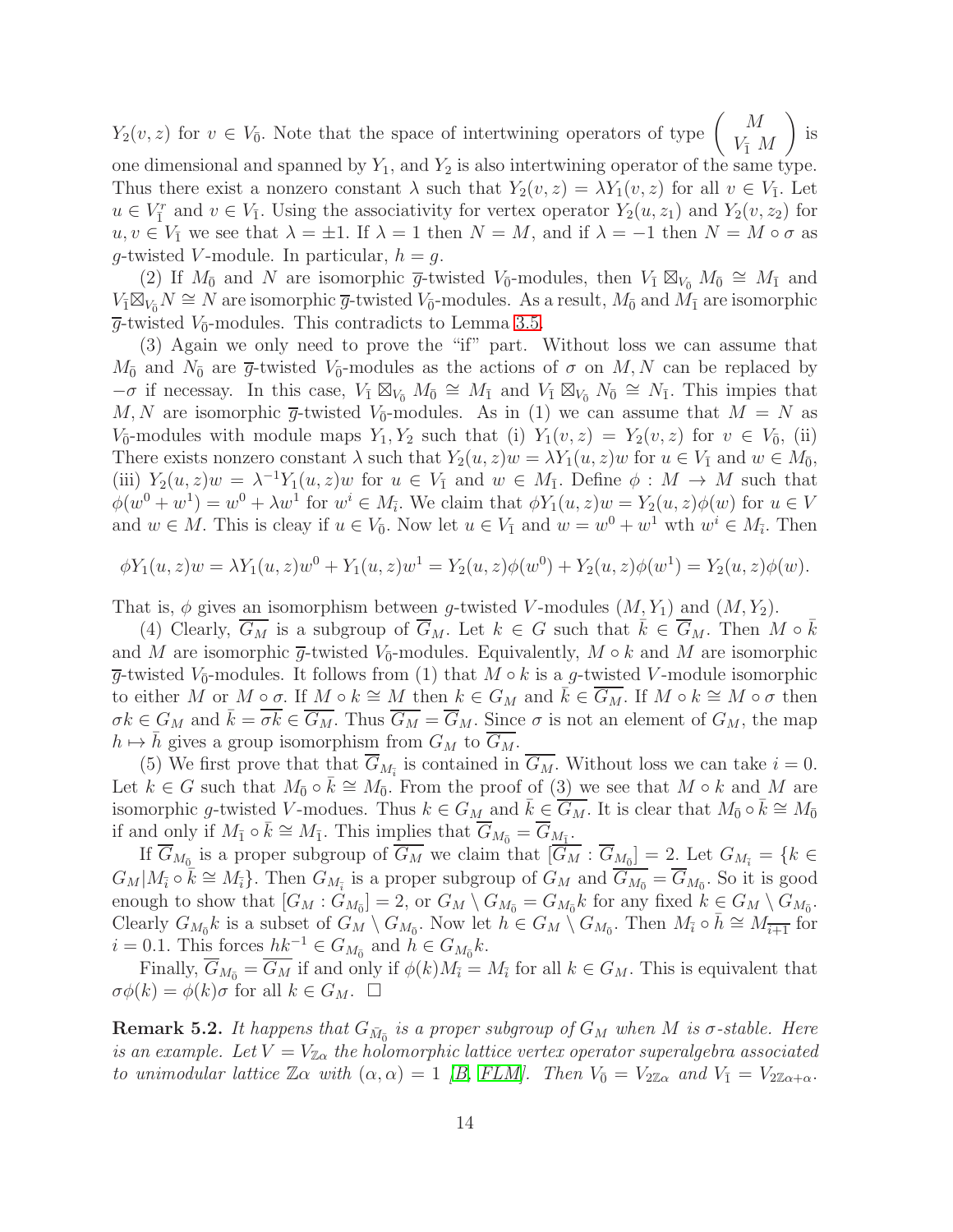Let  $\theta$  be an automorphism of V such that

$$
\theta(\alpha(-n_1)\cdots\alpha(-n_s)e^{n\alpha}=(-1)^s\alpha(-n_1)\cdots\alpha(-n_s)e^{-n\alpha}
$$

where  $n_1, ..., n_s$  are positive integers and  $n \in \mathbb{Z}$ . Let G be an automorphism group of V generated by  $\sigma$  and  $\theta$ . V has a unique  $\sigma$ -twisted V-module  $M = V_{\mathbb{Z}_{\alpha+\alpha/2}}$  which is  $\sigma$ -stable such that  $M_{\bar{0}} = V_{2\mathbb{Z}\alpha + \alpha/2}$  and  $M_{\bar{1}} = V_{2\mathbb{Z}\alpha - \alpha/2}$ . We know from [\[DN\]](#page-30-13) that  $M_{\bar{0}} \circ \theta \cong M_{\bar{1}}$ .

This is the frist result towards to a classifiction of irreducible  $V^G$ -modules.

<span id="page-14-0"></span>**Theorem 5.3.** Let  $M$  be an irreducible g-twisted  $V$ -module.

- (1)  $M^{\lambda}$  is nonzero for any  $\lambda \in \Lambda_M$ .
- (2) Each  $M_{\lambda}$  is an irreducible  $V^{G_M}$ -module.
- (3)  $M_{\lambda}$  and  $M_{\gamma}$  are equivalent  $V^{G_M}$ -modules if and only if  $\lambda = \gamma$ .

Proof: The proof of Theorem is similar to that of [\[DY,](#page-31-1) Theorem 5.4] by using the associative algebras  $A_{q,n}(V)$  from Section 3.  $\Box$ 

The classification of irreducible  $V^G$ -modules requires to investigate the connection between the G-orbits on the set of all inequivalent irreducible twisted V-modules and the G-orbits on the set of all inequivalent irreducible twisted  $V_{\bar{0}}$ -modules which appear in irreducible twisted V-modules. Let  $S = \bigcup_{g \in G} S(g)$  where  $S(g)$  is the set of inequivalent of irreducible g-twisted V-modules. Then G acts on S and  $S = \bigcup_{i \in J} M^j \circ G$  is a union of disjoint orbits. It is clear that  $M, N$  are isomorphic  $V^G$ -modules if they are in the same G-orbits. So it is enough to consider  $M^j$  for the purpose of classification of irreducible  $V^G$ -modules.

Let

$$
\mathcal{S}(g) = \{N^i, N^i \circ \sigma, N^k | i = 0, ..., q, k = q + 1, ..., p\}
$$

such that  $N^i$  for  $i \leq q$  are irreducible g-twisted V-modules which are not  $\sigma$ -stable and  $N^k$ for  $k > q$  are irreducible g-twisted V-modules which are  $\sigma$ -stable. Since  $N^i$  and  $N^i \circ \sigma$ are equivalent irreducible  $\bar{g}$ -twisted  $V_{\bar{0}}$ -modules,

$$
\overline{S}(\overline{g}) = \{N^i, N^k_{\overline{s}} | i = 0, ..., q, k = q + 1, ..., p, s = 0, 1\}
$$

is the set of inequivalent irreducible  $\bar{g}$ -twisted  $V_{\bar{0}}$ -modules coming from irreducible gtwisted V-modules. We will prove, in fact, later that  $\overline{S}(\overline{g})$  gives all inequivalent irreducible  $\bar{g}$ -twisted V<sub>0</sub>-modules. Also set  $\mathcal{S} = \cup_{\bar{g} \in \overline{G}} \mathcal{S}(\bar{g})$ . Then G acts on S in the same way. In order to determine the  $\overline{G}$ -orbits of  $\overline{S}$  we write  $J = J_1 \cup J_2 \cup J_3$  where  $J_1$  consists of j such that  $M^j$  is not  $\sigma$ -stable,  $J_2$  consists of j such that  $M^j$  is  $\sigma$ -stable and  $\overline{G}_{M_0^j} = \overline{G_{M^j}}$ , and  $J_3$  consists of j such that  $M^j$  is  $\sigma$ -stable and  $\overline{G}_{M_0^j} \neq \overline{G_{M^j}}$  (see Lemma [5.1\)](#page-12-0).

The following is a key lemma.

<span id="page-14-1"></span>Lemma 5.4. The set

$$
S = \{M^{j_1}, M_{\bar{0}}^{j_2}, M_{\bar{1}}^{j_2}, M_{\bar{0}}^{j_3} | j_1 \in J_1, j_2 \in J_2, j_3 \in J_3\}
$$

gives a complete list of orbit representatives of  $\overline{G}$ -set  $\overline{S}$ .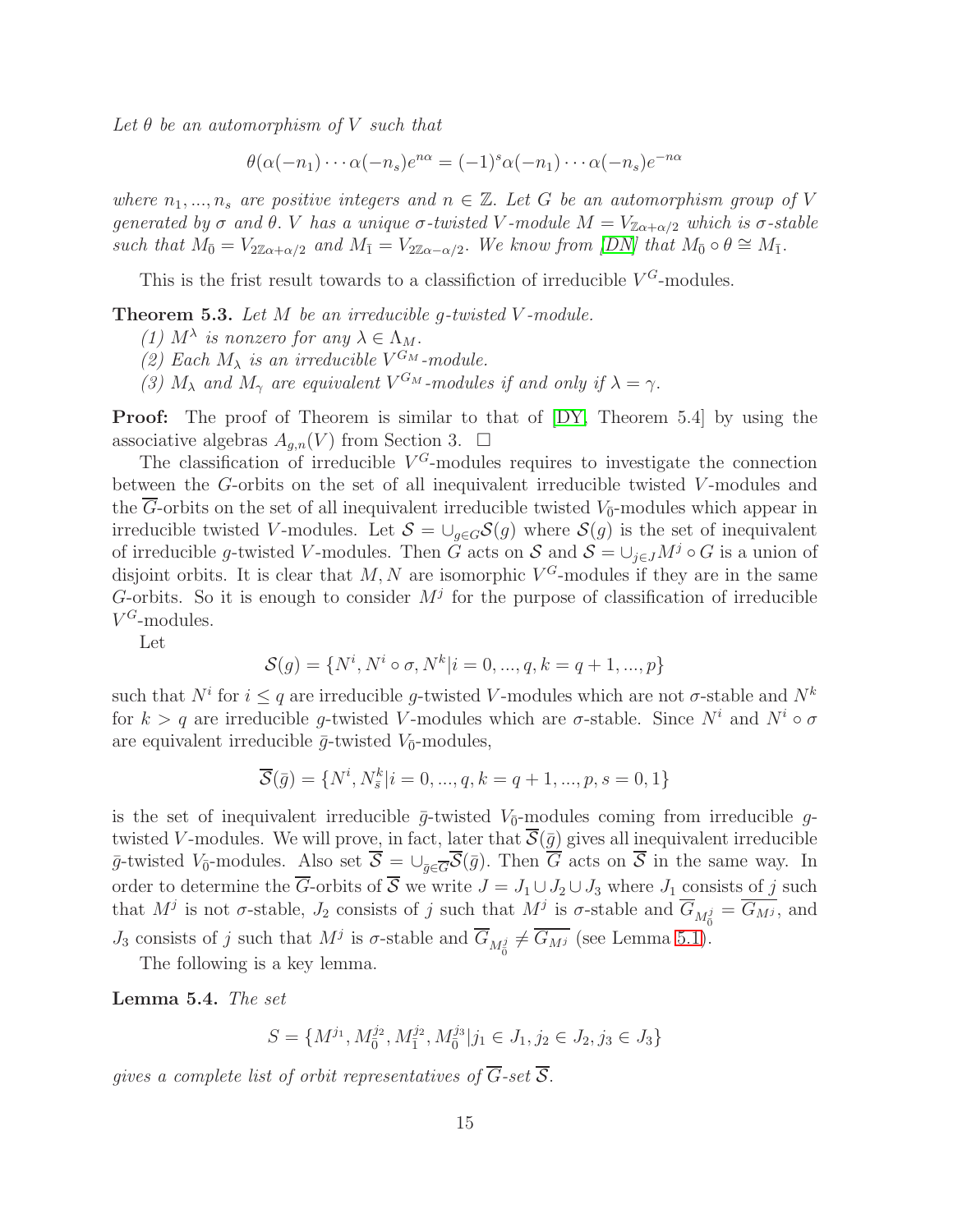**Proof:** Note that if  $j \in J_1$ , then  $M^j \circ \overline{G} = M^j \circ G$  by regarding  $M^j \circ k$  as an irreducible onject in  $\overline{S}$ . If  $j \in J_2$  then the irreducible objects of  $\overline{S}$  coming from  $M^j \circ G$  are  $M^j_{\overline{0}} \circ \overline{G}$  and  $M_{\bar{1}}^{j} \circ \overline{G}$ . In this case,  $M_{\bar{0}}^{j}$  and  $M_{\bar{1}}^{j}$  are not in the same  $\overline{G}$ -orbit by Lemma [5.1.](#page-12-0) Now we assme that  $j \in J_3$ . By Lemma [5.1,](#page-12-0)  $M_0^j$  and  $M_1^j$  are in the same  $\overline{G}$ -orbit and  $[\overline{G}_{Mj} : \overline{G}_{M_0^j}] = 2$ . This imples that  $|M_0^j \circ \overline{G}| = 2|M^j \circ G|$ . Clearly,  $M_0^j \circ k$  is an irreducible  $\overline{k^{-1}gk}$ -twisted V<sub>0</sub>-module contained in  $M^j \circ k \in M^j \circ G$  for  $k \in G$ . Since  $M^j \circ G$  gives exactly  $2|M^j \circ G|$ irreducible objects in  $\overline{S}$ , we see that all the irreducible objects in  $\overline{S}$  coming from  $M^j \circ G$ form a single  $\overline{G}$ -orbit  $M_{\overline{0}}^j$  $\overline{0}$   $\circ$   $\overline{G}$ . The proof is complete.  $\Box$ 

We are now ready to classify the irreducible  $V^G$ -modules which appear in irreducible g-twisted V-modules for  $g \in G$ .

#### <span id="page-15-0"></span>Theorem 5.5. We have

(1) For  $j \in J$  and  $\lambda \in \Lambda_{M^j}$ ,  $M^j_\lambda$  is an irreducible  $V^G$ -module,

(2) Let  $i, j \in J$  and  $\lambda \in \Lambda_{M^i}, \mu \in \Lambda_{M^j}$ . Then  $M^i_\lambda$  and  $M^j_\mu$  are isomorphic  $V^G$ -modules if and only if  $i = j, \lambda = \mu$ .

**Proof:** For any  $X \in S$ , we have decomposition

$$
X=\oplus_{\bar{\lambda}\in\bar{\Lambda}_X}W_{\bar{\lambda}}\otimes X_{\bar{\lambda}}
$$

where  $\bar{\Lambda}_X$  is the irreducible characters of the twisted group algebra  $\mathbb{C}^{\bar{\alpha}_X}[\overline{G}_X]$ ,  $W_{\bar{\lambda}}$  is the irreducibe  $\mathbb{C}^{\bar{\alpha}_X}[\overline{G}_X]$ -module affording to the character  $\bar{\lambda}$ , and and  $X_{\bar{\lambda}}$  is the multiplicity space of  $W_{\bar{\lambda}}$  in X. By [\[MT,](#page-32-0) Theorem 2] (also see [\[DLM2,](#page-30-9) [DY\]](#page-31-1)) we know that  $\{X_{\bar{\lambda}}|X \in$  $S, \overline{\lambda} \in \overline{\Lambda}_X$  are inequivalent irreducible  $V^G = V_0^{\overline{G}}$ -modules. We need to prove  $\{X_{\overline{\lambda}} | X \in$  $S, \bar{\lambda} \in \bar{\Lambda}_X$  = { $M^j_{\lambda}$  $\{j \mid j \in J, \lambda \in G_{M} \}$ . That is, we need to identify  $X_{\bar{\lambda}}$  with  $M^j_\mu$  for  $\bar{\lambda} \in \bar{\Lambda}_X$ and  $\mu \in \Lambda_{M^j}$ . Let  $M = M^j$  and  $g = g_j$ .

1) Let  $j \in J_1$ . Then  $G_M, \overline{G}_M$  are isomophic and  $\alpha_M = \overline{\alpha}_M$  by Lemma [5.1.](#page-12-0) Then  $\Lambda_M = \Lambda_M$  and the identification is clear.

2) Let  $j \in J_2$ . Then  $M = M_{\bar{0}} \oplus M_{\bar{1}}$ , and  $M_{\bar{0}}$  and  $M_{\bar{1}}$  are inequivalent irreducible  $\overline{g}$ -twisted  $V_{\overline{0}}$ -modules where  $\sigma = (-1)^i$  on  $M_{\overline{i}}$  for  $i = 0, 1$  by Lemma [3.5.](#page-8-0) In this case, σ is a central element of  $\mathbb{C}^{\alpha_M}[G_M]$  and  $\Lambda_M = \Lambda_M^0 \cup \Lambda_M^1$  where  $\lambda \in \Lambda_M^i$  if and only if  $\sigma|_{W_{\lambda}} = (-1)^{i}$ . One can easily see

$$
M_{\overline{i}} = \oplus_{\lambda \in \Lambda_M^i} W_{\lambda} \otimes M_{\lambda}.
$$

Let  $I_i = \mathbb{C}^{\alpha_M}[G_M](\sigma - (-1)^i)$  be the two-sided ideal of of  $\mathbb{C}^{\alpha_M}[G_M]$ . Then

$$
\mathbb{C}^{\alpha_M}[G_M] \cong \mathbb{C}^{\alpha_M}[G_M]/I_0 \oplus \mathbb{C}^{\alpha_M}[G_M]/I_1.
$$

Note the  $\Lambda_M^i$  is exactly the set of irreducible characters of semisimple associative algebra  $\mathbb{C}^{\alpha_M}[G_M]/I_i$ .

On the other hand,  $\overline{G}_{M_{\overline{i}}} = \overline{G_M}$  (see Lemma [5.1\)](#page-12-0) and

$$
M_{\bar{i}} = \bigoplus_{\bar{\lambda} \in \Lambda_{M_{\bar{i}}}} W_{\bar{\lambda}} \otimes (M_{\bar{i}})_{\bar{\lambda}}.
$$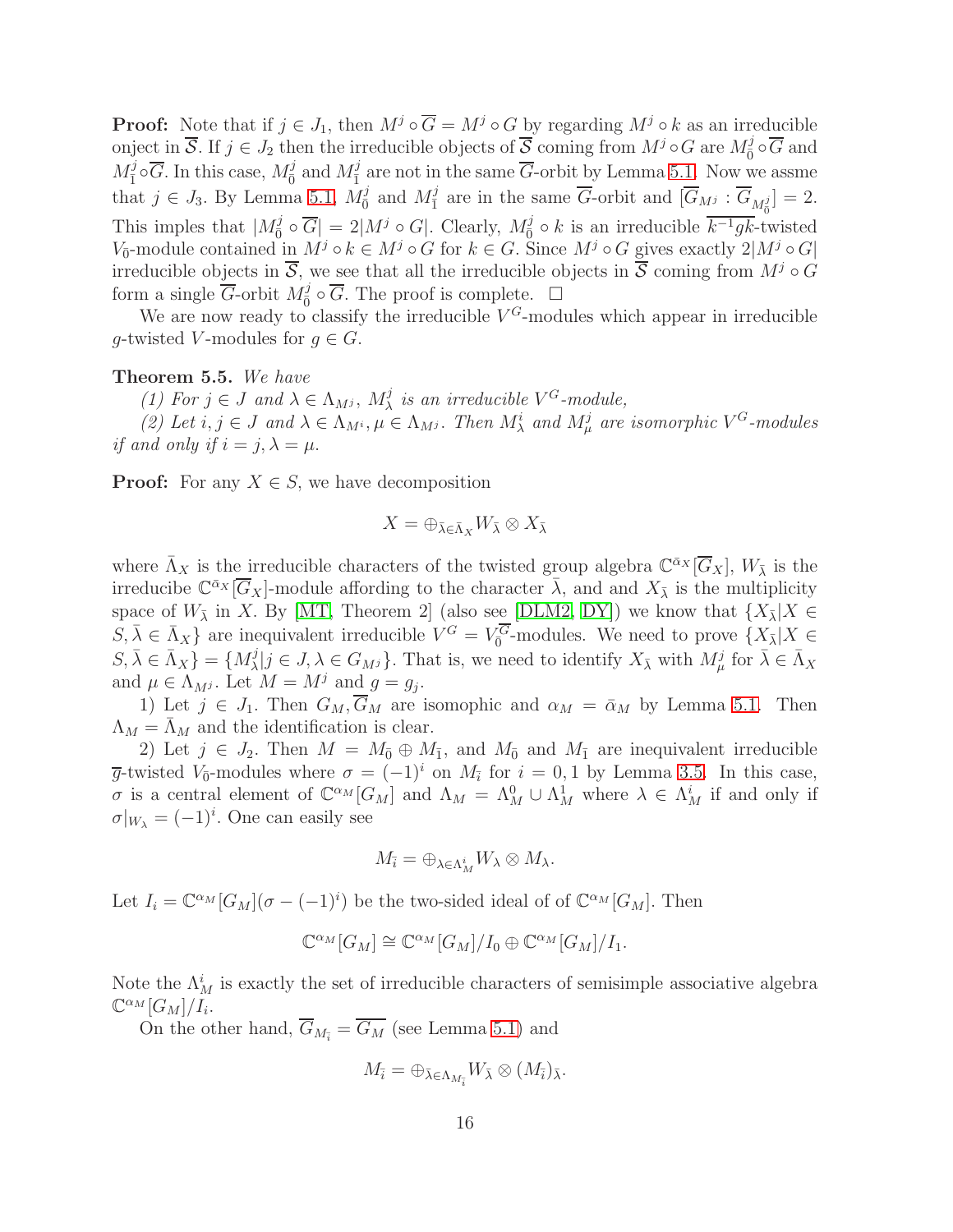We claim that  $\mathbb{C}^{\bar{\alpha}_{M_{\bar{i}}}}[\overline{G}_{M_{\bar{i}}}]$  is isomorphic to  $\mathbb{C}^{\alpha_M}[G_M]/I_i$ . This requires a better understanding of algebra  $\mathbb{C}^{\bar{\alpha}_{M_{\bar{i}}}}[\overline{G}_{M_{\bar{i}}}]$  and its action on  $M_{\bar{i}}$ . Let  $K = \langle \sigma \rangle$  and  $\{h_a | a \in G_M/K\}$  be a set of coset representatives of K in  $G_M$  such that  $h_K = 1$ . Then  $\overline{G_M} = \{\overline{h_a} | a \in G_M/K\}.$ We now define the projective action of  $G_{M_{\tilde{i}}}$  on  $M_{\tilde{i}}$  by  $\phi(h_a) = \phi(h_a)$ . Then

$$
\phi(\overline{h_a})\phi(\overline{h_b}) = \phi(h_a)\phi(h_b) = \alpha_M(h_a, h_b)\phi(h_a h_b)
$$

for  $a, b \in G_M/K$ . Note that  $h_a h_b = \sigma^r h_{ab}$  for some  $r = 0, 1$  as  $\overline{h_a} \overline{h_b} = \overline{h_{ab}}$ . So

$$
\phi(h_a h_b) = \alpha_M(\sigma^r, h_{ab})^{-1} \sigma^r \phi(h_{ab}) = \alpha_M(\sigma^r, h_{ab})^{-1} (-1)^{ir} \phi(h_{ab})
$$

where we have used  $\sigma$  for  $\phi(\sigma)$ . This gives

$$
\phi(\overline{h_a})\phi(\overline{h_b}) = \overline{\alpha}_{M_{\overline{i}}}(\overline{h_a}, \overline{h_b})\phi(\overline{h_{ab}})
$$

with  $\bar{\alpha}_{M_{\bar{i}}}(\overline{h_a}, \overline{h_b}) = (-1)^{ri} \alpha_M(h_a, h_b) \alpha_M(\sigma^r, h_{ab})^{-1}$ . It is clear now that the action of algebra  $\mathbb{C}^{\bar{\alpha}_{M_{\bar{i}}}}[\overline{G}_{M_{\bar{i}}}]$  on  $M_{\bar{i}}$  is exactly the action of  $\mathbb{C}^{\alpha_{M}}[G_{M}]$  with  $\sigma=(-1)^{i}$ . That is,  $\mathbb{C}^{\bar{\alpha}_{M_{\bar{i}}}}[\overline{G}_{M_{\bar{i}}}]$ is isomorphic to  $\mathbb{C}^{\alpha_M}[G_M]/I_i$ . As a result, we see that

$$
\{M_{\boldsymbol{\lambda}} | \boldsymbol{\lambda} \in \Lambda_M^i\} = \{(M_{\overline{i}})_{\bar{\boldsymbol{\lambda}}} | \bar{\boldsymbol{\lambda}} \in \Lambda_{M_{\overline{i}}} \}
$$

for  $i = 0, 1$ .

3) Let  $j \in J_3$ . Again  $M = M_{\bar{0}} \oplus M_{\bar{1}}$  but  $M_{\bar{0}}$  and  $M_{\bar{1}}$  are equivalent  $V^G$ -modules. In this case,  $\sigma$  is not a central element of  $\mathbb{C}^{\alpha_M}[G_M]$ . Recall from the proof of Lemma [5.1](#page-12-0) that  $G_{M_{\bar{i}}} = \{ h \in G_M | M_{\bar{i}} \circ \bar{h} \cong M_{\bar{i}} \}, G_{M_{\bar{0}}} = G_{M_{\bar{1}}}$ ,  $G_M = G_{M_{\bar{0}}} \cup G_{M_{\bar{0}}} k$  for any  $k \notin G_{M_{\bar{0}}}$ and  $\overline{G}_{M_{\overline{0}}} = \overline{G_{M_{\overline{0}}}}$ . Note from 2) that  $\mathbb{C}^{\alpha_{M_{\overline{i}}}}[\overline{G}_{M_{\overline{i}}}]$  is isomorphic to  $\mathbb{C}^{\alpha_{M}}[G_{M_{\overline{0}}}]/I_{i}$  where  $I_i = \mathbb{C}^{\alpha}{}^{M} [G_{M_{\bar{0}}}] (\sigma - (-1)^i)$  for  $i = 0, 1$  and  $\mathbb{C}^{\alpha}{}^{M} [G_{M_{\bar{0}}}] \cong \mathbb{C}^{\alpha}{}^{M} [G_{M_{\bar{0}}}] / I_0 \oplus \mathbb{C}^{\alpha}{}^{M} [G_{M_{\bar{1}}}] / I_1$ . Let W be any irreducible  $\mathbb{C}^{\alpha_M}[G_{M_{\bar{0}}}]$ -module such that  $\sigma$  acts as 1. Then the induced module  $W^e = \mathbb{C}^{\alpha_M} [G_M] \otimes_{\mathbb{C}^{\alpha_M} [G_{M_0}]} W = W + \hat{k}W$  is an irreducible  $\mathbb{C}^{\alpha_M} [G_M]$ -module and any irredcuble  $\mathbb{C}^{\alpha_M}[G_M]$  can be abtained in this way. We have decompsotions

$$
M_{\bar{0}} = \bigoplus_{\bar{\lambda} \in \Lambda_{M_{\bar{0}}}} W_{\bar{\lambda}} \otimes (M_{\bar{0}})_{\bar{\lambda}}, \ M_{\bar{1}} = \phi(k)M_{\bar{0}} = \bigoplus_{\bar{\lambda} \in \Lambda_{M_{\bar{0}}}} \phi(k)W_{\bar{\lambda}} \otimes (M_{\bar{0}})_{\bar{\lambda}}
$$

where  $\Lambda_{M_{\bar{0}}}$  is the set of irreducible characters of  $\mathbb{C}^{\alpha}M[G_{M_{\bar{0}}}]/I_0$ . So

$$
M = \bigoplus_{\bar{\lambda} \in \Lambda_{M_{\bar{0}}}} (W_{\bar{\lambda}} + \phi(k)W_{\bar{\lambda}}) \otimes (M_{\bar{0}})_{\bar{\lambda}} = \bigoplus_{\lambda \in \Lambda_M} W_{\lambda} \otimes M_{\lambda}
$$

where  $W_{\lambda} = W_{\overline{\lambda}} + \phi(k)W_{\overline{\lambda}}, \ \lambda \in \Lambda_M$  is the corresponding character of  $\mathbb{C}^{\alpha_M}[G_M]$ , and  $(M_{\bar{0}})_{\bar{\lambda}} = M_{\lambda}.$ 

From 1)-3) we see that

$$
\{M_{\lambda}^{j}|j\in J, \lambda\in G_{M^{j}}\} = \{X_{\bar{\lambda}}|X\in S, \bar{\lambda}\in \overline{G}_{X}\},\
$$

as desired.  $\square$ 

This result gives a complete classification of irreducible  $V^G$ -modules occurring in the irreducible g-twisted V-modules for  $g \in G$ . We now use the modular invariance to prove that these irreducible  $V^G$ -modules are all the irreducible  $V^G$ -modules.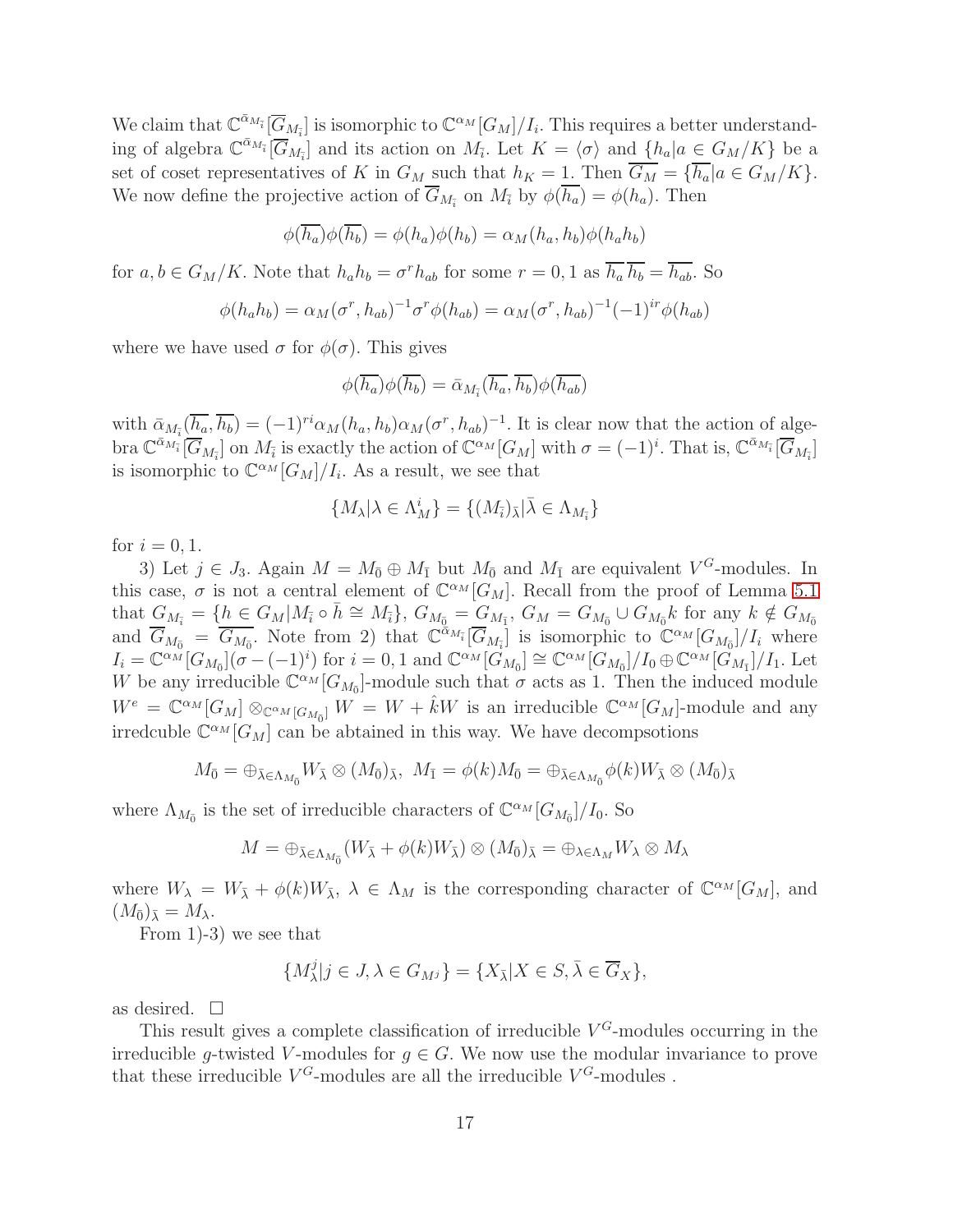<span id="page-17-0"></span>**Theorem 5.6.** Let V and G be as before. Then  $\{M_{\lambda}^{j}$  $\{G_{\lambda}|j\in J, \lambda\in G_{M^{j}}\}$  gives a complete list of inequivalent irreducible  $V^G$ -modules.

**Proof:** By Theorem [5.5,](#page-15-0) it suffices to show that every irreducible  $V^G$ -module appears in an irreducible  $q$ -twisted V-module  $M$ .

By Theorems [5.3,](#page-14-0)  $V = \bigoplus_{\lambda \in \Lambda_G} W_{\lambda} \otimes V_{\lambda}$ , where  $\Lambda_V = \text{Irr}(G)$  is the set of irreducible characters of G and  $V_{\lambda}$  is an irreducible  $V^G$ -module. From the definition of  $Z_{V^G}(v, \tau)$  and the orthogonality property of the irreducible characters of  $G$ , we know that for  $v \in V^G$ ,

$$
\frac{1}{|G|} \sum_{g \in G} Z_V(v, (\sigma, \sigma g), \tau) = \frac{1}{|G|} \sum_{g \in G} \sum_{\lambda \in \Lambda_V} (\text{tr}_{W_{\lambda}} g) Z_{V_{\lambda}}(v, \tau) = Z_{V^G}(v, \tau).
$$

Applying Theorem [4.1](#page-10-0) (1) with  $\gamma = S =$  $\left(\begin{array}{cc} 0 & -1 \\ 1 & 0 \end{array}\right)$  gives

$$
Z_{V^G}(v, -\frac{1}{\tau}) = \frac{\tau^{\text{wt}[v]}}{|G|} \sum_{g \in G} \sum_{M \in \mathcal{M}(\sigma g, \sigma)} S_{V,M}^{(\sigma, \sigma g)} Z_M(v, (\sigma g, \sigma) \tau).
$$

Note that if  $M \in \mathcal{M}(\sigma g, \sigma)$  then M is an irredcible g-twisted super V-module. If M is also irreducible  $g$ -twisted V-module then

$$
Z_M(v, (\sigma g, \sigma), \tau) = \operatorname{tr}_M o(v) q^{L(0) - c/24} = \sum_{\lambda \in \Lambda_M} \dim W_{\lambda} Z_{M_{\lambda}}(v, \tau)
$$

where  $M_{\lambda}$  is an irreducible  $V^G$ -module by Theorem [5.6.](#page-17-0) If M is not an irreducible gtwisted V-module then  $M = N \oplus N \circ \sigma$  is a sum of two inequivalent irreducible g-twisted V-modules N and  $N \circ \sigma$  which are isomorphic  $\bar{g}$ -twisted  $V_{\bar{0}}$ -modules and

$$
Z_M(v, (\sigma g, \sigma), \tau) = \operatorname{tr}_M o(v) q^{L(0) - c/24} = \sum_{\lambda \in \Lambda_N} 2 \operatorname{dim} W_{\lambda} Z_{N_{\lambda}}(v, \tau)
$$

where  $N_{\lambda}$  is an irreducible  $V^G$ -module by Theorem [5.6.](#page-17-0) Thus

$$
Z_{V^G}(v, -\frac{1}{\tau}) = \frac{\tau^{\text{wt}[v]}}{|G|} \sum_{j \in J, \lambda \in \Lambda_{M^j}} a_{j,\lambda} Z_{M^j_{\lambda}}(v, \tau).
$$

Let  $\mathcal{M}_U$  be the set of inequivalent irreducible modules for a regular verty operator algebra U of CFT type. Then  $\{Z_W(v, \tau) | v \in U, W \in \mathcal{M}_U \}$  are linearly independent functions from  $U \times \mathbb{H} \to \mathbb{C}$  and

$$
Z_U(v, -\frac{1}{\tau}) = \tau^{\text{wt}[v]} \sum_{W \in \mathcal{M}_U} S_{U,W} Z_W(v, \tau)
$$

for  $v \in U$  [\[Z\]](#page-32-1). Moreover the coefficients  $S_{V^G,W} \neq 0$  for all W [\[Hu\]](#page-31-4). Applying this result to  $V^G$  implies that any irreducible  $V^G$ -module is isomorpic to one in Theorem [5.6.](#page-17-0)  $\Box$ 

Th next result allows us to use various results on the quantum dimensions for vertex operator algebra  $V^G$  [\[DJX\]](#page-30-4).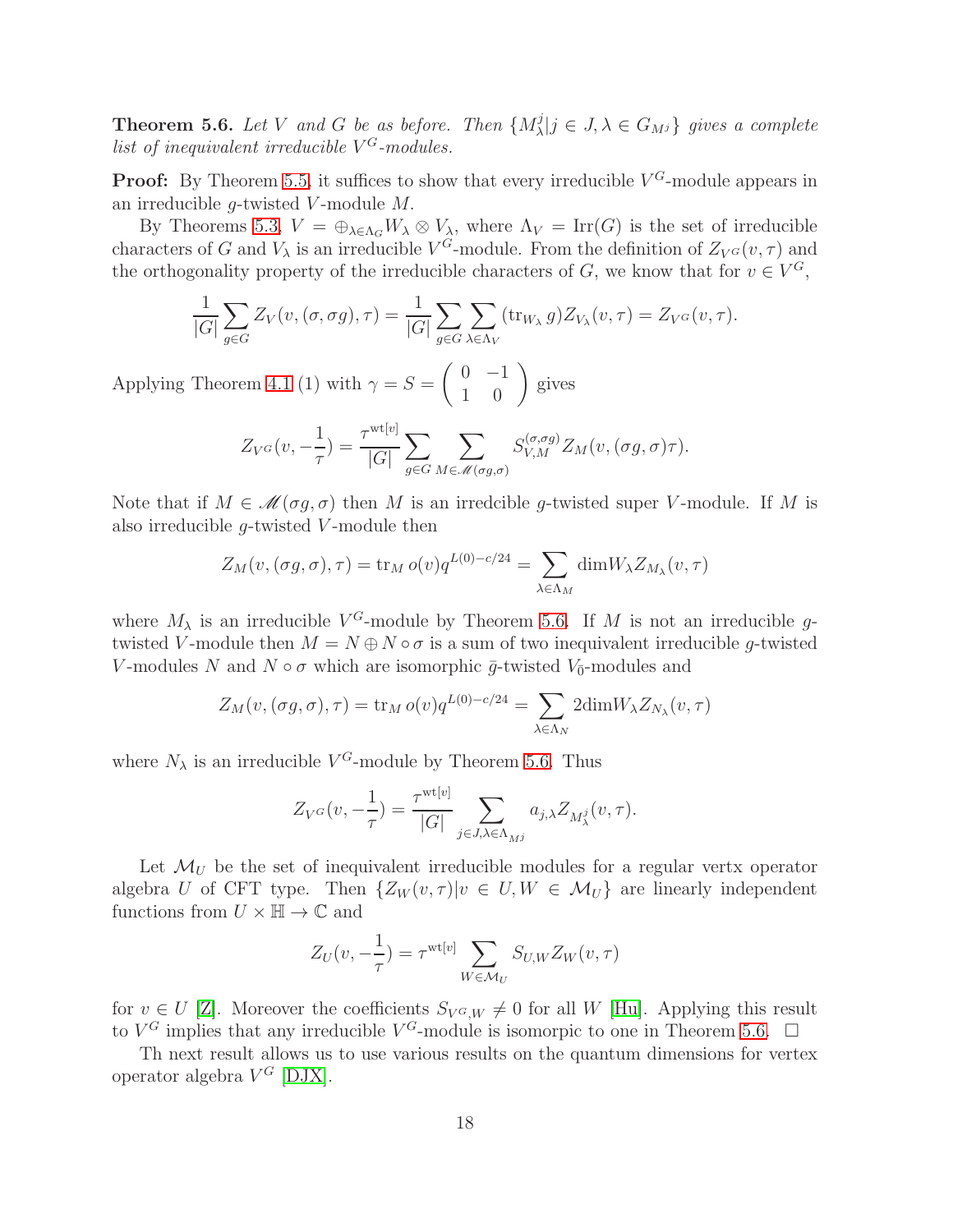**Corollary 5.7.** Let V and G be as in Theorem [5.6.](#page-17-0) Then the weight of every irreducible  $V^G$ -module is positive except  $V^G$  itself.

**Proof:** It is clear from [5.6](#page-17-0) that  $V^G$  is the only irreducible  $V^G$ -module whose weight is 0 and any other irreducible  $V^G$ -module has a positive weight by Assumption (V2).  $\Box$ 

From the discussion before, we know that for any automorphism  $q$  of  $V$  of finite order, any irreducible  $g\sigma^i$ -twisted V-module M restricts to an irreducible  $\bar{g}$ -twisted V<sub>0</sub>-module if  $M \circ \sigma \neq M$ , and a direct sum of two inequivalent irreducible  $\bar{g}$ -twisted  $V_{\bar{0}}$ -modules if  $M \circ \sigma = M$  where  $i = 0, 1$ . The following resuls tells us that every irreducible  $\bar{g}$ -twisted  $V_{\bar{0}}$ -module is obtained in this way.

Proposition 5.8. Let V be a regular, selfdual vertex operator superalgebra of CFT type and g an automorphismof V of finite order. Then every irreducible barg-twisted  $V_{\bar{0}}$ modules occur in an irreduible q or  $\sigma q$ -twisted V-module.

**Proof:** Let G be the group generated by q and  $\sigma$  for  $q \in G$ . Then G is an abelian group and  $V^G$  is a regular, selfdual vertx operator algebra of CFT type [\[ABD,](#page-29-3) [CM\]](#page-29-0). By Theorem [5.6,](#page-17-0) every irreudible  $V^G$ -module appears in an irreduible h-twisted V-module for some  $h \in G$ . Assume that there is an irreducible  $\bar{g}$ -twisted  $V_{\bar{0}}$ -module N which does not appear in any irreducibe g-twisted V-module. Then  $N \circ \bar{g} \cong N$  and  $N \circ \langle \bar{g} \rangle = \{N\}$ . Note that  $V^G = V_{\bar{0}}^{(\bar{g})}$ . Let A be the set of irreducible  $\bar{h}$ -twisted  $V_{\bar{0}}$ -modules which appear in irreducible h-twisted V-modules for all  $h \in G$ . From Lemma [5.4](#page-14-1), we know that  $\mathcal{A} \circ \langle \bar{g} \rangle =$ A. Since  $N \notin \mathcal{A}$ , any irreducible  $V^G$ -module which occurs in N and any irreducible  $V^G$ module which occurs in any  $M \in \mathcal{A}$  are inequivalent. This is a contradiction as every irreducible  $V^G$ -module is a  $V^G$ -submodule of some  $M \in \mathcal{A}$  by Theorem [5.6.](#page-17-0)  $\Box$ 

We now discuss the modularity of  $Z_M(v,(g,h),\tau)$  withou the assumption that  $V^G$  is rational.

**Proposition 5.9.** Let V be a regular, selfdual vertex operator superalgebra of CFT type and  $G$  a finite automorphism group of  $V$ . Then there exists a congruence subgroup  $A$  of  $\Gamma$  such that for any  $g, h \in G$ ,  $v \in V^G$  and  $M \in \mathcal{M}(g,h)$   $Z_M(v,(g,h),\tau)$  is a modular form of weight wt $[v]$  over A. Moreover, for each irreducible  $V^G$ -module N appearing in an irreducible g-twisted V-module,  $Z_N(v, \tau)$  is a modular form of weight wt[v] over A. In particular, the character  $\chi_{V}(\tau)$  of  $V^G$  is modular function over A.

**Proof:** In the case  $V$  is a vertex operator algebra, the exactly same results were obtained in  $[DR, Lemma 4.3, Corollary 4.4]$ . The same proof works here.  $\Box$ 

### 6 Quantum dimensions

The quantum dimensions of the irreducible g-twisted V-modules and irreducible  $V^G$ modules are computed in this section. We also present a super quantum Galois correspondence. The ideas and techniques used here come from [\[DJX\]](#page-30-4) and [\[DRX1\]](#page-31-2).

Let  $V$  be a vertex operator superalgebra as before and  $G$  a finite automorphism group of V. Let  $g \in G$  and M a  $\sigma g$ -twisted V-module. Recall  $\chi_M(\tau)$  from Section 4, We know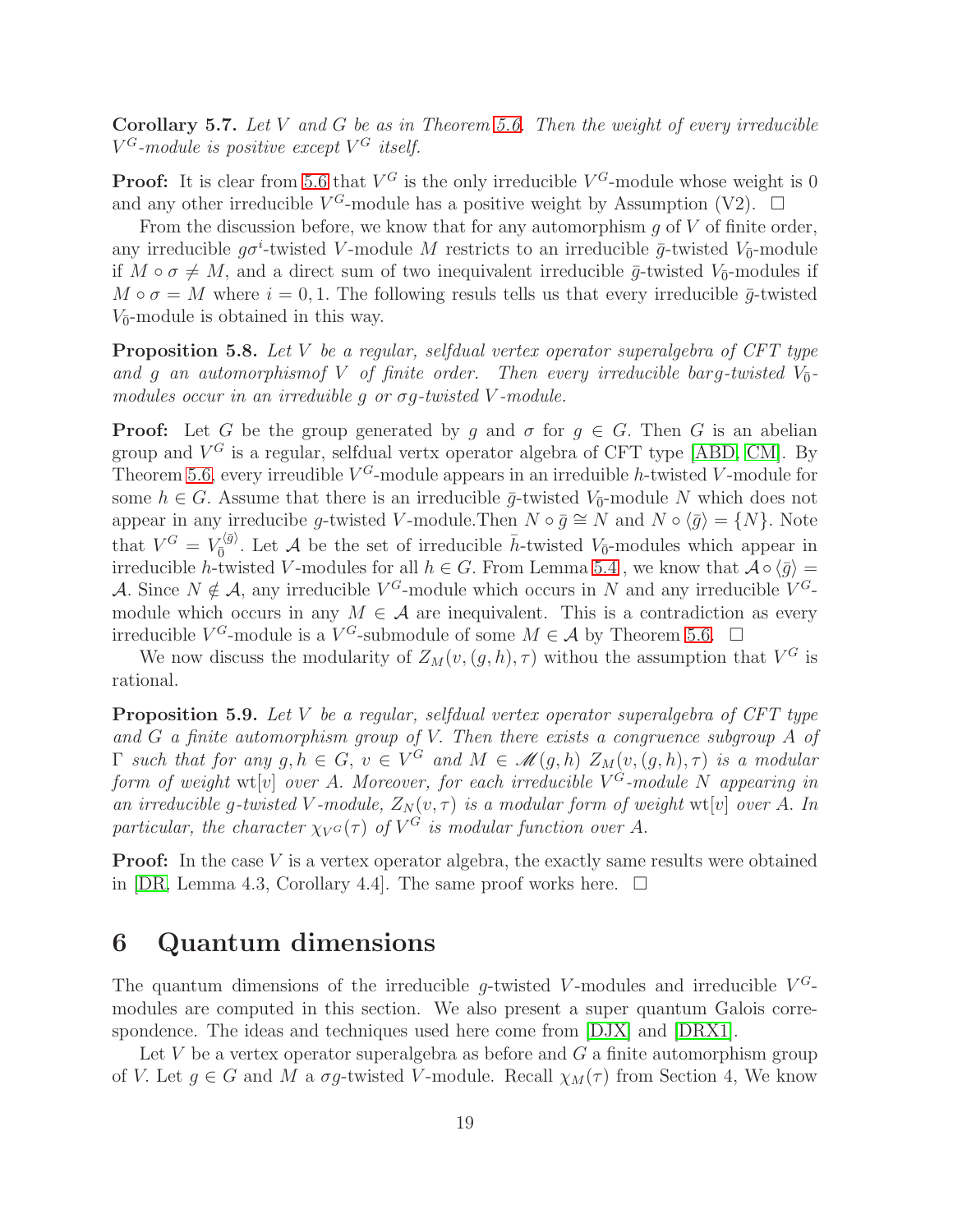that  $\chi_V(\tau)$  and  $\chi_M(\tau)$  are holomorphic functions on H. The quantum dimension of M over V is defined to be

$$
\operatorname{qdim}_{V} M = \lim_{q \to 1^{-}} \frac{\operatorname{ch}_{M}(q)}{\operatorname{ch}_{V}(q)} = \lim_{y \to 0^{+}} \frac{\chi_{M}(iy)}{\chi_{V}(iy)}
$$

where  $q = e^{2\pi i \tau}$  and y is real and positive.

We denote  $M^s$  be the irreducible super  $\sigma g$ -twisted V-module such that  $M \subset M^s$ . Then  $M^s = M$  if M is  $\sigma$ -stable and  $M^s = M \oplus M \circ \sigma$  if M is not  $\sigma$ -stable.

<span id="page-19-1"></span>**Lemma 6.1.** Let M is a  $\sigma q$ -twisted V -module which is not  $\sigma$ -stable.

(1) For  $\lambda \in \Lambda_M$  set  $M^s_{\lambda} = M_{\lambda}$ . Then  $M^s = \bigoplus_{\lambda \in \Lambda_M} 2W_{\lambda} \otimes M^s_{\lambda}$ .

(2) For  $\sigma h \in G_M$ . set

$$
Z_M(v,(g,h),\tau) = \operatorname{tr}_M o(v)\phi(\sigma h)q^{L(0)-c/24}
$$

for  $v \in V_{\bar{0}}$ . Then

$$
Z_{M^s}(v,(g,h),\tau) = 2Z_M(v,(g,h),\tau)
$$

and  $Z_{M^s}(v,(g,1),\tau) = 0.$ 

**Proof:** (1) is clear. For (2) we only need to show that  $Z_{M}e(v,(g,1),\tau) = 0$  for  $v \in V_0$ . Note that  $M^s = N_1 + N_2$  is a direct sum of two isomorphic irreducible  $\overline{G}$ -twisted Vmodules such that  $\sigma = (-1)^i$  on  $N_i$ . It is immediate that  $Z_{M}^e(v,(g,1),\tau) = 0$ .  $\Box$ 

The existence of the quantum dimension for a  $\sigma g$ -twisted V-module is given below in terms of the S-matrix and the proof is similar to that of [\[DJX,](#page-30-4) Lemma 4.2] by using the S-matrix given in Section 4. The proof requires Assumption (V2).

<span id="page-19-0"></span>**Proposition 6.2.** Let M be an irreducible  $\sigma g$ -twisted V-module for  $g \in G$ . Then

$$
\operatorname{qdim}_{V} M = \begin{cases} \frac{S_{M,V}^{(g,\sigma)}}{S_{V,V}^{(\sigma,\sigma)}} & M = M^s\\ \frac{1}{2} \operatorname{qdim}_{V} M^s = \frac{1}{2} \frac{S_{M^s,V}^{(g,\sigma)}}{S_{V,V}^{(\sigma,\sigma)}} & M \neq M^s \end{cases}
$$

**Proof:** Note that if M is not  $\sigma$ -stable, then  $\chi_M(\tau) = \frac{1}{2}\chi_{M^s}(\tau)$ . So we can assume that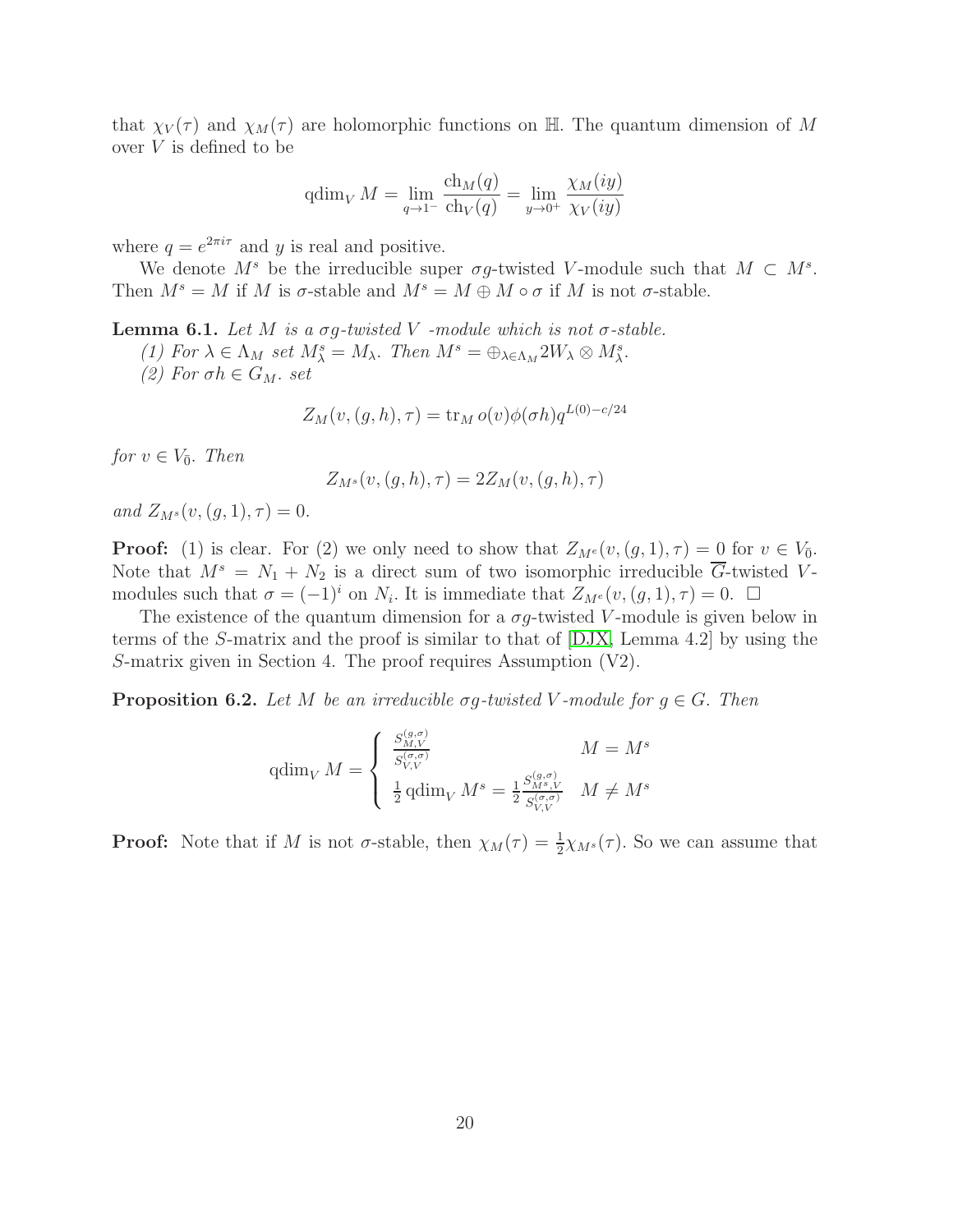M is  $\sigma$ -stable. A straightforward computation gives

qdim<sub>V</sub> 
$$
M = \lim_{y \to 0} \frac{\chi_M(iy)}{\chi_V(iy)}
$$
  
\n
$$
= \lim_{y \to \infty} \frac{\chi_M(-\frac{1}{iy})}{\chi_V(-\frac{1}{iy})}
$$
\n
$$
\lim_{y \to \infty} \frac{Z_M(1,(g,\sigma), -\frac{1}{iy})}{Z_V(1,(\sigma,\sigma), -\frac{1}{iy})}
$$
\n
$$
= \lim_{y \to \infty} \frac{\sum_{N \in \mathcal{M}(\sigma,g^{-1})} S_{M,N}^{(g,\sigma)} Z_N(1,(\sigma,g^{-1}), iy)}{\sum_{X \in \mathcal{M}(\sigma,\sigma)} S_{V,X}^{(\sigma,\sigma)} Z_X(1,(\sigma,\sigma), iy)}
$$
\n
$$
= \lim_{y \to \infty} \frac{S_{M,V}^{(g,\sigma)} Z_V(1,(\sigma,g^{-1}), iy)}{S_{V,V}^{(\sigma,\sigma)} Z_X(1,(\sigma,\sigma), iy)}
$$
\n
$$
= \frac{S_{M,V}^{(g,\sigma)}}{S_{V,V}^{(\sigma,\sigma)}},
$$

as desired.  $\square$ 

Next we compute the quantum dimensions of irreducible  $V^G$ -modules. The ideas and techniques come from the proof of [\[DRX1,](#page-31-2) Theorem 4.4]. Recall from [\[DRX1,](#page-31-2) Lemma 4,3] that for any  $\chi_1, \chi_2$  the two irreducible characters of  $\mathbb{C}^{\alpha_M}[G_M]$ ,  $\frac{1}{|G_M|}$  $\sum_{a \in G_M} \chi_1(\hat{a}) \overline{\chi_2(\hat{a})} =$  $\delta_{\chi_1,\chi_2}$  where  $\overline{\chi_2(\hat{a})}$  is the complex conjugation of  $\chi_2(\hat{a})$ . We remark that  $\bar{a}$  was used in [\[DRX1\]](#page-31-2) instead of  $\hat{a}$ . We use  $\bar{a}$  for the element in  $\overline{G}$  in this paper.

<span id="page-20-0"></span>**Theorem 6.3.** Let M be an irreducible  $\sigma g$ -twisted V-module and  $\lambda \in \Lambda_{G_M}$ . Then

$$
S_{M_{\lambda},V^G} = \begin{cases} \frac{\dim W_{\lambda}}{|G_M|} S_{M,V}^{(g,\sigma)} & M = M^s\\ \frac{\dim W_{\lambda}}{2|G_M|} S_{M^s,V}^{(g,\sigma)} & M \neq M^s \end{cases}
$$

and qdim<sub>V</sub><sub>G</sub>  $M_{\lambda} = [G : G_M]$ dim $W_{\lambda}$  qdim<sub>V</sub> $M$ . In particular, qdim<sub>V</sub><sub>G</sub>  $V_{\lambda} = \dim W_{\lambda}$ . Moreover, qdim<sub>V</sub> G  $M = |G|$  qdim<sub>V</sub> M.

**Proof:** (1) Assume that M is  $\sigma$ -stable. Recall the decomposition

$$
M=\oplus_{\mu\in\Lambda_M}W_\mu\otimes M_\mu.
$$

For  $v \in V^G$  using orthogonal relation of two irreducible characters of  $\mathbb{C}^{\alpha_M}[G_M]$  we see that

$$
\frac{1}{|G_M|} \sum_{h \in G_M} Z_M(v, (g, h), \tau) \overline{\lambda(\widehat{\sigma h})} = \frac{1}{|G_M|} \sum_{h \in G_M} \sum_{\mu \in \Lambda_M} \mu(\widehat{\sigma h}) \overline{\lambda(\widehat{\sigma h})} Z_{M_\mu}(v, \tau)
$$

$$
= Z_{M_\lambda}(v, \tau)
$$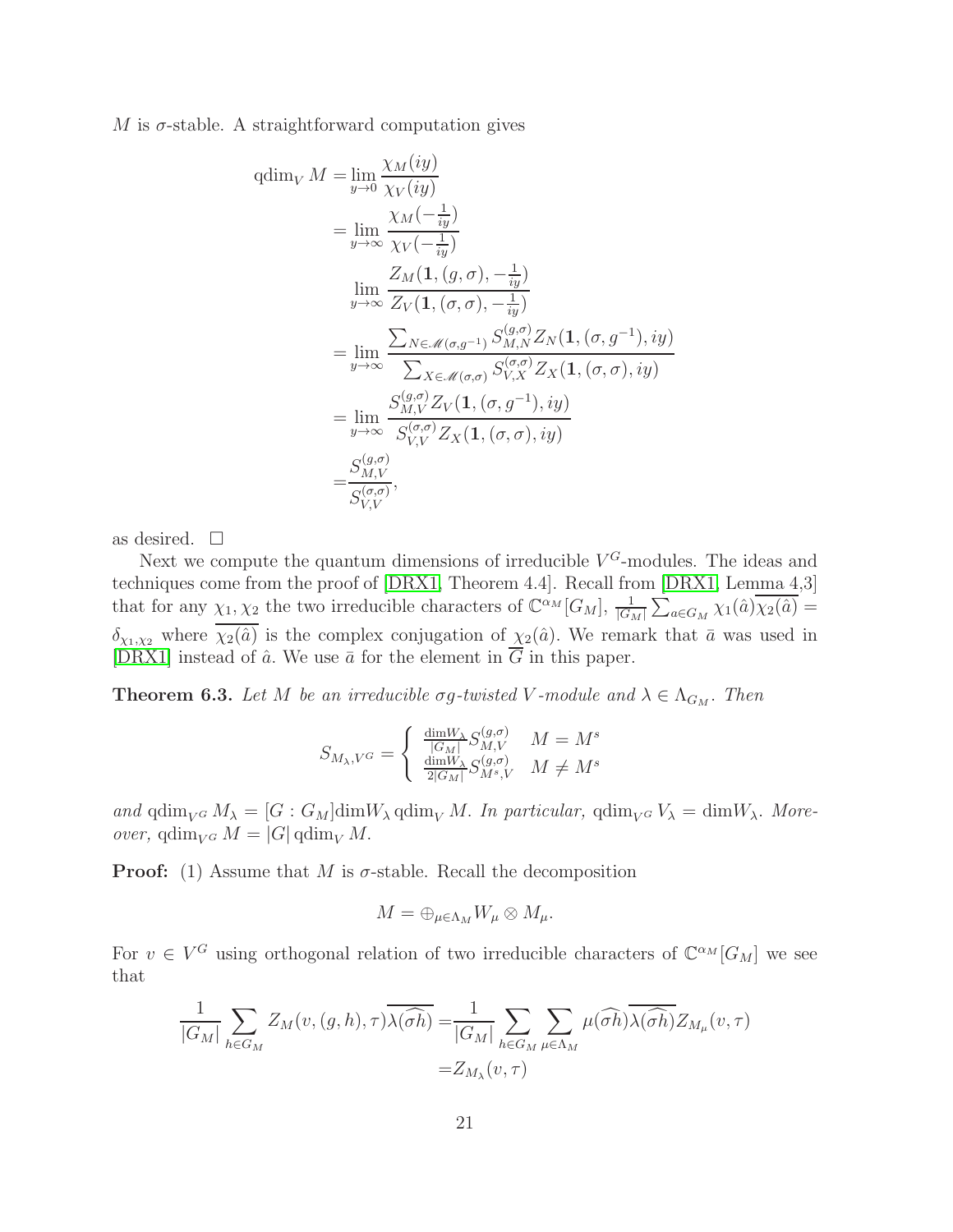where  $\lambda(\widehat{\sigma h})$  is the complex conjugation of  $\lambda(\widehat{\sigma h})$ . By Theorem [4.1](#page-10-0) we have

$$
Z_{M_{\lambda}}(v, -1/\tau) = \frac{1}{|G_M|} \tau^{\text{wt}[v]} \sum_{h \in G_M} \sum_{N \in \mathcal{M}(h,g^{-1})} S_{M,N}^{(g,h)} Z_N(v, (h,g^{-1}), \tau) \overline{\lambda(\widehat{\sigma h})}.
$$

Note that if  $h = \sigma$  and  $\lambda(\sigma h) = \dim W_\lambda$ . So the coefficient of  $Z_{V^G}(v, \tau)$  in  $Z_{M_\lambda}(v, -1/\tau)$ is  $\tau^{\text{wt}[v]} \frac{\text{dim} W_{\lambda}}{|G_{M}|}$  $\frac{\lim W_{\lambda}}{|G_M|} S_{M,V}^{(g,\sigma)}.$ 

On the other hand,

$$
Z_{M_{\lambda}}(v, -1/\tau) = \tau^{\text{wt}[v]} \sum_{W \in \mathcal{M}_{V}G} S_{M_{\lambda}, W} Z_W(v, \tau)
$$

where  $\mathcal{M}_{V^G}$  is the set of inequivalent irreducible  $V^G$ -modules and  $(S_{X,Y})_{X,Y \in \mathcal{M}_{V^G}}$  is the S-matrix of  $V^G$ . We see that  $S_{M_\lambda,V^G} = \frac{\dim W_\lambda}{|G_M|}$  $\frac{\dim W_{\lambda}}{|G_M|} S_{M,V}^{(g,\sigma)}$ . In particular,  $S_{V^G,V^G} = \frac{1}{|G|}$  $\frac{1}{|G|}S_{V,V}^{(\sigma,\sigma)}$ . It follows from Proposition [6.2](#page-19-0) that

$$
\operatorname{qdim}_{V^G} M_{\lambda} = \frac{S_{M_{\lambda}, V^G}}{S_{V^G, V^G}} = \frac{\frac{\operatorname{dim} W_{\lambda}}{|G_M|} S_{M, V}^{(g, \sigma)}}{\frac{S_{V, V}^{(\sigma, \sigma)}}{|G|}} = [G : G_M] \operatorname{dim} W_{\lambda} \operatorname{qdim}_V M.
$$

The equality  $\dim_{V^G} M = |G| \dim_{V} M$  follows from the fact that  $|G_M| = \sum_{\lambda \in \Lambda_M} (\dim W_\lambda)^2$ .

(2) Assume that M is not  $\sigma$ -stable. Using Lemma [6.1](#page-19-1) yields

$$
Z_{M_{\lambda}}(v,\tau) = \frac{1}{|G_M|} \sum_{h \in G_M} \sum_{\mu \in \Lambda_M} \mu(\widehat{\sigma h}) \overline{\lambda(\widehat{\sigma h})} Z_{M_{\mu}}(v,\tau)
$$

$$
= \frac{1}{2} \frac{1}{|G_M|} \sum_{h \in G_M} Z_{M^s}(v,(g,h),\tau) \overline{\lambda(\widehat{\sigma h})}.
$$

From the proof of (1) we see that

$$
Z_{M_{\lambda}}(v, -1/\tau) = \frac{1}{2|G_M|} \tau^{\text{wt}[v]} \sum_{h \in G_M} \sum_{N \in \mathcal{M}(h,g^{-1})} S_{M^s,N}^{(g,h)} Z_N(v, (h,g^{-1}), \tau) \overline{\lambda(\widehat{\sigma h})}.
$$

This implies that  $S_{M_{\lambda},V}G} = \frac{\dim W_{\lambda}}{2|G_M|}$  $\frac{\dim W_{\lambda}}{2|G_M|} S_{M^s,V}^{(g,\sigma)}$  and  $\operatorname{qdim}_{V^G} M_{\lambda} = [G:G_M] \dim W_{\lambda} \operatorname{qdim}_V M$  by using Proposition [6.2.](#page-19-0) The equality  $\dim_{V^G} M = |G| \dim_{V} M$  again follows from the fact that  $|G_M| = \sum_{\lambda \in \Lambda_M} (\dim W_\lambda)^2$ .  $\Box$ 

<span id="page-21-0"></span>**Lemma 6.4.** Let U be a selfdual, regular vertex operator algebra of CFT type and  $(S_{X,Y})_{X,Y \in \mathcal{M}_{U}}$ be the S-matrix of U. Then  $S_{X,U} > 0$  for any  $X \in \mathcal{M}_U$ .

**Proof:** From [\[DJX\]](#page-30-4) we know that  $\frac{S_{X,U}}{S_{U,U}} > 0$  for all  $X \in \mathcal{M}_U$  and  $S_{U,U}$  is a real number. This implies that all  $S_{X,U}$  are positive or negative. Since  $\frac{-1}{i} = i$  we see that

$$
\chi_V(i) = \sum_{X \in \mathcal{M}_U} S_{U,X} \chi_X(i),
$$

Note that  $\chi_X(i) > 0$  for all X. This forces  $S_{U,X} = S_{X,U}$  to be positive for all X.  $\Box$ 

The following corollary is immediate from Theorem [6.3](#page-20-0) and Lemma [6.4.](#page-21-0)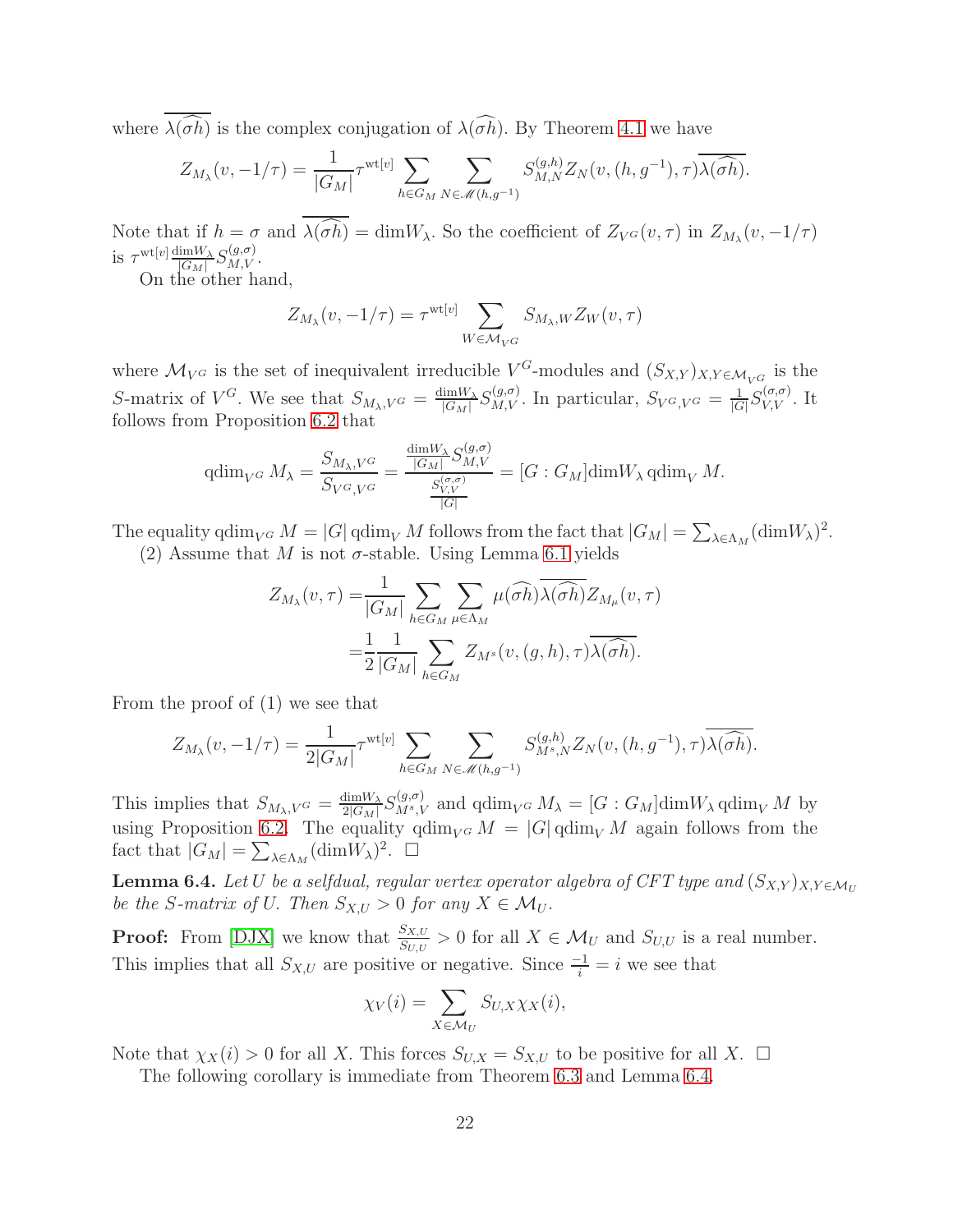**Corollary 6.5.** Let V and G be as before. Then for any irreducible g-twisted super V-module M,  $S_{M,V}^{(g,\sigma)}$  is positive.

The next result tells us the tensor product of two irreducible  $V^G$ -modules in V is determined by the the tensor product of corresponding irreducible G-modules.

**Theorem 6.6.** For  $\lambda, \mu \in \text{Irr}(G)$ ,

$$
V_\lambda \boxtimes V_\mu \cong \sum_{\gamma \in \operatorname{Irr}(G)} \operatorname{Hom}_G(W_\lambda \otimes W_\mu, W_\gamma) V_\gamma
$$

**Proof:** The proof of [\[DRX1,](#page-31-2) Corollary 5.7] works here (aslo see [\[T\]](#page-32-9)).  $\Box$ 

We are now ready to discuss the super quantum Galois theory. For any VOA extension  $V \supset U$  we can define the Galois group  $Gal(V/U) = \{g \in Aut(V) \mid g|_U = id\}$  as in the classical field theory. We also define the index  $[V: U] = \operatorname{qdim}_U V$ . V is called a Galois extension of U if  $|\text{Gal}(V/U)| = |V:U|.$ 

**Theorem 6.7.** The map  $H \to V^H$  gives a bijection between the set of subgroups of G and the set of vertex operator super subalgebras of  $V$  satisfying the following:

(1)  $\sigma \in H$  if and only if  $V^H \subset V_{\overline{0}}$ ,

(2)  $[V: V^H] = o(H)$  and  $[V^H: V^G] = [G: H],$ 

(3)  $H \triangleleft G$  if and only if  $V^H$  is a Galois extension of  $V^G$ . In this case Gal( $V^H/V^G$ ) is isomorphic G/H.

**Proof:** (1) It is clear that  $V^H \subset V_{\bar{0}}$  if  $\sigma \in H$ . Now assume that  $V^H \subset V_{\bar{0}}$  and  $\sigma \notin H$ . Then  $V_i = \sum_{\lambda \in \text{Irr}(H)} W_{\lambda} \otimes (V_i)_{\lambda}$  for  $i = 0, 1$  and  $(V_i)_1 \neq 0$  where 1 is the trivial character of *H* by [\[DY,](#page-31-1) Theorem 5.4]. So  $V^H = V_{\bar{0}}^H + V_{\bar{1}}^H = (V_{\bar{0}})_1 + (V_{\bar{1}})_1$  is not a subspace of  $V_{\bar{0}}$ and this is a contradiction.

(2) By Theorem [6.3,](#page-20-0)  $[V: V^H] = \operatorname{qdim}_{V^H} V = o(H) \operatorname{qdim}_V V = o(H)$  and  $[V^H: V^G] =$  $\operatorname{qdim}_{V^G} V^H = \frac{\operatorname{qdim}_{V^G} V}{\operatorname{qdim}_{V^H} V} = [G : H].$ 

(3) The proof is similar to that of [\[DJX,](#page-30-4) Theorem 6.10 (2)].

Finally we show the map  $H \mapsto V^H$  is a bijection. For convienience, we let  $\mathcal{G}_1 = \{H \leq$  $G|\sigma \in H$ ,  $\mathcal{G}_2 = \{H < G|\sigma \notin H\}$  and  $\mathcal{V}_1$  be the set of vertex operator subalgebras of  $V_0$ which contain  $V^G$ ,  $V_2$  be set of vertex operator super subalgebras of V which are not in  $\mathcal{V}_1$ . It is good enough to show that the map  $H \mapsto V^H$  gives a bijection from  $\mathcal{G}_s$  to  $\mathcal{V}_s$  for  $s = 1, 2$ . By [\[DJX,](#page-30-4) Theorem 6.10],  $A \mapsto V_0^A$  is a bijection from the set of subgroups of  $\overline{G}$ and vertex operator subalgebras of  $V_{\bar{0}}$  containing  $V_{\bar{0}}^G = V^G$ .

For  $s = 1$ , we notice that  $\overline{G}$  is isomorphic to  $\overline{G}/\langle \sigma \rangle$ . For any subgorup  $A < \overline{G}$  there exists  $H \in \mathcal{G}_1$  such that  $A = \overline{H}$  and  $V^A = V^H$ . If  $H_1, H_2 \in \mathcal{G}_1$  such that  $\overline{H_1} = \overline{H_2}$ , Then for any  $h_1 \in H_1$ ,  $\bar{h}_1 = \bar{h}_2$  for some  $h_2 \in H_2$ . This implies that  $h_1 = h_2 \sigma^s \in H_2$  for some s and  $H_1 = H_2$ . So  $H \mapsto V^H$  gives a bijection from  $\mathcal{G}_1$  to  $\mathcal{V}_1$ .

For  $s = 2$  we know from (1) that if  $H \in \mathcal{G}_2$  then  $V^H \in \mathcal{V}_2$ . Assume that  $H_1, H_2 \in \mathcal{G}_2$ such that  $V^{H_1} = V^{H_2}$ . Note that  $V_{\overline{0}}^{H_1} = V_{\overline{0}}^{H_1} = V_{\overline{0}}^{H_2} = V_{\overline{0}}^{H_2}$  where  $\overline{H_i}$  is the image of  $H_i$  in G. From the discussion for  $s = 1$ , we have  $H_1 = H_2$ . If  $H_1 \neq H_2$  then there exists  $h_i \in H_i$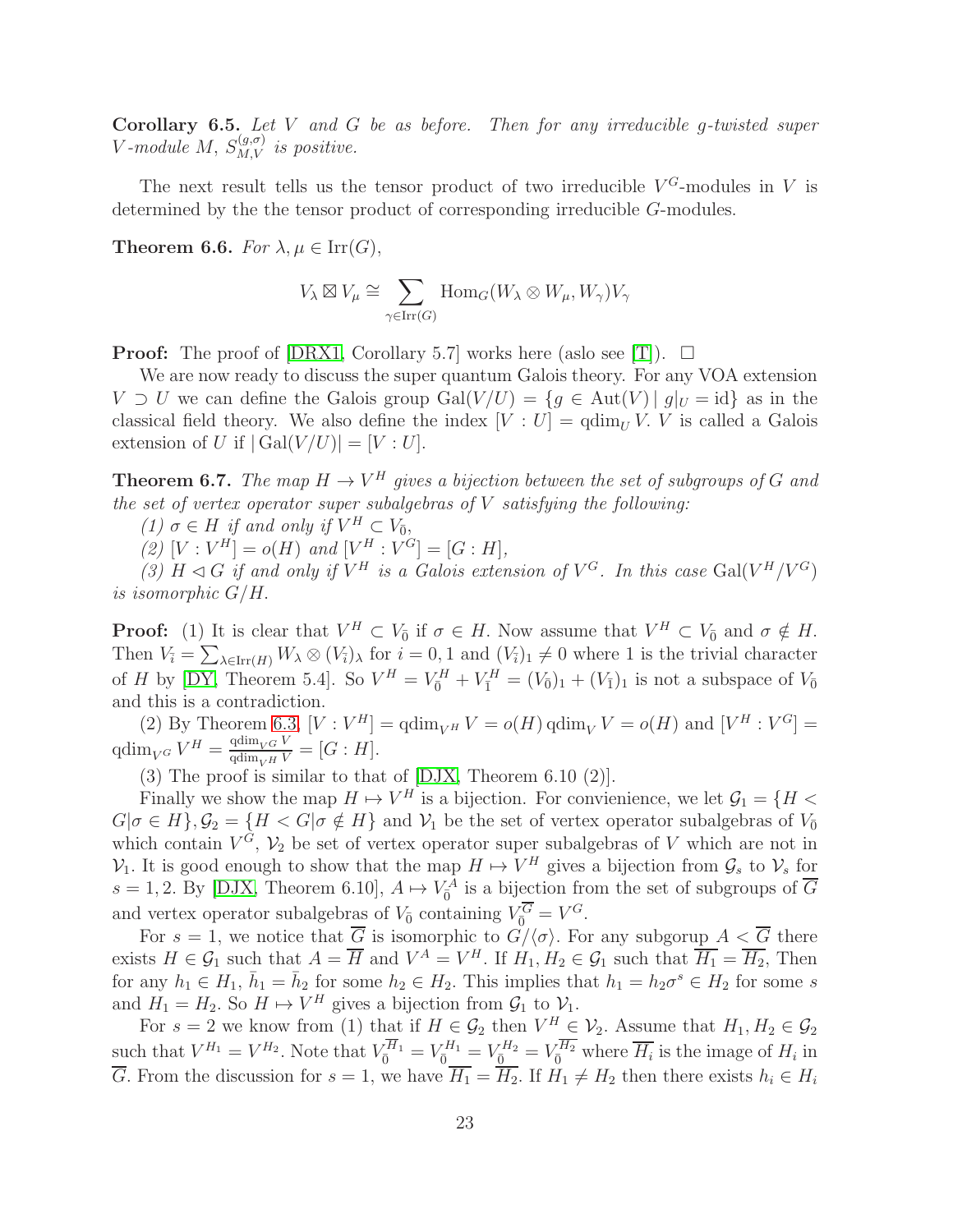such that  $h_1 = h_2 \sigma$ . From  $V^{H_1} \cap V_{\bar{1}} = V^{H^2} \cap V_{\bar{1}} \neq 0$  by (1), we see that  $h_1 = 1$  and  $-1$ on  $V^{H_1} \cap V_{\bar{1}}$ , a contradiction. So  $H \mapsto V^H$  gives an injection from  $\mathcal{G}_2$  to  $\mathcal{V}_2$ . It remains to show the map is onto. Let  $U$  be a vertex operator super subalgebra of  $V$  such that  $U$ contains  $V^G$  and  $U_{\bar{1}} \neq 0$ . The problem is that we even do not know if U is a simple. Then there exists  $H < \mathcal{G}_1$  such that  $U_{\bar{0}} = V^H$  is a simple vertex operator algebra. We claim that there is a subgroup A of H of index 2 such that  $U = V<sup>A</sup>$ . A proof of this claim is divided into three steps:

1) From the decomposition  $V = \bigoplus_{\lambda \in \text{Irr}(H)} W_{\lambda} \otimes V_{\lambda}$  we know that  $\{V_{\lambda} | \lambda \in \text{Irr}(H)\}\$  are inequivalent irreducible  $V^H$ -modules. Recall from Section 5 that  $V^{\lambda} = W_{\lambda} \otimes V_{\lambda}$  is the sum of simple H-modules of V isomorphic to  $W_{\lambda}$ . Since  $hY(u, z)v = Y(hu, z)hv$  for any  $u \in V^{\lambda}, v \in V^{\mu}$  we see that

$$
V^{\lambda} \cdot V^{\mu} = \langle u_n v | u \in V^{\lambda}, v \in V^{\mu}, n \in \mathbb{Z} \rangle < \sum_{\gamma \in \lambda \otimes \mu} V^{\gamma}.
$$

Set  $U^{\lambda} = U \cap V^{\lambda}$ . Then  $U_{\bar{1}} = \sum_{\lambda \in \text{Irr}(H)_1} U^{\lambda}$  where  $\text{Irr}(H)_1$  consists of irreducible characters  $\lambda$  such that  $\sigma = -1$  on  $W_{\lambda}$ . By [\[DM1,](#page-30-1) Lemma 3.2], we know that

$$
0 \neq U^{\lambda} \cdot U^{\mu} < \sum_{\gamma \in \lambda \otimes \mu} U^{\gamma}
$$

if  $U^{\lambda}, U^{\mu} \neq 0$ . Assume that  $U^{\lambda}, U^{\mu}$  are nonzero for two distict  $\lambda, \mu \in \text{Irr}(H)_{1}$ . Then either  $\lambda$  is not equal to its dual  $\lambda^*$  or  $\lambda \neq \mu^*$ . If  $\lambda \neq \lambda^*$  then

$$
0 \neq U^{\lambda} \cdot U^{\lambda} < U_{\bar{1}} \cdot U_{\bar{1}} = V^H.
$$

But  $\lambda \otimes \lambda$  does not contain the trivial character 1 and this is a contradiction. Similarly we have a contradiction if  $\lambda \neq \mu^*$ . This imples that  $U_{\bar{1}} = U^{\lambda}$  for some  $\lambda \in \text{Irr}(H)_{1}$  satisfying  $\lambda = \lambda^*$ .

2) We prove in this step that  $U_{\bar{1}} = V_{\lambda} = V^{\lambda}$  and  $\lambda$  is a linear character. Write  $U^{\lambda} = X_{\lambda} \otimes V_{\lambda}$  where  $X_{\lambda}$  is a subspace of  $W_{\lambda}$ . Recall from the proof of [\[DM2,](#page-30-14) Proposition 2.1] that regarding  $W_{\lambda}$  as a homogeneous subspace of  $V^{\lambda}$  as H-modules, then there exists integer n such that  $Y_n = \langle \sum_{m\geq n} u_m v | u, v \in W_\lambda \rangle$  is isomorphc to  $W_\lambda \otimes W_\lambda$  as H-modules by identifying  $\sum_{m\geq n}u_mv$  with  $u\otimes v$ . Recall from group theory that the trivial module  $\mathbb C$ has multiplicity 1 in  $W_{\lambda} \otimes W_{\lambda}$  spanned by  $\sum_{i=1}^d u^i \otimes u^{i*}$  where  $\{u^1, ..., u^d\}$  is a basis of  $W_{\lambda}$ and  $\{u^{1*},...,u^{d*}\}\$ is a dual basis of  $W_{\lambda^*}=W_{\lambda}$ . Note that  $U^{\lambda}$  is a direct sum of infinitely many copies of  $X_{\lambda}$ . For convenience, we can also assume that  $X_{\lambda}$  is a subspace of  $W_{\lambda}$ . Then  $Z_n = \langle \sum_{m \geq n} u_m v | u, v \in X_{\lambda} \rangle$  is isomorhic to  $X_l \otimes X_{\lambda}$  from the discussion above. On the other hand  $Z_n < U_{\bar{0}} = V^H$ . This forces  $X_{\lambda} = W_{\lambda}$  and  $\lambda$  is a linear character.

3) Let  $A = \ker \lambda$ . Since  $\lambda^2 = 1$ ,  $\lambda(h) = \pm 1$  for all  $h \in H$ . Also  $\lambda(\sigma) = -1$ . So A is a subgroup of H of index 2. It is clear now that  $U = V^A$ . That is, the map  $H \mapsto V^H$  is onto from  $\mathcal{G}_2 \to \mathcal{V}_2$ , the proof is complete.  $\Box$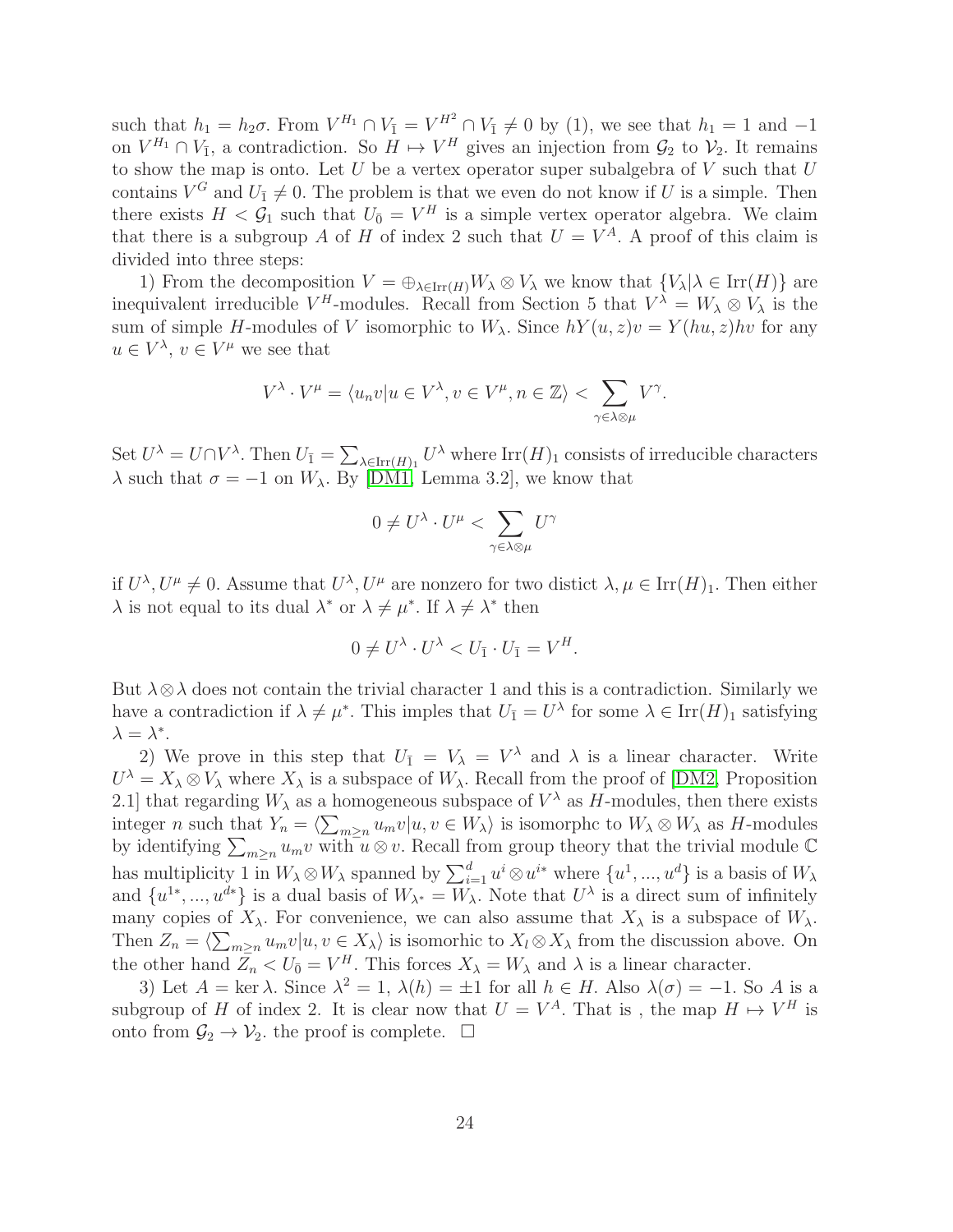## 7 Global dimensions

We study the global dimensions of  $V$  and  $V^G$  in this section. We define the global dimension of V

$$
\mathrm{glob}(V) = \sum_{M \in \mathcal{S}(1)} (\mathrm{qdim}_V M)^2
$$

where  $\mathcal{S}(g)$  is the set of inequivalent irreducible g-twisted V-module. In the case  $V = V_{\overline{0}}$ is a vertex operator algebra, this is exactly the global dimension of V defined in [\[DJX\]](#page-30-4) and It is proved there that  $\text{glob}(V) = \frac{1}{S_{V,V}^2}$ .

<span id="page-24-0"></span>**Lemma 7.1.** We have the following relation:

(1) 
$$
glob(V) = \left(\frac{1}{S_{V,V}^{(\sigma,\sigma)}}\right)^2
$$
.  
\n(2)  $glob(V^G) = |G|^2 glob(V) = |G|^2 \sum_{j \in J} \frac{1}{|G_{Mj}|} (qdim_V M^j)^2$ .

**Proof:** (1) was given in the proof of Proposition 7.2 in [\[DNR1\]](#page-30-0).

(2) Using Theorem [6.3](#page-20-0) and (1) yields

$$
glob(V^G) = \frac{1}{(S_{V^G,V^G})^2} = \frac{|G|^2}{(S_{V,V}^{(\sigma,\sigma)})^2} = |G|^2 glob(V).
$$

A direct calculation using Theorem [6.3](#page-20-0) gives

$$
\text{glob}(V^G) = \sum_{j \in J, \lambda \in \Lambda_{M}^j} (\text{qdim}_{V^G} M^j_{\lambda})^2 = \sum_{j \in J} \frac{|G|^2}{|G_{M^j}|} (\text{qdim}_V M^j)^2.
$$

In particular, we have a new formula

$$
\text{glob}(V) = \sum_{j \in J} \frac{1}{|G_{M^j}|} (\text{qdim}_V M^j)^2 = \frac{1}{|G|} \sum_{M \in \mathcal{S}} (\text{qdim}_V M)^2
$$

where we have used the fact that  $\sum_{M\in M^{j}\circ G} (\text{qdim}_{V} M)^{2} = [G:G_{M^{j}}](\text{qdim}_{V} M^{j})^{2}$ .

We reamrk that Lemma [7.1](#page-24-0) (2) for vertex operator agebra was established previously in [\[DRX1\]](#page-31-2).

We investigate more on the global dimension  $\text{glob}(V)$  in terms of twisted modules. In particular, we show that for any automorphism  $g$  of  $V$  of finite order,

$$
\text{glob}(V) = \sum_{M \in \mathcal{S}(g)} (\text{qdim}_V M)^2.
$$

The main idea is to prove that the sum of the squares of the quantum dimensions of irreducible  $V^G$ -modules appearing in irreducible h-twisted modules is  $\frac{1}{o(G)}$  glob $(V^G)$  for any  $h \in G$  where G is the subgroup of  $Aut(V)$  generated by g and  $\sigma$ .

Note that V has a decomposition  $V = \bigoplus_{\chi \in \text{Irr}(G)} W_{\chi} \otimes V_{\chi}$ . Since G is an abelian group, each  $W_\chi$  is one-dimensional. So  $V_\chi$  is a simple current [\[DJX\]](#page-30-4).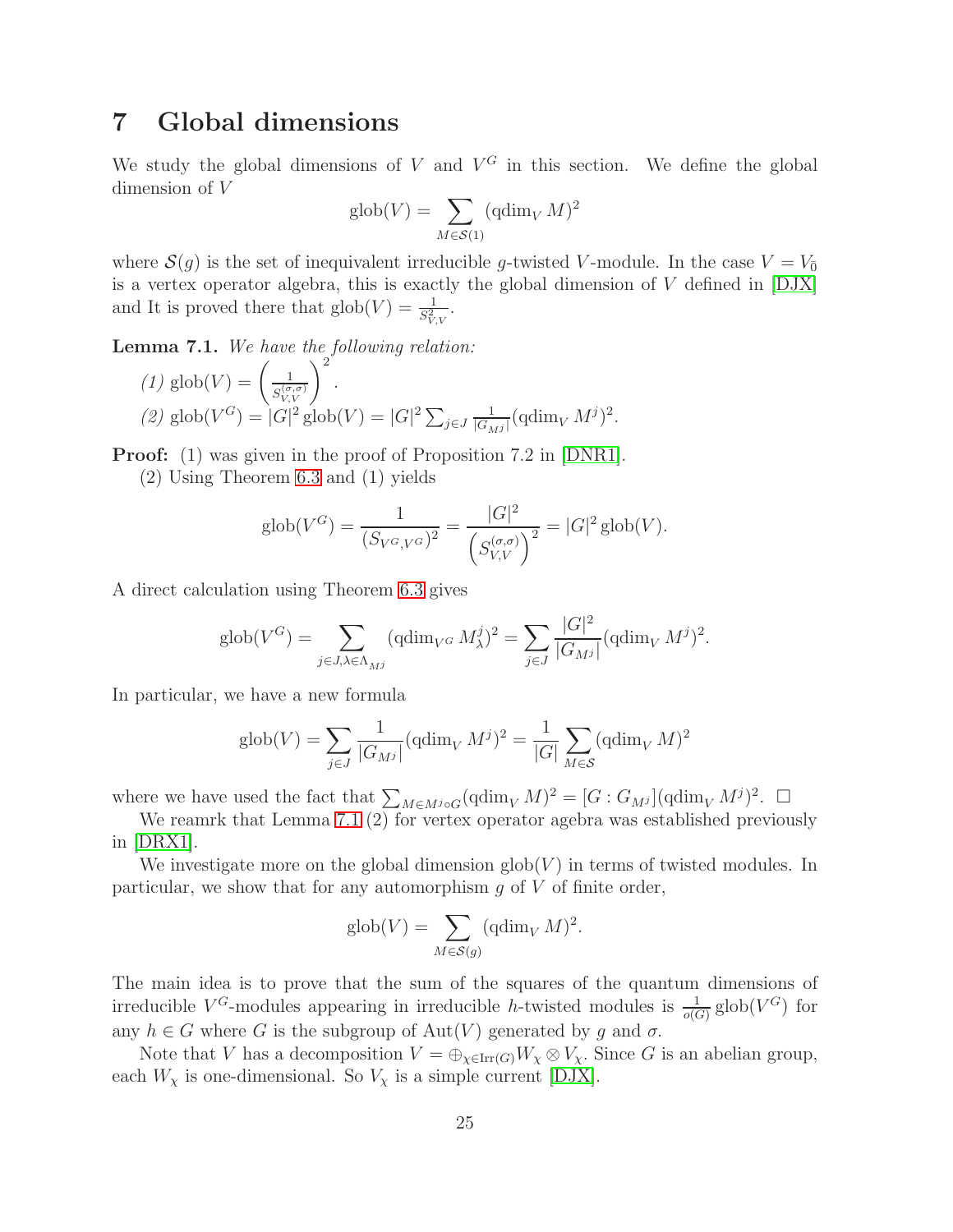<span id="page-25-0"></span>Lemma 7.2. Let  $h \in G$  and M an irreducible  $\sigma h$ -twisted V-module,  $\chi \in \text{Irr}(G)$ ,  $\lambda \in G_M$ . Then  $\frac{S_{V_X,M_\lambda}}{S_{V^G,M_\lambda}} = \overline{\chi(\sigma h)}$ .

**Proof:** Note that for  $v \in V^G$ 

$$
Z_{V_X}(v,\tau) = \frac{1}{|G|} \sum_{x \in G} Z_V(v, (\sigma, x), \tau) \overline{\chi(\sigma x)},
$$

$$
Z_{V^G}(v,\tau) = \frac{1}{|G|} \sum_{x \in G} Z_V(v, (\sigma, x), \tau).
$$

Thus,

$$
Z_{V_X}(v, -1/\tau) = \frac{\tau^{\text{wt}[v]}}{|G|} \sum_{x \in G} \sum_{N \in \mathcal{M}(x, \sigma)} S_{V, N}^{(\sigma, x)} Z_N(v, (x, \sigma)\tau) \overline{\chi(\sigma h)},
$$

$$
Z_{V^G}(v, -1/\tau) = \frac{\tau^{\text{wt}[v]}}{|G|} \sum_{x \in G} \sum_{N \in \mathcal{M}(x, \sigma)} S_{V, N}^{(\sigma, x)} Z_N(v, (x, \sigma)\tau).
$$

Note that  $\mathscr{M}(x,\sigma) \circ G = \mathscr{M}(x,\sigma)$  and N is a completely reducible  $V^G$ -module for  $N \in$  $\mathscr{M}(x,\sigma)$ . The result follows.  $\Box$ 

Motivated by a similar resut for a vertex operator algebra from [\[DRX1\]](#page-31-2) we have the following result with a similar proof.

<span id="page-25-1"></span>Theorem 7.3. Let  $h \in G$ . Then

$$
\sum_{X \in \mathcal{M}_{V}^h} (\text{qdim}_{V^G} X)^2 = \frac{1}{|G|} \text{glob}(V^G)
$$

where  $\mathcal{M}_{V^G}^h$  is the set of inequivalent irreducible  $V^G$ -modules appearing in the irreducible h-twisted V -modules.

Proof: Since

$$
\sum_{X \in \mathcal{M}_{V^G}^h} (\text{qdim}_{V^G} X)^2 = \frac{1}{S_{V^G, V^G}^2} \sum_{X} S_{V^G, X}^2 = \text{glob}(V^G) \sum_{X} S_{V^G, X}^2
$$

it suffices to show that

$$
\sum_{X} S_{V^G,X}^2 = \frac{1}{|G|}.
$$

Set  $x_h = \sum_X S^2_{V^G,X}$ . Using Lemma [6.4,](#page-21-0) Theorem [6.3](#page-20-0), and the unitarity of S-matix gives the orthogonal relation

$$
\sum_{Z \in \mathcal{M}_{V^G}} S_{V_X, Z} S_{V^G, Z} = \delta_{\chi, 1}
$$

for any  $\chi$  where 1 is the trivial character of G.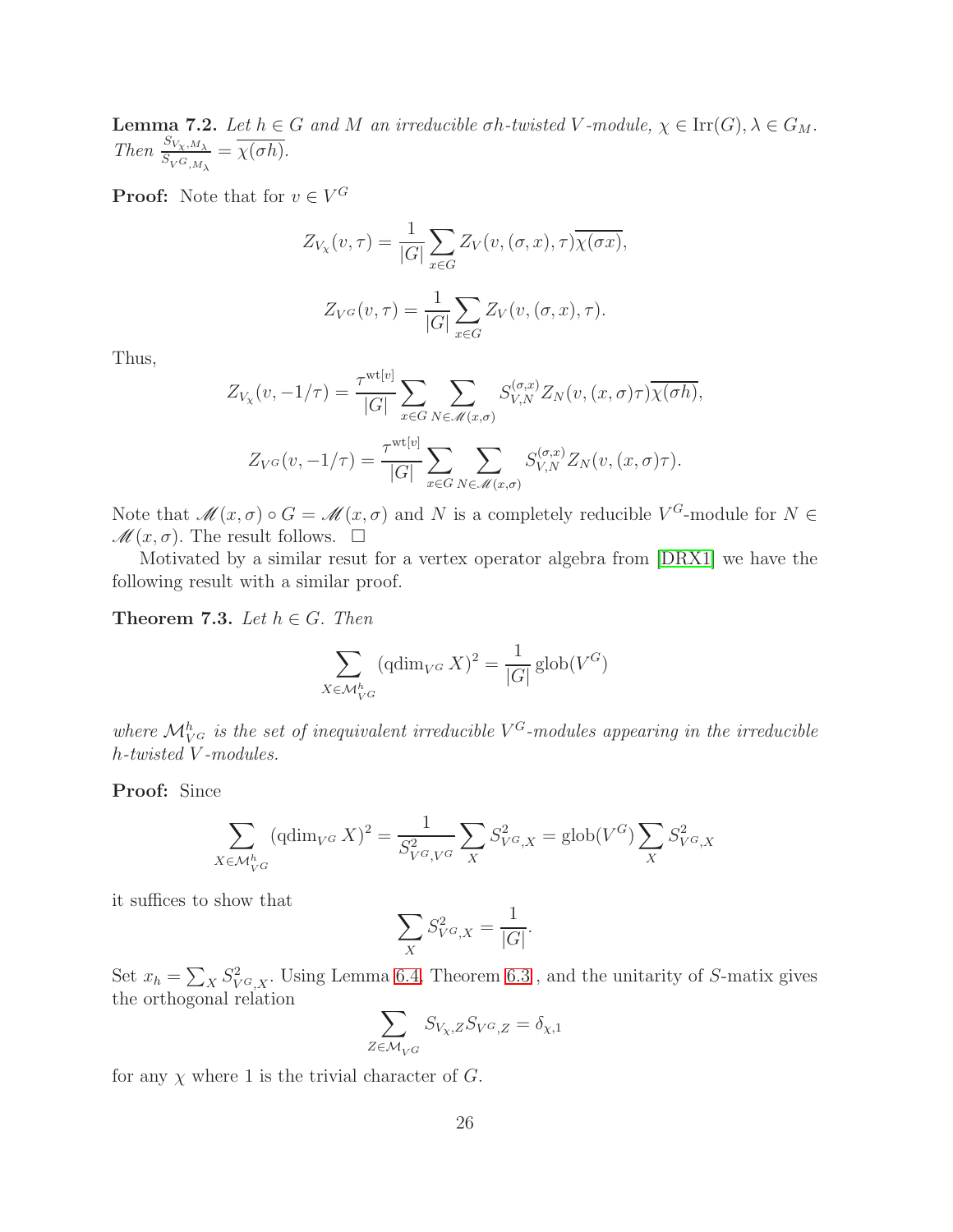From Theorem [5.6,](#page-17-0)  $\mathcal{M}_{V^G}$  is a disjoint union of  $\mathcal{M}_{V^G}^h$  for  $h \in G$ . Using Lemma [7.2](#page-25-0) gives a linear system

$$
\sum_{h \in G} x_h \overline{\chi(h)} = \sum_{h \in G} \sum_{X \in \mathcal{M}_{V}^h} S_{V^G, X}^2 \frac{S_{V_X, X}}{S_{V^G, X}} = \delta_{\chi, 1}
$$

for  $\chi \in \text{Irr}(G)$  wth coefficient matrix  $A = (\chi(h))_{h \in G, \chi \in \text{Irr}(G)}$ . Since  $\sum_{h \in G} \chi_1(h) \overline{\chi_2(h)} =$  $\delta_{\chi_1,\chi_2}[G]$  we see that A is nondegenerate. So the linear system has a unique solution  $(x_h)_{h\in G}$ . It is easy to see that  $x_h = \frac{1}{|G|}$  $\frac{1}{|G|}$  is a solution. The proof is complete.  $\Box$ 

The following result is an extension of the same result for vertex operator algebra [\[DRX1,](#page-31-2) Theorem 5.3] to vertex operator superalgebra .

<span id="page-26-0"></span>Theorem 7.4. Let V be a selfdual, regular vertex operator superalgebra of CFT type, g an automorphism of V of finite order and the the weight of any irreducible h-twisted V-module for  $h \in G$  is positive except V itself where G is the group generated by q and σ. Then

$$
\text{glob}(V) = \sum_{M \in \mathcal{S}(g)} (\text{qdim}_V M)^2.
$$

**Proof:** Since G is abelian group,  $S(g) \circ G = S(g)$ . Let  $J_g = \{j \in J | M^j \in S(g)\}\$ . Applying Theorems [7.3,](#page-25-1) [6.3](#page-20-0) and Lemma [7.1](#page-24-0) we see that

$$
\begin{split}\n\text{glob}(V) &= \frac{1}{|G|^2} \text{glob}(V^G) \\
&= \frac{1}{|G|} \sum_{j \in J_g, \lambda \in \Lambda_{M}^j} (\text{qdim}_{V^G} M^j_\lambda)^2 \\
&= \frac{1}{|G|} \sum_{j \in J_g, \lambda \in \Lambda_{M}^j} [G : G_{M^j}]^2 (\text{dim} W_\lambda)^2 (\text{qdim}_V M^j)^2 \\
&= \sum_{j \in J_g} [G : G_{M^j}] (\text{qdim}_V M^j)^2 \\
&= \sum_{M \in \mathcal{S}(g)} (\text{qdim}_V M)^2,\n\end{split}
$$

as desired.  $\square$ 

We remark that in the case  $g = \sigma$ , these results have been established in [\[DNR1\]](#page-30-0) previously.

The following result generalizes Theorem [7.3](#page-25-1) from cyclic group to any finite group.

**Corollary 7.5.** Let G be a finite group. Then for any  $g \in G$ ,

$$
\sum_{X \in \mathcal{M}_{V}^g} (\text{qdim}_{V^G} X)^2 = \frac{1}{|C_G(g)|} \text{glob}(V^G)
$$

where  $\mathcal{M}_{V^G}^g$  is the set of inequivalent irreducible  $V^G$ -modules appearing in the irreducible g-twisted V -modules.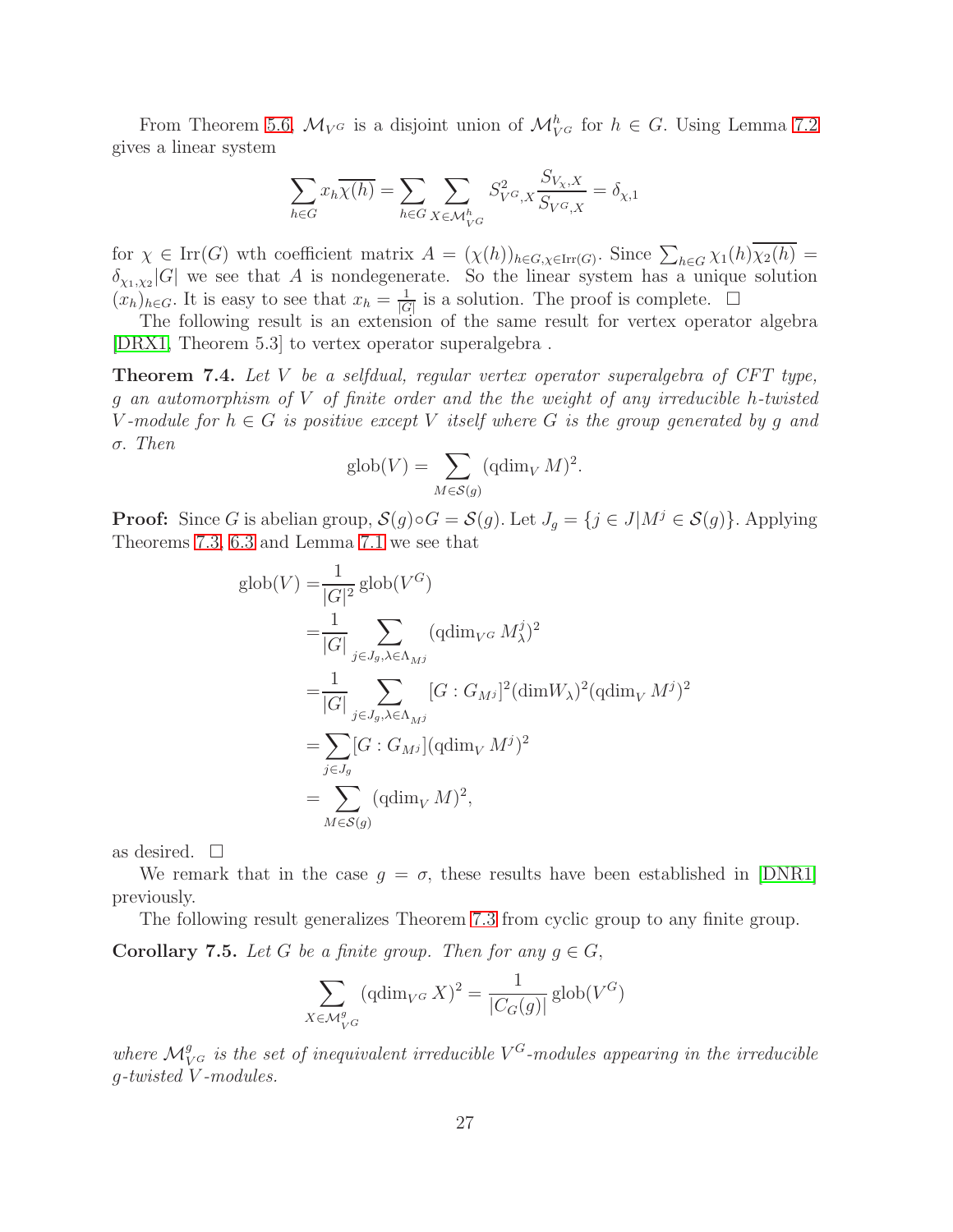Proof: Based on Theorems [7.3](#page-25-1) and [7.4,](#page-26-0) the same proof of [\[DRX1,](#page-31-2) Corollary 5.4] works here.  $\square$ 

Recall that a vertex operator superalgebra V is called holomorphic if it is rational and V is the only irreducible module (up to isomorphism) for itself. If V is a vertex operaqtor algebra there is a unique irreducible g-twisted V-module  $V(g)$  such that  $qdim_V(g) = 1$  for any automorphism  $g$  of  $V$  of finite order [\[DLM6,](#page-30-3) [DRX1\]](#page-31-2). But if  $V$  is not a vertex operator algebra  $(V_1 \neq 0)$ , this is not always ture. From Theorem [4.1,](#page-10-0) V has a unique irreducible g-twisted super V-module  $V(g)$ . Then  $\dim_V V(g) = 1$  if  $V(g)$  is an unique irreducible g-twisted V-module, and  $qdim_V V(g) = \sqrt{2}$  if  $V(g)$  is a direct sum of two inequivalent irreducible  $q$ -twisted V-modules by Theorem [5.6.](#page-17-0)

### 8 S-matrix

By Theorem [5.6,](#page-17-0)  $\{M_{\lambda}^{j}$  $\{\lambda \mid j \in J, \lambda \in \Lambda_{M} \}$  gives a complete list of inequivalent irreducible  $V^G$ -modules. We determine the S-matrix  $\left(S_{M_\lambda^i,M_\mu^j}\right)$  $\overline{ }$ of  $V^G$  in this section. The proof of Theorem [6.3](#page-20-0) essentially gives the S-matrix, but we want to find an explict formula of  $S_{M^i_{\lambda},M^j_{\mu}}$  in terms of the S-matrix given in Theorem [4.1](#page-10-0) following the ideas and techniques in [\[DRX2\]](#page-31-8).

Note that  $Z_{M_\lambda^i}(v,\tau) = \text{tr}_{M_\lambda^i} o(v) q^{L(0)-c/24}$  for  $v \in V^G$ . Using Theorem [4.1,](#page-10-0) we have

$$
Z_{M^i_\lambda}(v, \tau + 1) = e^{2\pi i(-c/24 + h_{i,\lambda})} Z_{M^i_\lambda}(v, \tau),
$$
  

$$
Z_{M^i_\lambda}(v, -\frac{1}{\tau}) = \tau^{\text{wt}[v]} \sum_{j \in J, \mu \in \Lambda_{M^j}} S_{M^i_\lambda, M^j_\mu} Z_{M^j_\mu}(v, \tau)
$$

where c is the central charge of V,  $h_{i,\lambda}$  is the conformal weight of  $M^i\mathfrak{o}_{\lambda}$ . The T matrix of  $V^G$  is diagonal unitary matrix with  $T_{M^i_{\lambda},M^i_{\lambda}}=e^{2\pi i(-c/24+h_{i,\lambda})}$ .  $\left(S_{M^i_{\lambda},M^j_{\mu}}\right)$  $\overline{ }$  $(i, \lambda), (j, \mu)$ is the S matrix of  $V^G$ , which is the key to understand the action of  $\Gamma$ .

Let M be an irreducible  $\sigma g$ -twisted V-module. Following [\[DNR1,](#page-30-0) Lemma 4.3] we take  $\alpha_{M \circ k}$  such that  $\alpha_{M \circ k}(k^{-1}ak, k^{-1}bk) = \alpha_M(a, b)$  for  $a, b \in G_M$  and  $k \in G$ . Then  $\mathbb{C}^{\alpha_M}[G_M]$ and  $\mathbb{C}^{\alpha_{M \circ k}}[G_{M \circ k}]$  are isomorphic by sending  $\hat{a} \in \mathbb{C}^{\alpha_{M}}[G_{M}]$  to  $\widehat{k^{-1}ak}}$ . For any  $\lambda \in \Lambda_{G_{M}}$  we define  $\lambda \circ k \in \Lambda_{G_{M \circ k}}$  such that  $(\lambda \circ k)(\widehat{k^{-1}ak}) = \lambda(\hat{a})$  for  $a \in G_M$ . It is easy to check that  $Z_{(M \circ k)_{\lambda \circ k}}(v, \tau) = Z_{M_{\lambda}}(v, \tau)$ . Moreover, if  $M \in \mathcal{M}(g, h)$  then  $Z_{M \circ k}(v, (k^{-1}g k, k^{-1}h k), \tau) =$  $Z_M(v,(g,h),\tau).$ 

<span id="page-27-0"></span>**Lemma 8.1.** Let  $M \in \mathcal{M}(g,h)$  and  $N \in \mathcal{M}(h,g^{-1})$ . Then for any  $k \in G$ ,  $S_{M,N}^{(g,h)} =$  $S_{M \circ k, N \circ k}^{(k^{-1}gk, k^{-1}hk)}$  $M \circ k, N \circ k$  RK).

Proof: Using Theorem [4.1](#page-10-0) gives

$$
Z_M(v,(g,h),-1/\tau) = \tau^{\text{wt}[v]} \sum_{N \in \mathcal{M}(h,g^{-1})} S_{M,N}^{(g,h)} Z_N(v,(h,g^{-1}),\tau).
$$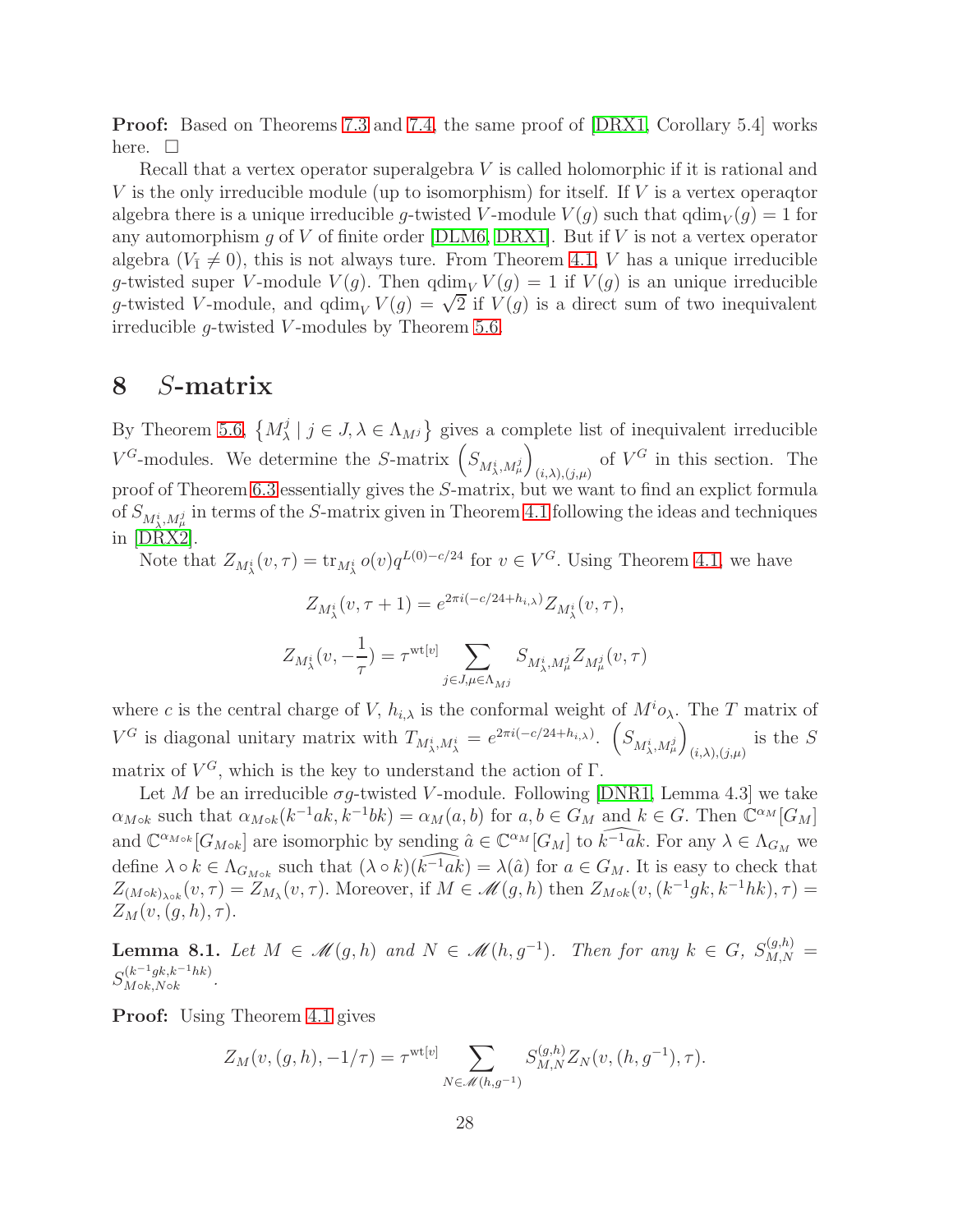On the other hand,

$$
Z_M(v, (g, h), -1/\tau) = Z_{M \circ k}(v, (k^{-1}g k, k^{-1}h k), \tau)
$$
  
= $\tau^{\text{wt}[v]}$ 
$$
\sum_{N \in \mathcal{M}(h,g^{-1})} S_{M \circ k, N \circ k}^{(k^{-1}g k, k^{-1}h k)} Z_N(v, (h, g^{-1}), \tau).
$$

Since  $\{Z_N(v,(h,g^{-1}),\tau) \mid N \in \mathcal{M}(h,g^{-1})\}$  are linearly independent functions on  $V \times \mathbb{H}$ [\[DZ1\]](#page-31-3), the result follows.  $\square$ 

For  $i, j \in J$ , let  $M^j$  be a  $\sigma g_j$ -twisted V-module and  $C_{i,j}$  an least subset of G such that  $\{M^j \circ k \mid k \in C_{i,j}\} = M^j \circ G \cap (\cup_{h \in G_{M^i}} \mathcal{S}(\sigma h, \sigma g_i^{-1}))$  [\[DRX2\]](#page-31-8) where  $\mathcal{S}(\sigma h, \sigma g_i^{-1}) = \{N \in \mathcal{S}(\sigma h, \sigma g_i^{-1})\}$  $\mathcal{S}(\sigma h)|N \circ \sigma g_i^{-1} = N$ . Note that  $\{(M^j)^s \circ k \mid k \in C_{i,j}\} = (M^j)^s \circ G \cap (\cup_{h \in G_{M^i}} \mathcal{M}(\sigma h, \sigma g_i^{-1})).$ It is possible that  $C_{i,j}$  is an empty set. Assume that  $0 \in J$  and  $M^0 = V$ . In this case,  $G_{M^i} = G$  and  $\{M^j \circ k \mid k \in C_{0,j}\} = M^j \circ G$  and  $|C_{0,j}| = [G, G_{M^j}].$ 

Recall Lemma [6.1.](#page-19-1) We will let  $\Lambda_{M^s} = \Lambda_M$  when  $M \neq M^s$  in the following discussion.

<span id="page-28-0"></span>**Theorem 8.2.** Let  $i, j \in J$  and  $\lambda \in \Lambda_{G_{M}}$ ,  $\mu \in \Lambda_{G_{M}}$ . Set  $a_i = 1$  if  $M^i = (M^i)^s$  and  $a_i = 2 \text{ if } M^i \neq (M^i)^s$ . Then

$$
S_{M_{\lambda}^{i},M_{\mu}^{j}} = \begin{cases} \frac{a_{j}a_{i}^{-1}}{|G_{M^{i}}|} \sum_{k \in C_{i,j}} S_{(M^{i})^{s},(M^{j})^{s} \circ k}^{(g_{i},k^{-1}g_{j}k)} \overline{\lambda(k^{-1}g_{j}k)} \mu(k \widehat{g_{i}^{-1}k^{-1}}) & C_{i,j} \neq \emptyset \\ 0 & C_{i,j} = \emptyset \end{cases}
$$

In particular, for  $i = 0$  and  $j \in J$ ,  $S_{M_{\lambda}^{0}, M_{\mu}^{j}} = \frac{a_{j}}{|G_{M_{\lambda}}|}$  $\frac{a_j}{|G_{M^j}|}S^{(1,g_j)}_{M^0,M^j}\lambda(g_j^{-1})\text{dim}W_\mu.$ 

Proof: From the proof of Theorem [6.3](#page-20-0) we have

$$
Z_{M_{\lambda}^{i}}(v,\tau) = \frac{1}{a_{i}|G_{M^{i}}|} \sum_{h \in G_{M^{i}}} Z_{(M^{i})^{s}}(v,(g_{i},h),\tau) \overline{\lambda(\widehat{\sigma h})}.
$$

and

$$
Z_{M_{\lambda}^{i}}(v, -1/\tau) = \frac{\tau^{\text{wt}[v]}}{a_{i}|G_{M^{i}}|} \sum_{h \in G_{M^{i}}} \sum_{N \in \mathcal{M}(h,g^{-1})} S_{(M^{i})^{s},N}^{(g_{i},h)} Z_{N}(v, (h, g_{i}^{-1}), \tau) \overline{\lambda(\widehat{\sigma}h)}
$$
  

$$
= \frac{\tau^{\text{wt}[v]}}{a_{i}|G_{M^{i}}|} \sum_{j \in J} \sum_{k \in C_{i,j}} S_{(M^{i})^{s}, (M^{j})^{s} \circ k}^{(g_{i}, k^{-1}g_{j}k)} Z_{(M^{j})^{s} \circ k}(v, (k^{-1}g_{j}k, , g_{i}^{-1}), \tau) \overline{\lambda(\widehat{\sigma}h)}
$$
  

$$
= \frac{\tau^{\text{wt}[v]} a_{j} a_{i}^{-1}}{|G_{M^{i}}|} \sum_{j \in J} \sum_{k \in C_{i,j}} S_{(M^{i})^{s}, (M^{j})^{s} \circ k}^{(g_{i}, k^{-1}g_{j}k)} Z_{M^{j} \circ k}(v, (k^{-1}g_{j}k, , g_{i}^{-1}), \tau) \overline{\lambda(\widehat{\sigma}h)}
$$

where we have identified  $N, h$  with  $(M^{j})^{s} \circ k, k^{-1}g_{j}k$  respectively. So

$$
Z_{M_{\lambda}^{i}}(v, -1/\tau) = \frac{\tau^{\text{wt}[v]} a_{j} a_{i}^{-1}}{|G_{M^{i}}|} \sum_{j \in J} \sum_{k \in C_{i,j}} \sum_{\mu \in \Lambda_{M^{j} \circ k}} S_{(M^{i})^{s}, (M^{j})^{s} \circ k}^{(g_{i}, k^{-1} g_{j} k)} \widehat{\lambda(k^{-1} g_{j} k)} \mu(\widehat{g_{i}^{-1}}) Z_{(M^{j} \circ k) \mu}(v, \tau)
$$
  

$$
= \frac{\tau^{\text{wt}[v]} a_{j} a_{i}^{-1}}{|G_{M^{i}}|} \sum_{j \in J} \sum_{k \in C_{i,j}} \sum_{\mu \in \Lambda_{M^{j}}} S_{M^{i}, M^{j} \circ k}^{(g_{i}, k^{-1} g_{j} k)} \overline{\lambda(k^{-1} g_{j} k)} \mu(k \widehat{g_{i}^{-1} k^{-1}}) Z_{M^{j}_{\mu}}(v, \tau)
$$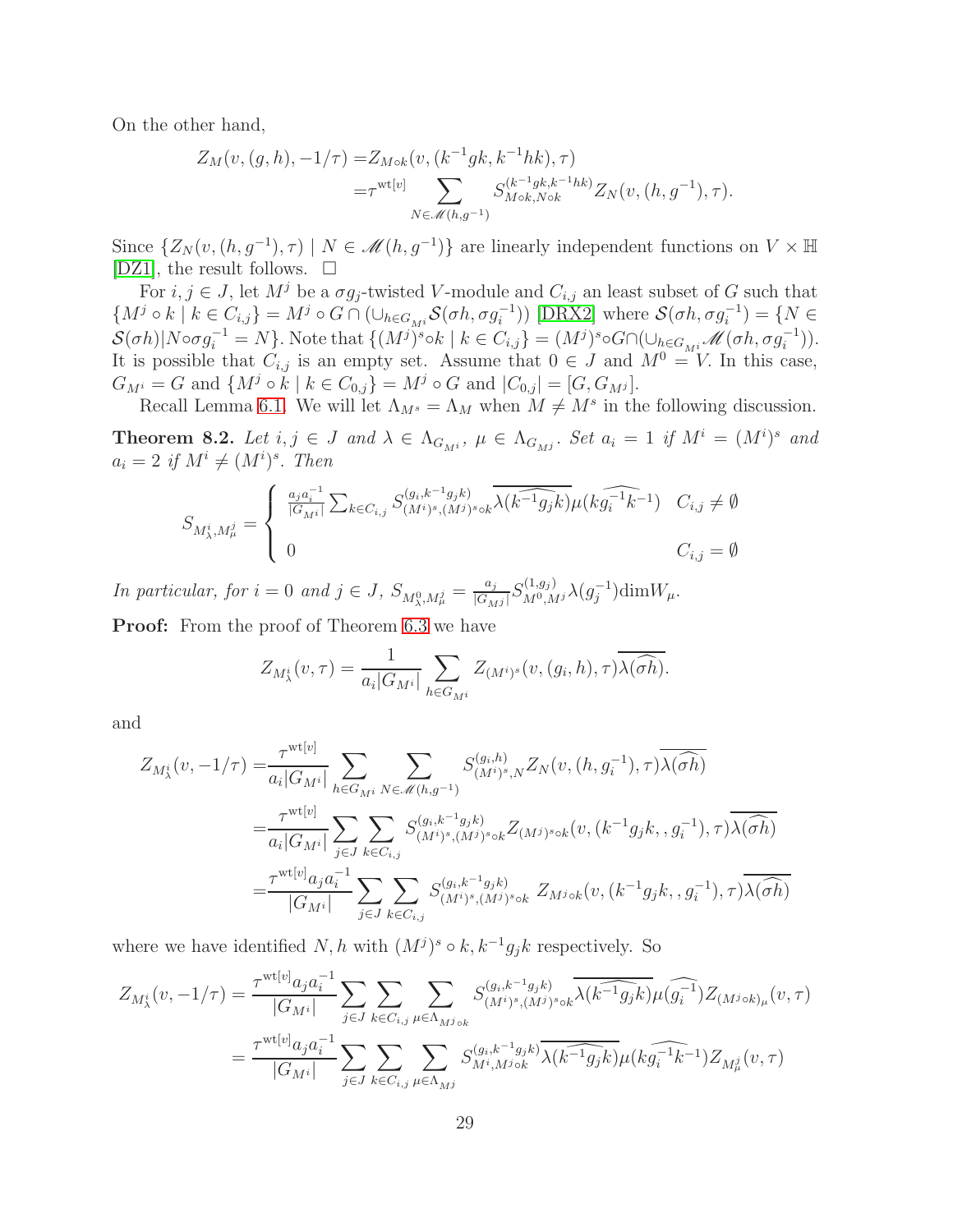On the other hand,  $Z_{M_\lambda^i}(v, -1/\tau) = \tau^{\text{wt}[v]} \sum_{j \in J} \sum_{\mu \in \Lambda_{M_j^j}} S_{M_\lambda^i M_\mu^j} Z_{M_\mu^j}(v, \tau)$  and  $\{Z_{M_\lambda^i}(v, \tau) \mid$  $i \in J, \lambda \in \Lambda_{M^i}$  are linearly independent vectors in the conformal block by Theorem [5.6.](#page-17-0) This implies that

$$
S_{M_{\lambda}^{i}, M_{\mu}^{j}} = \frac{c_{j} c_{i}^{-1}}{|G_{M^{i}}|} \sum_{k \in C_{i,j}} S_{(M^{i})^{s}, (M^{j})^{s} \circ k}^{(g_{i}, k^{-1} g_{j} k)} \overline{\lambda(k^{-1} g_{j} k)} \mu(k \widehat{g_{i}^{-1} k^{-1}}).
$$

If  $i = 0$ ,  $g_0 = 1$ ,  $G_{M^0} = G$  then  $\overline{\lambda(k^{-1}g_jk)} = \lambda(g_j^{-1})$  and  $\mu(\overline{kg_0^{-1}k^{-1}}) = \dim W_\mu$ . Using Lemma [8.1](#page-27-0) yields

$$
S_{(M^0)^s,(M^j)^s\circ k}^{(1,k^{-1}g_jk)}=S_{M^0\circ k,(M^j)^s\circ k}^{(k^{-1}1k,k^{-1}g_jk)}=S_{V,(M^j)^s}^{(1,g_j)}.
$$

Thus

$$
S_{M_{\lambda}^{0}, M_{\mu}^{j}} = \frac{a_{j}}{|G_{M^{j}}|} S_{V, (M^{j})^{s}}^{(1, g_{j})} \lambda(g_{j}^{-1}) \text{dim} W_{\mu}.
$$

The proof is complete.  $\Box$ 

The following result follows from Theorem [8.2](#page-28-0) immediately.

Corollary 8.3. Let i, j,  $\lambda$ ,  $\mu$  be as before. If G is abelian, then

$$
S_{M_{\lambda}^{i}, M_{\mu}^{j}} = \frac{a_{j} a_{i}^{-1}}{|G_{M^{i}}|} \sum_{k \in C_{i,j}} S_{(M^{i})^{s}, (M^{j})^{s} \circ k}^{(g_{i}, g_{j})} \widetilde{\lambda(\widehat{g_{j}})} \mu(\widehat{g_{i}^{-1}})
$$

when  $C_{i,j}$  is not empty, and  $S_{M^i_{\lambda},M^j_{\mu}}=0$  otherwise.

# References

- <span id="page-29-3"></span>[ABD] T. Abe, G. Buhl and C. Dong, Rationality, Regularity, and  $C_2$ -cofiniteness, Trans. Amer. Math. Soc. 356 (2004), 3391-3402.
- <span id="page-29-4"></span>[ADJR] C. Ai, C. Dong, X. Jiao and L. Ren, The irreducible modules and fusion rules for the parafermion vertex operator algebras, Trans. Amer. Math. Soc. 370 (2018), 5963–5981.
- <span id="page-29-2"></span>[B] R. E. Borcherds, Vertex algebras, Kac-Moody algebras, and the Monster, Proc. Natl. Acad. Sci. USA 83 (1986), 3068-3071.
- <span id="page-29-0"></span>[CM] S. Carnahan and M. Miyamoto, Regularity of fixed-point vertex operator subalgebras, [arXiv:1603.05645.](http://arxiv.org/abs/1603.05645)
- <span id="page-29-5"></span>[C] S. B. Conlon Twisted group algebras and their representations, J. Austral. Math. Soc. 4 (1964), 152-173.
- <span id="page-29-1"></span>[CKM] T. Creutzig, S. Kanade and R. McRae, Tensor categories for vertex operator superalgebra extensions, [arXiv:1705.05017.](http://arxiv.org/abs/1705.05017)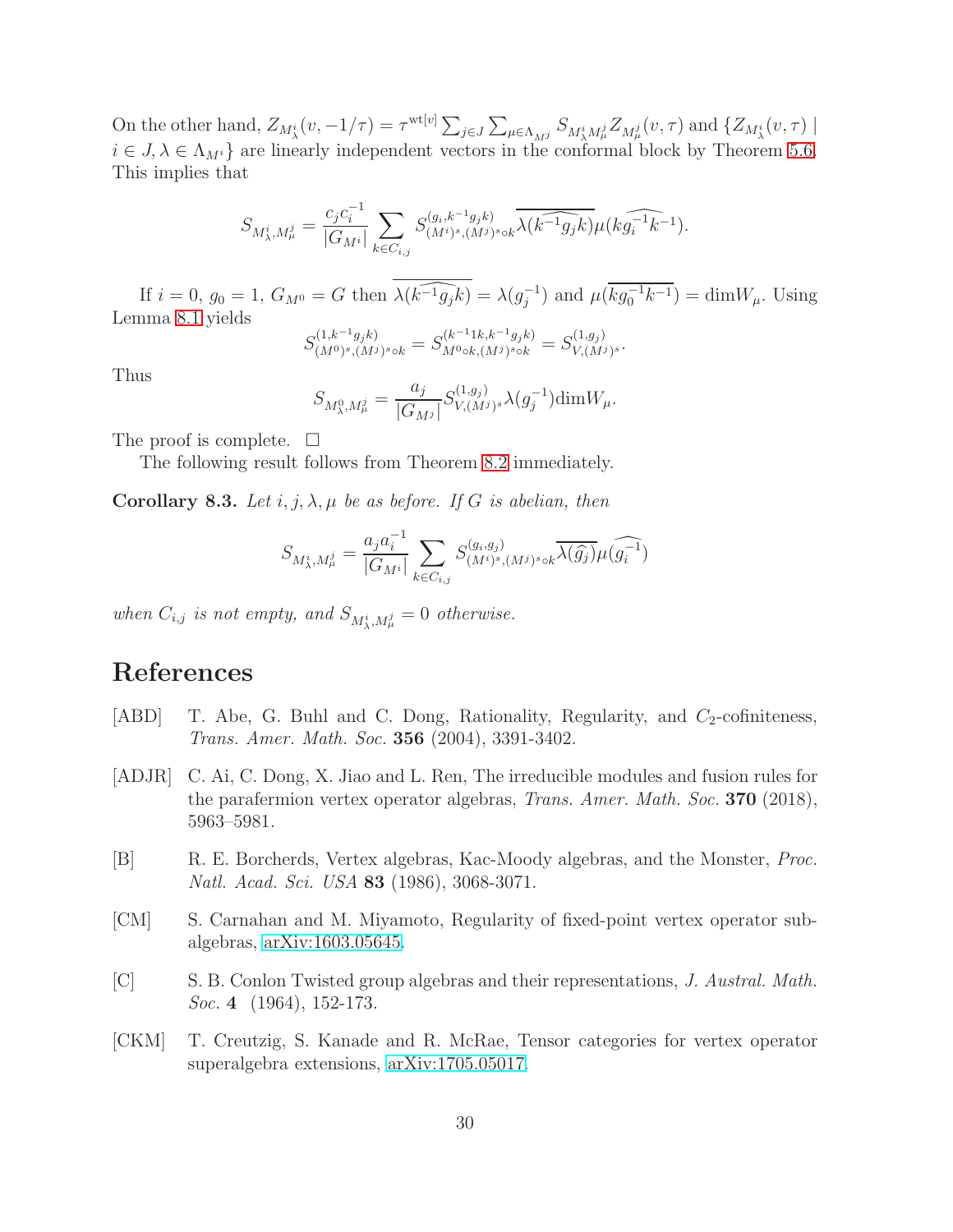- <span id="page-30-6"></span>[DPR] Dijkgraaf, V. Pasquier and P. Roche, Quasi Hopf algebras, group cohomology and orbifold models, Nuclear Physics B (Proc. Suppl.) 18B (1990), 60-72.
- [DH] C. Dong and J. Han, On rationality of vertex operator superalgebras, International Math. Research Notices 2013 (2013), Article ID 80468, 15 pages.
- <span id="page-30-4"></span>[DJX] C. Dong, X. Jiao and F. Xu, Quantum Dimensions and Quantum Galois Theory, Trans. AMS. 365 (2013), 6441-6469.
- <span id="page-30-2"></span>[DLM1] C. Dong, H. Li and G. Mason, Compact automorphism groups of vertex operator algebras, Int. Math. Res. Not. 18 (1996), 913-921.
- <span id="page-30-9"></span>[DLM2] C. Dong, H. Li and G. Mason, Regularity of rational vertex operator algebras, Adv. Math. **132** (1997), 148-166.
- <span id="page-30-8"></span>[DLM3] C. Dong, H. Li and G. Mason, Twisted representations of vertex operator algebras, Math. Ann. 310 (1998), 571–600.
- <span id="page-30-11"></span>[DLM4] C. Dong, H. Li and G. Mason, Vertex operator algebras and associative algebras, J. Alg. 206 (1998), 67-96.
- <span id="page-30-10"></span>[DLM5] C. Dong, H. Li and G. Mason, Twisted representations of vertex operator algebras and associative algebras, Int. Math. Res. Not. 8 (1998), 389-397.
- <span id="page-30-3"></span>[DLM6] C. Dong, H. Li and G. Mason, Modular-invariance of trace functions in orbifold theory and generalized moonshine, Comm. Math. Phys. 214 (2000), 1-56.
- <span id="page-30-5"></span>[DLXY] C. Dong, H. Li, F. Xu and N. Yu, Fusion products of twisted modules in permutation orbifolds, [arXiv:1907.00094](http://arxiv.org/abs/1907.00094)
- [DLN] C. Dong, X. Lin, S. Ng, Congruence property in conformal field theory, Algebra & Number Theory, 9 (2015), 2121-2166.
- <span id="page-30-1"></span>[DM1] C. Dong and G. Mason, On quantum Galois theory, Duke Math. J. 86 (1997), 305-321.
- <span id="page-30-14"></span>[DM2] C. Dong and G. Mason, Quantum Galois theory for compact Lie groups , J. Alg. 214 (1999), 92-102.
- <span id="page-30-13"></span>[DN] C. Dong and K. Nagatomo, Representations of vertex operator algebra  $V_L^+$  $L^+$  for rank one lattice L, Comm. Math. Phys.  $202$  (1999), 169-195.
- <span id="page-30-0"></span>[DNR1] C. Dong, S. Ng and L. Ren, Vertex operator superalgebras and 16-fold way, Trans. Amer. Math. Soc. to appear; [arXiv:2001.00365.](http://arxiv.org/abs/2001.00365)
- <span id="page-30-7"></span>[DNR2] C. Dong, S. Ng and L. Ren, Orbifolds and minimal modular extensions, preprint.
- <span id="page-30-12"></span>[DR] C. Dong and L. Ren, Congruence property in orbifold theory, Proc. Amer. Math. Soc. **146** (2018), 497-506.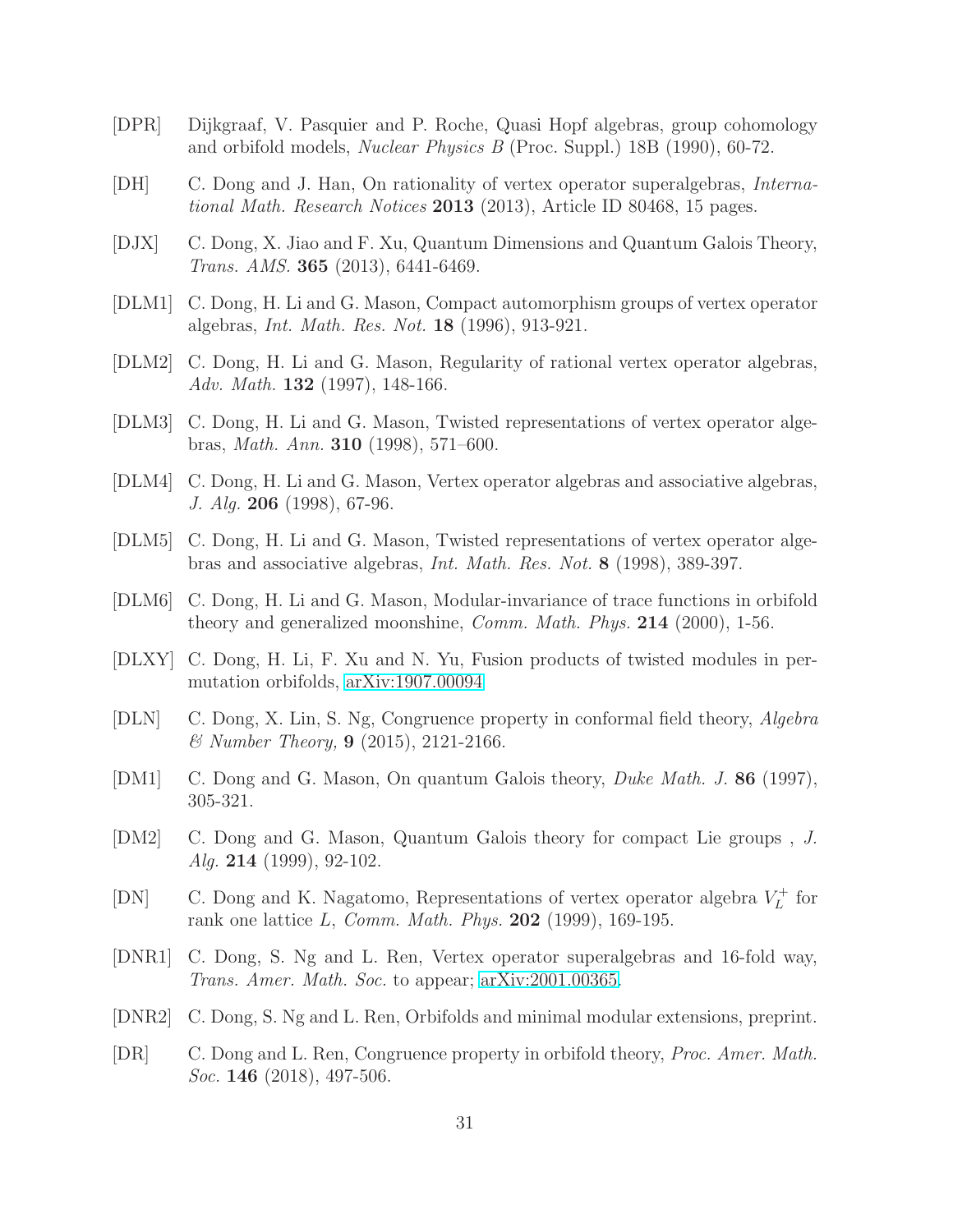- <span id="page-31-2"></span>[DRX1] C. Dong, L. Ren and F. Xu, On orbifold theory, Adv. Math. 321 (2017), 1-30.
- <span id="page-31-8"></span>[DRX2] C. Dong, L. Ren and F. Xu, S-matrix in orbifold theory. J. Alg. 568 (2021), 139–159.
- <span id="page-31-1"></span>[DY] C. Dong and G. Yamskulna,Vertex operator algebras, Generalized double and dual pairs, Math. Z. 241 (2002), 397-423.
- <span id="page-31-11"></span>[DYu] C. Dong and N. Yu, Z-graded weak modules and regularity, Comm. Math. Phys. 316 (2012), 269-277.
- <span id="page-31-3"></span>[DZ1] C. Dong and Z. Zhao, Modularity in orbifold theory for vertex operator superalgebras, Comm. Math. Phys. 260 (2005), 227-256.
- <span id="page-31-7"></span>[DZ2] C. Dong and Z. Zhao, Twisted representations of vertex operator superalgebras, Comm. Contemp. Math. 8 (2006), 101-122.
- <span id="page-31-15"></span>[EGNO] P. Etingof, S. Gelaki, D. Nikshych and V. Ostrik, Tensor Categories, Mathematical Surveys and Monographs, Vol. 205, American Mathematical Society, Providence, RI, 2015.
- <span id="page-31-10"></span>[FHL] I. Frenkel, Y. Huang and J. Lepowsky, On axiomatic approaches to vertex operator algebras and modules, Mem. Amer. Math. Soc. 104 1993.
- <span id="page-31-9"></span>[FLM] I. Frenkel, J. Lepowsky and A. Meurman, Vertex Operator Algebras and the Monster, Pure and Applied Math., Vol. 134, Academic Press, Boston, 1988.
- <span id="page-31-12"></span>[HA] J. Han and C. Ai, Three equivalent rationalities of vertex operator superalgebras, J. Math. Phys. 56 (2015), no. 11, 111701, 7 pp.
- <span id="page-31-5"></span>[HMT] A. Hanaki, M. Miyamoto, and D. Tambara, Quantum Galois theory for finite groups, Duke Math. J. 97 (1999), 541-544.
- <span id="page-31-14"></span>[H] G. Höhn, Self-dual vertex operator superalgebras and the Baby Monster. Bonn Mathematical Publications, 286. Universit¨at Bonn, Mathematisches Institut, Bonn, 1996
- <span id="page-31-0"></span>[Ho] R. Howe, Perspectives on invariant theory, The Schur Lectures (1992), Israel Math. Conf. Proceedings, 1-178.
- <span id="page-31-4"></span>[Hu] Y. Huang, Vertex operator algebras and the Verlinde Conjecture, Comm. Contemp. Math. 10 (2008), 103-154.
- <span id="page-31-6"></span>[HKL] Y. Huang, A. Kirillov Jr. and J. Lepowsky, Braided tensor categories and extensions of vertex operator algebras, Comm. Math. Phys. 337 (2015), 1143-1159.
- <span id="page-31-13"></span>[JJJ] W. Jiang, Q. Jiang, and C. Jiang. Representations of vertex operator superalgebras and associative algebras, Acta Mathematica Scientia. Series A (Chinese Edition), (2009), 1705–1725.